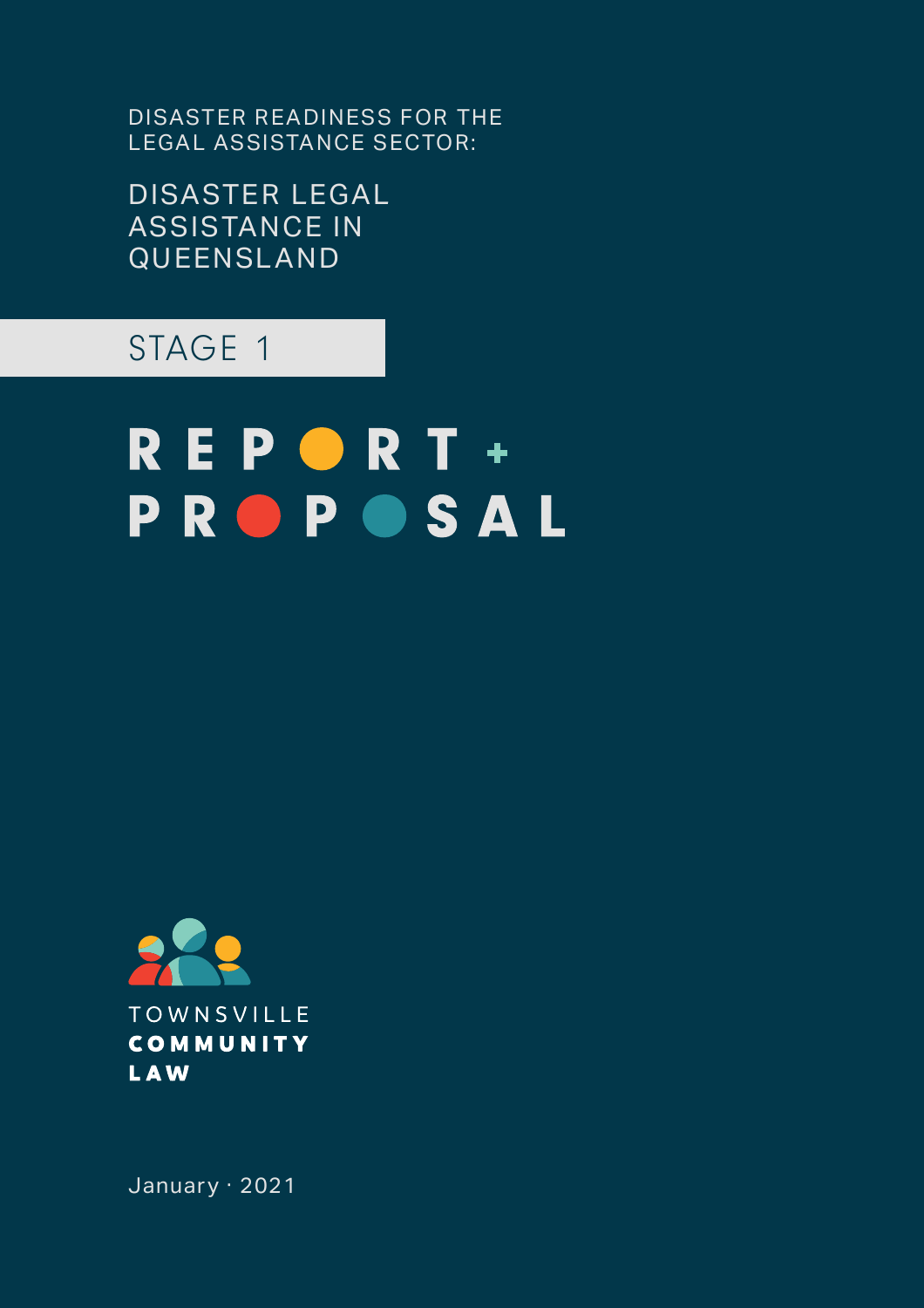*The project is jointly funded under the Commonwealth/State Disaster Recovery Funding Arrangements 2018 to deliver a model for disaster legal assistance over 12 months (the 2020-2021 FY).*

*Although funding for this product has been provided by both the Australian and Queensland Governments, the material contained herein does not necessarily represent the views of either Government.*



### **Australian Government**

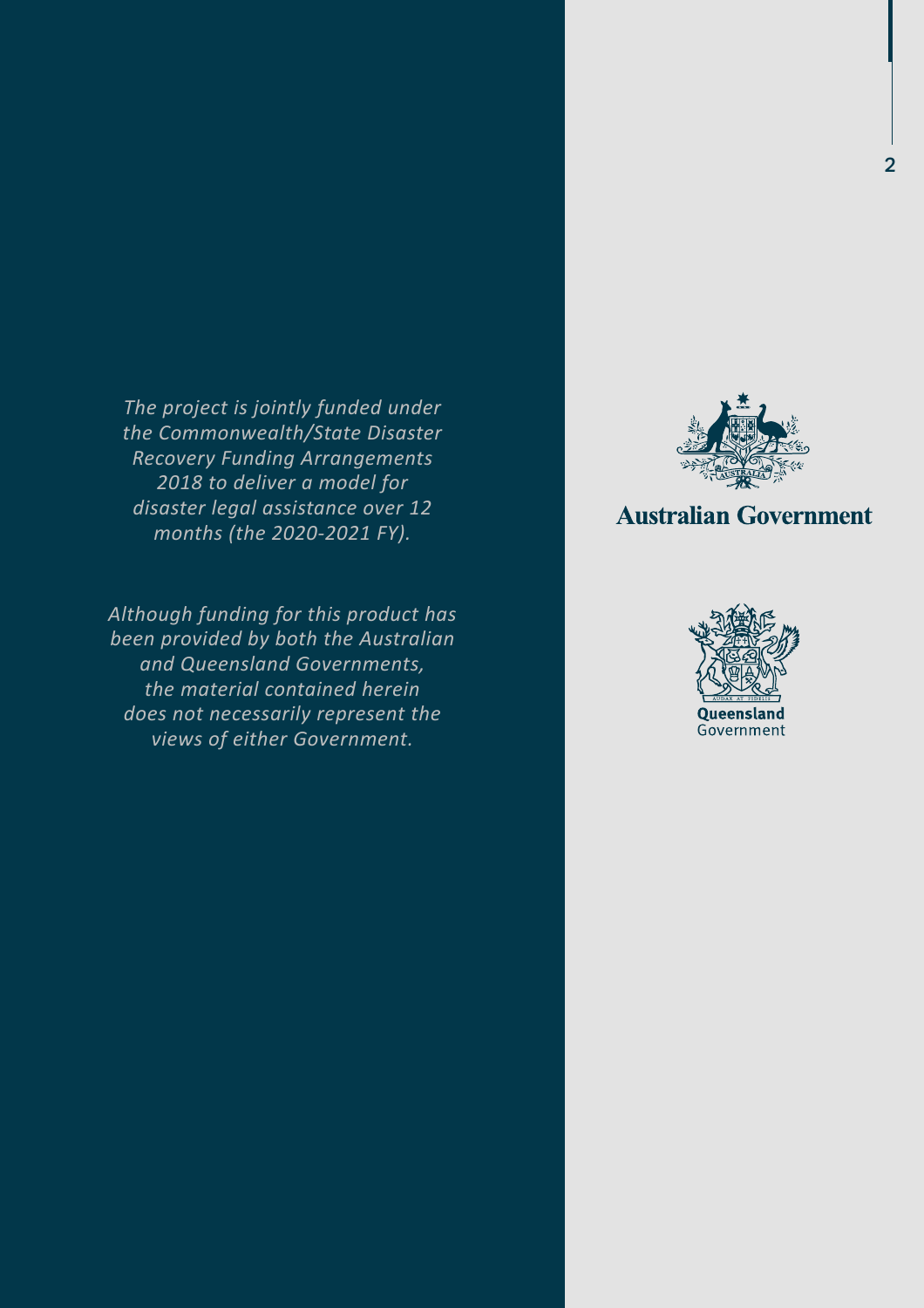# **contents**

| <b>Executive Summary</b>                                            | 6  |
|---------------------------------------------------------------------|----|
| <b>Introduction</b>                                                 | 8  |
|                                                                     |    |
|                                                                     |    |
| Part 1: The context of the project                                  | 10 |
|                                                                     |    |
|                                                                     |    |
|                                                                     |    |
|                                                                     |    |
|                                                                     |    |
|                                                                     |    |
|                                                                     |    |
|                                                                     |    |
|                                                                     |    |
|                                                                     |    |
|                                                                     |    |
|                                                                     |    |
|                                                                     |    |
|                                                                     |    |
|                                                                     |    |
|                                                                     |    |
|                                                                     |    |
|                                                                     |    |
|                                                                     |    |
|                                                                     |    |
|                                                                     |    |
| The Royal Commission into National Natural Disaster Arrangements 24 |    |

### **Part 2: The proposal 27**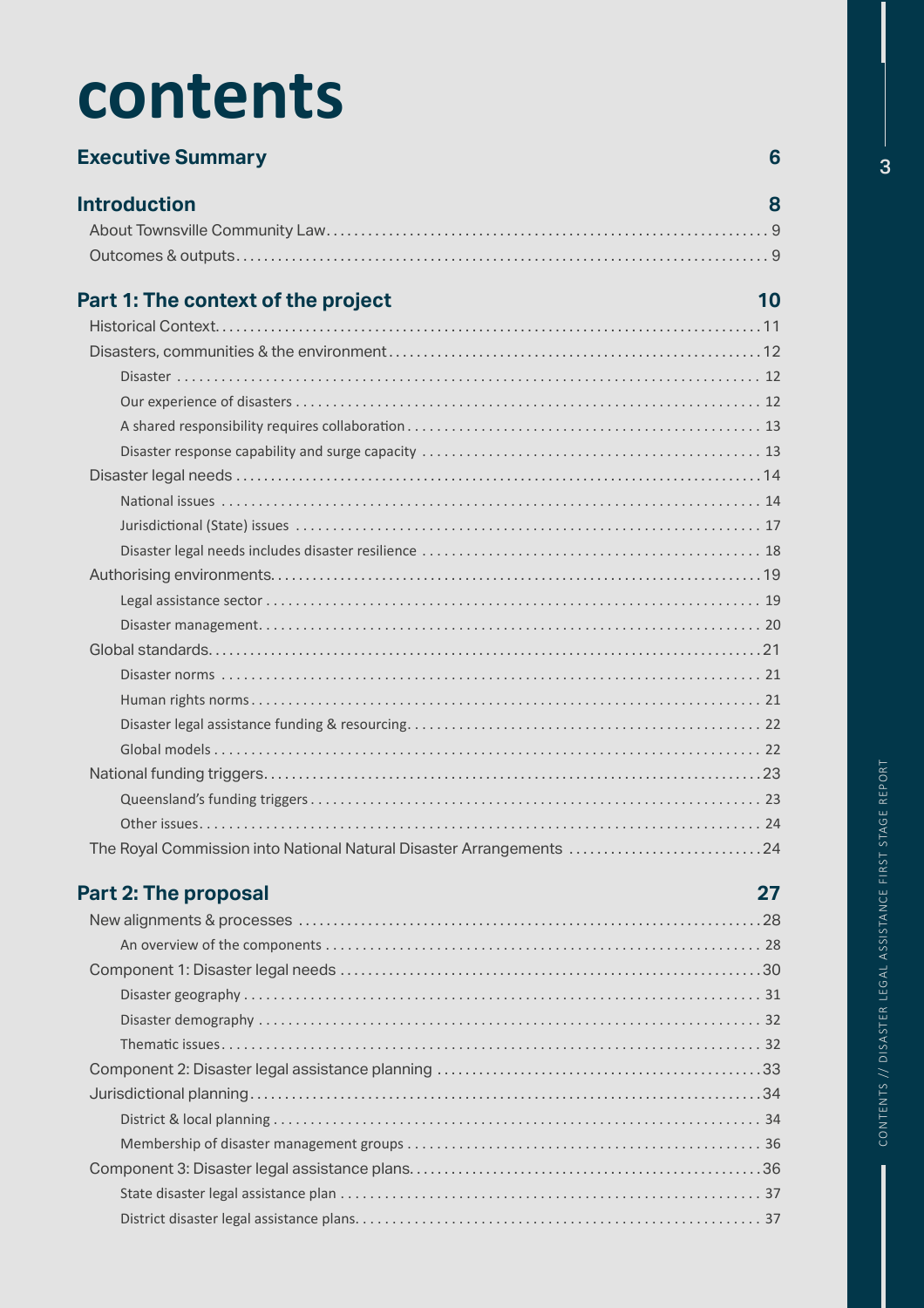### Part 3. Operational details

### Appendix A: Disaster Legal Assistance Models

| <b>Appendix B: Existing &amp; proposed new lexicon</b> | 58 |
|--------------------------------------------------------|----|
|                                                        |    |
|                                                        |    |

 $\overline{\mathbf{A}}$ 

42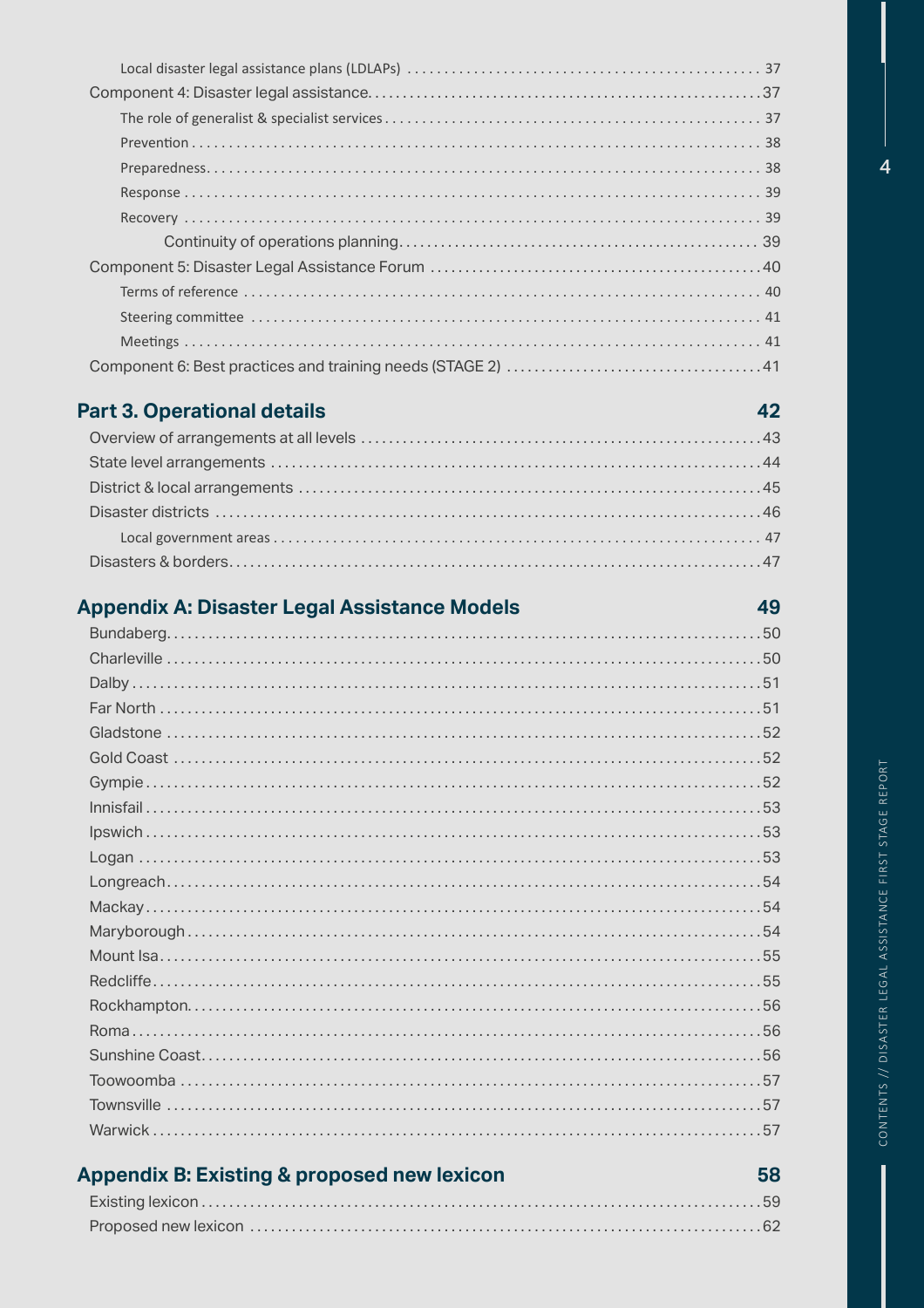# **fgures**

# **main tables**

| Table 6: Overview of Disaster Legal Assistance Model of State-wide / Specialist Arrangements & Alignments 44 |
|--------------------------------------------------------------------------------------------------------------|
| Table 7: Overview of Disaster Legal Assistance Model District / Local Alignments and Arrangements45          |
|                                                                                                              |
|                                                                                                              |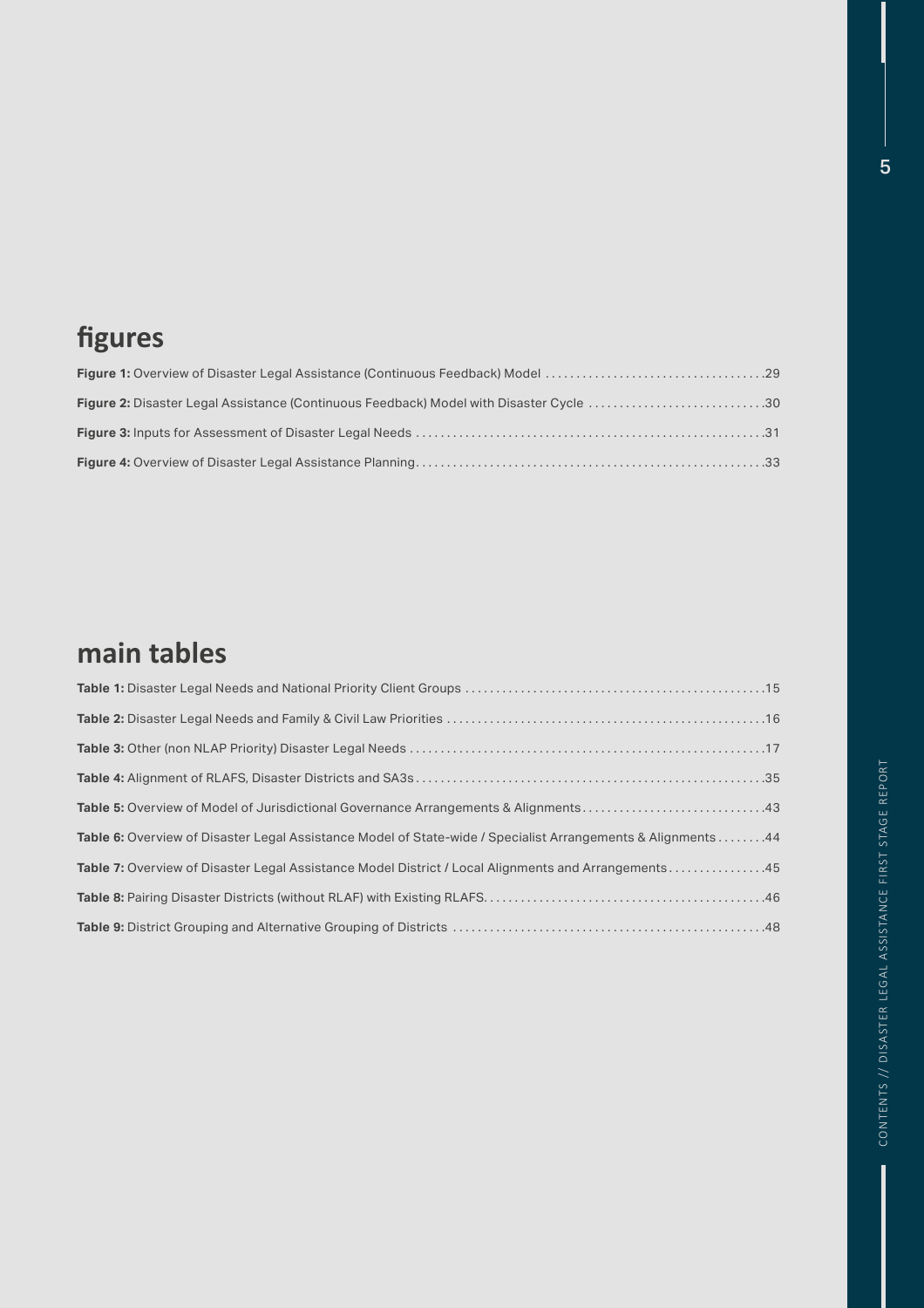# **E x e c u t i v e Summary**

*This proposal completes the first stage of the project Disaster Readiness for the Legal Assistance Sector.* 

 $\ddot{}$ 

*The Introduction describes the project, its scope and identified goals, outcomes and outputs. These all coalesce in a proposal for a state-wide model for disaster legal assistance.*

Part 1 looks at the context of the project. Context includes historical *perspectives on funding, planning and provision of disaster legal assistance by the legal assistance sector. The sector includes Legal Aid Queensland, Community Legal Centres, Aboriginal and Torres Strait Islander Legal Services, Family Violence Prevention Legal Services and Pro Bono Services. This Part considers the scope of the project, how disasters are defined and experienced by communities, and how the climate crisis manifests through environmental and extreme weather events. It locates the project as a climate crisis project. It notes the importance of a comprehensive approach (working throughout the disaster cycle) and recognises that responding to disaster is a shared responsibility that requires collaboration. Further, this Part identifies that disaster response capability and surge capacity are critical considerations.* 

÷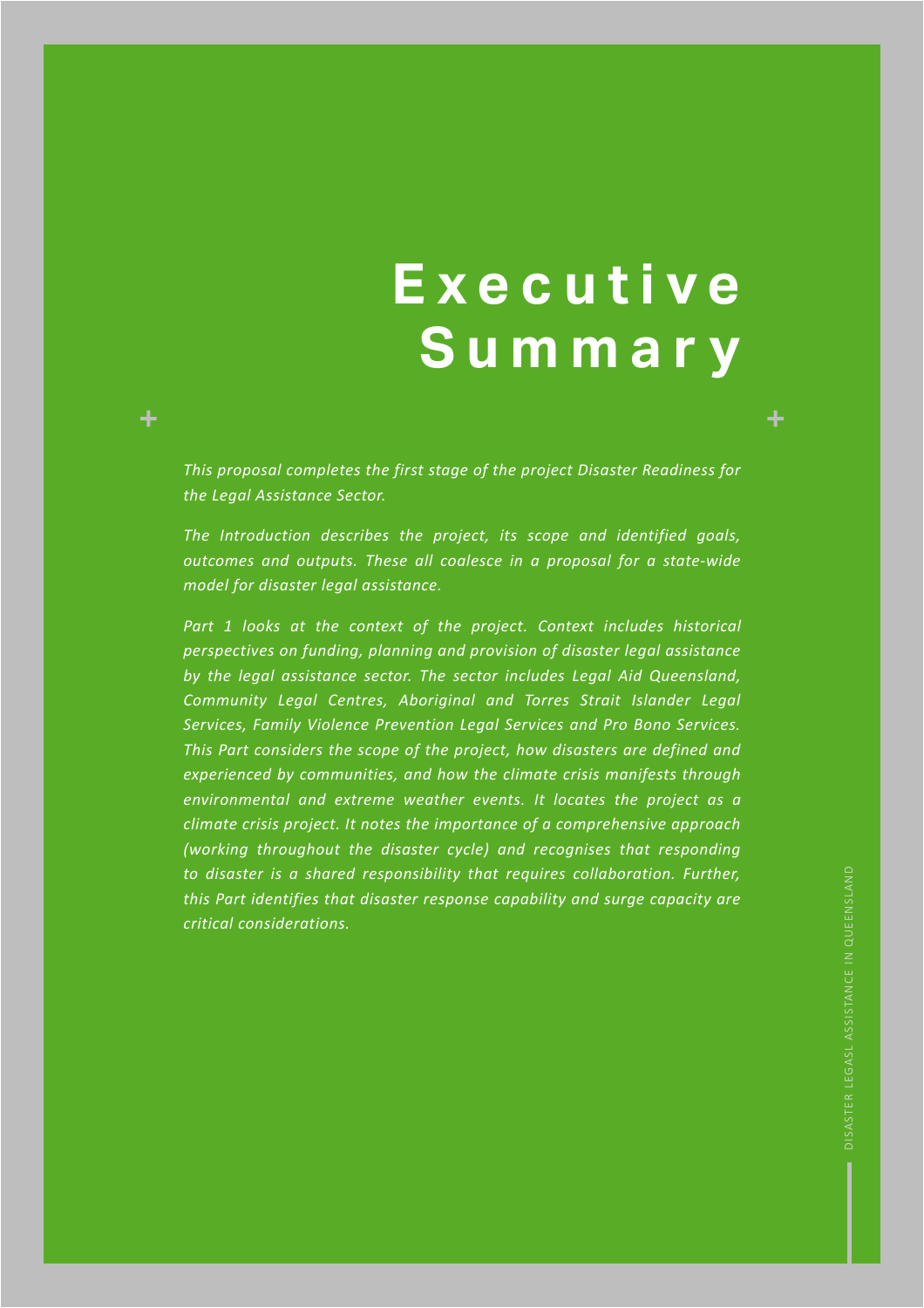*Part 1 confirms that little is known about disaster legal needs and highlights the importance of this process and the need for further research in this area. Disaster legal needs include the need to build disaster resilience. This Part notes that best practices can help to build resilience and capacity within the legal assistance sector and within communities. This Part observes the key to a successful shared approach is ensuring an alignment between the legal assistance sector and disaster management's authorising environments. Ensuring consistency with guiding norms at international and jurisdictional levels is also critical. These norms include guiding standards on disaster prevention, resilience and response, on human rights, and on legal assistance funding and provision.*

*Part 2 sets out the proposal as an example of community-based disaster risk management, specialised emergency planning and emergency management networks. Part 2 introduces and describes the proposal's model Disaster Legal Assistance and its component alignments and processes: Disaster Legal Needs Assessment, Disaster Legal Assistance Planning, Disaster Legal Assistance Plans and Provision of Disaster Legal Assistance. It also introduces the likely outcomes and outputs of Stage 2 Disaster Legal Assistance Best Practices and Disaster Legal Assistance Training.*

Part 3 sets out the high-level operational details of Disaster *Legal Assistance. This incorporates an overview of arrangements (alignments and processes) at Jurisdictional (State), District and Local levels. This Part describes the stakeholders in each of the processes. Each tier of collaboration is set out in detail including who is involved from disaster management and legal assistance sectors and the outcomes of assessment and planning processes.* 

*Part 3 proposes alignments and processes to ensure equity of access across Queensland as well as contingency planning for when disaster affects more than one District or Locality.* 

*Appendix A sets out the proposed model by District (across 22 districts) and by Locality (across 76 localities). This Appendix sets out relevant District and Local disaster management groups and plans and legal assistance collaborative planning groups and legal assistance providers.*

*Appendix B sets out existing and proposed lexicon.*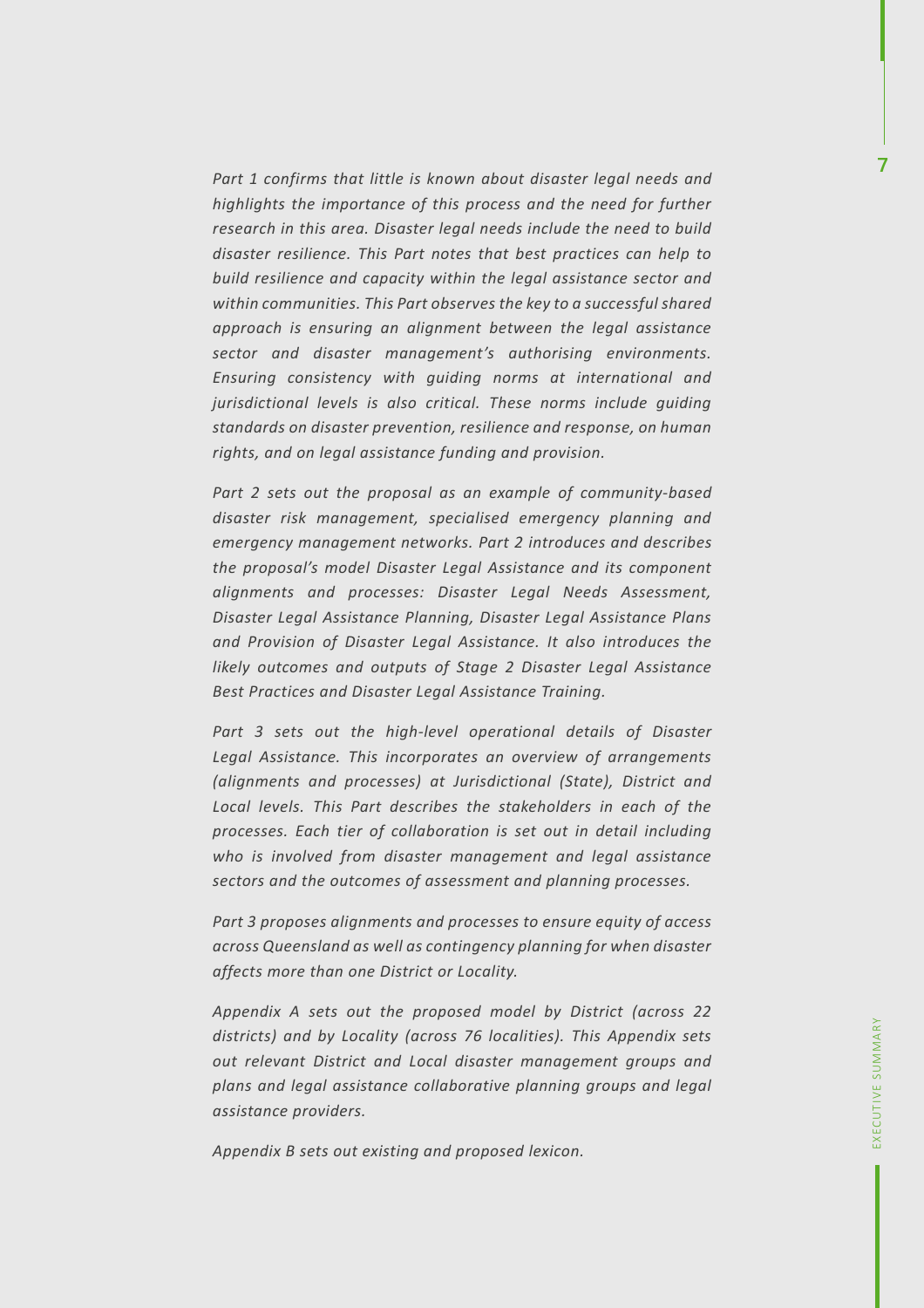# **Introduction**

*This proposal is the result of a limited desktop review about the provision of legal assistance within the phases of disaster management (the disaster cycle). The observations form a proposal for consideration by Queensland's legal assistance and disaster management sectors.* 

*The legal assistance sector includes Legal Aid Queensland, Community Legal Centres, Aboriginal and Torres Strait Islander Legal Services, Family Violence Prevention Legal Services and Pro Bono Services This proposal is the first stage of the project Disaster Readiness for the Legal Assistance Sector. The first stage proposes a state-wide, tiered, collaborative model for readying Queensland's legal assistance sector to assess disaster legal needs, to engage in disaster legal assistance planning, develop disaster legal assistance plans and provide disaster legal assistance.*

#### $\blacktriangle$ *We invite comment on this frst stage proposal and its components.*

*The second stage will focus on identifying disaster legal assistance best practices and disaster legal assistance training and will consolidate the project's work into an overarching model of disaster legal assistance for Queensland.* 

*The project is an important one; the impacts of climate change mean that our communities are facing a climate crisis, which includes more frequent and more extreme weather events. The climate crisis is a social justice and intergenerational equity issue and its impacts are, and will be, felt first and disproportionately by people experiencing discrimination and disadvantage (CLCs Australia, 2019). This means that disaster legal assistance is a priority area for the legal assistance sector.*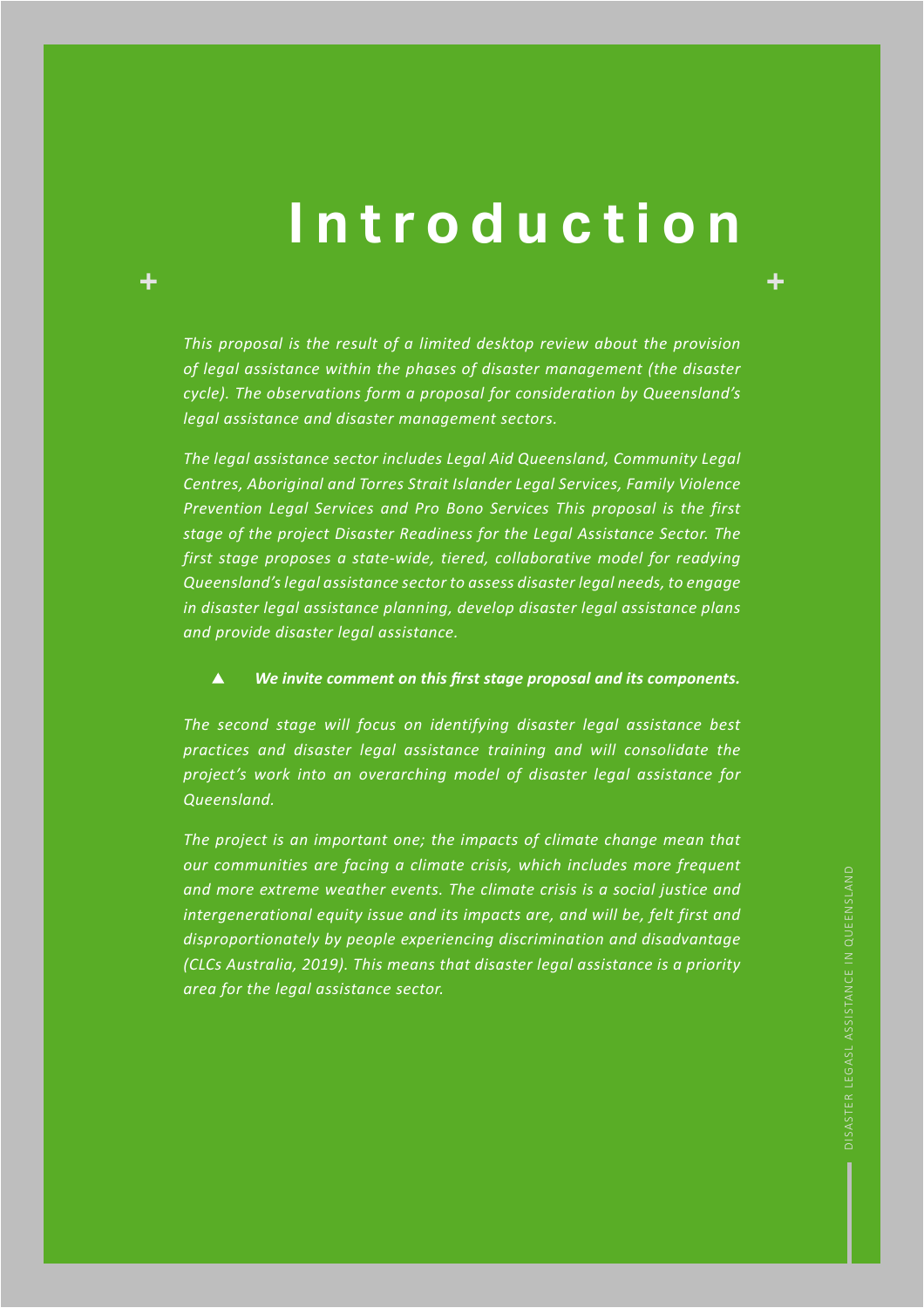### + About Townsville Community Law

*Townsville Community Law* is a non-profit, community legal centre located in the regional city of Townsville that provides legal and related support services to communities across North Queensland.

Townsville Community Law has a history of working within its own community during and after disasters, including monsoonal and flooding events (1998, 2010 - 2011, 2012, 2019), tropical cyclones (Tessi-2000 and Anthony-2011); severe tropical cyclones (Justin-1997, Larry-2006 and Yasi-201), industry downturn events (sugar, bananas and fishing) and most recently the COVID-19 pandemic. Collating Townsville Community Law's experience and views about how to 'build back better' (A key *Sendai Framework* priority) was the impetus for the project's funding application.

### + Outcomes & outputs

The project's anticipated outcome is to build the capacity of Queensland's legal assistance sector and progressively realise a comprehensive approach to the disaster legal assistance across the disaster cycle (during prevention, preparedness, response and recovery) and disaster resilience, and thereby improve outcomes for communities affected by disaster.

The project proposes the development of a state-wide model that:

- articulates the importance and role of the legal assistance sector in disaster management (Stage One)
- describes best practices of collaborative service delivery, regional service planning, and best practices and training for the legal assistance sector (Stages One & Two), and
- is recognised and embedded within Queensland's disaster governance and management arrangements.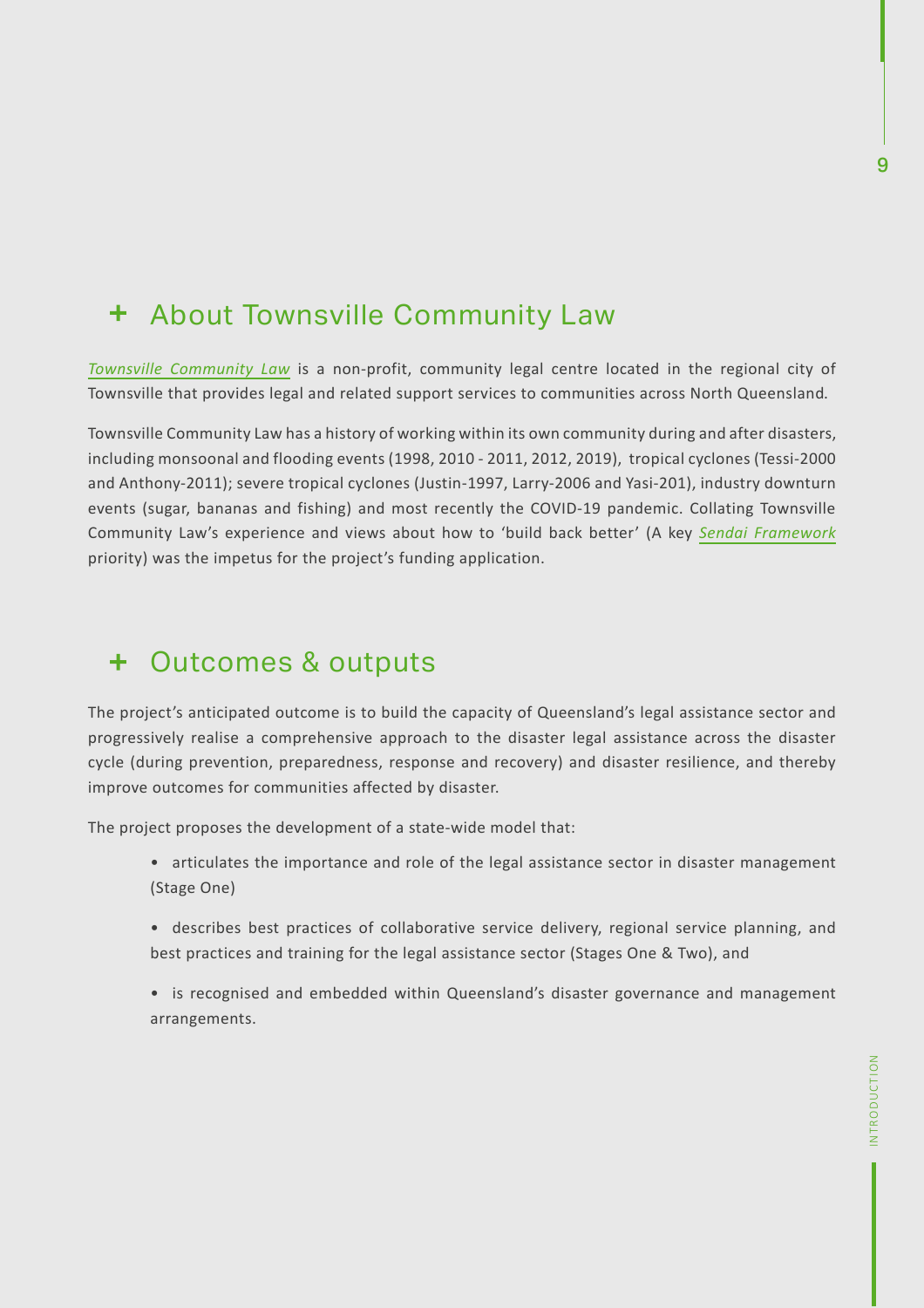# **P a r t 1 : T h e**  c o n t e x t o f the **project**

*The project is not the legal assistance sector's first contemplation of its role in disasters. We considered contextual issues across six broad themes:*

- *The historical context of disaster legal assistance*
- *Disasters, communities and the environment*
- *The legal needs of those affected by disaster*
- *disaster governance and management*
- 
- *Funding arrangements and resourcing for disaster legal assistance*

╇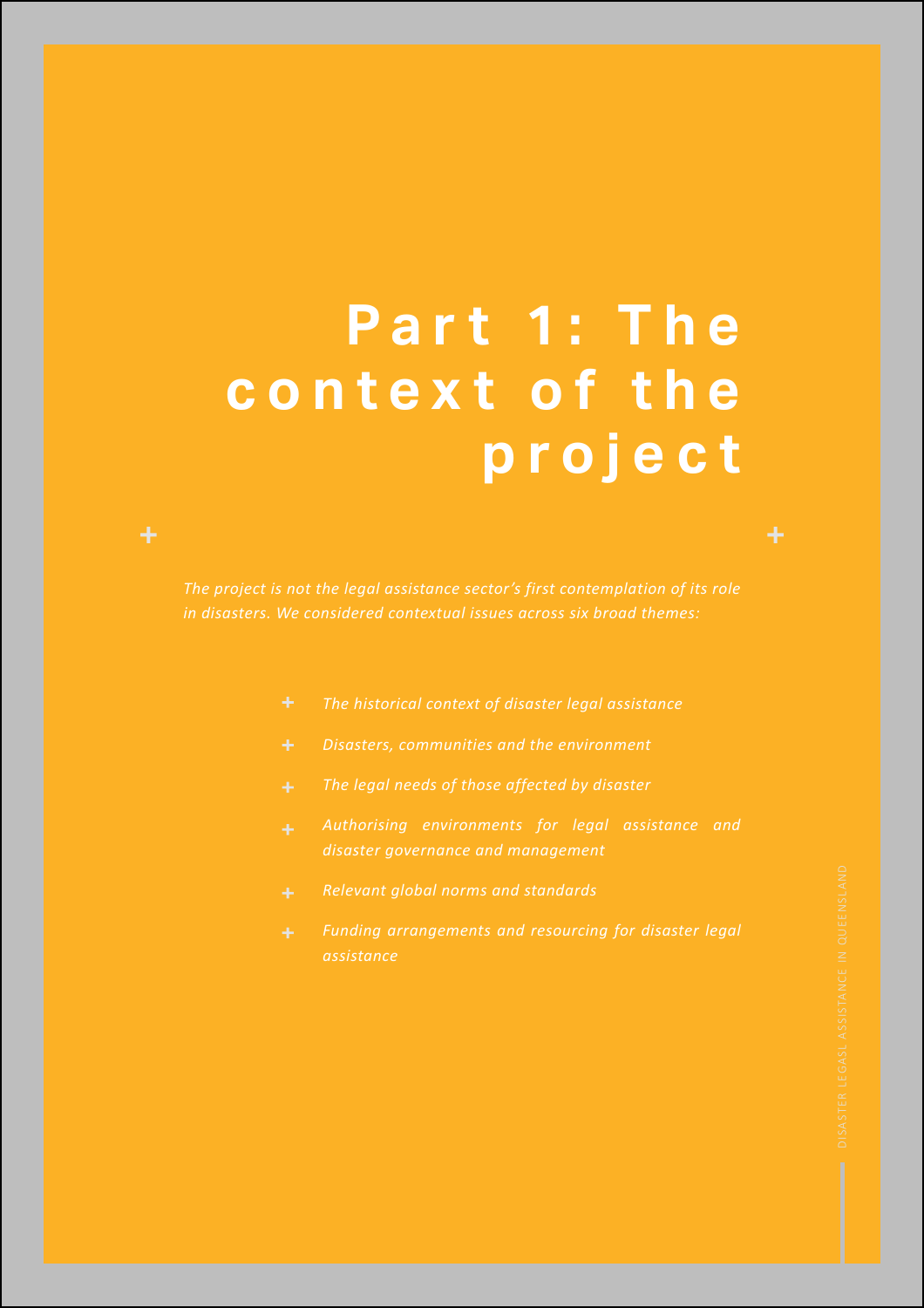# **+ Historical Context** 11 and 12 and 12 and 12 and 12 and 12 and 12 and 12 and 12 and 12 and 12 and 12 and 12 and 12 and 12 and 12 and 12 and 12 and 12 and 12 and 12 and 12 and 12 and 12 and 12 and 12 and 12 and 12 and 12

The legal assistance sector has been responding to disasters for decades. Despite the sector's efforts, at times it has not effectively marshalled its collective resources, and some communities have experienced unequal access to disaster legal assistance.

The legal assistance sector has largely engaged in immediate post disaster response and recovery phases and rarely in other disaster phases. The targeting of services has not proactively aligned with the comprehensive approach of Prevention Preparedness, Response and Recovery (PPRR) or with concepts of risk reduction and resilience building.

Legal needs and legal assistance mapping processes have not considered disaster legal assistance within geographic, demographic or thematic areas of priority, nor have they investigated service delivery or identified gaps in service availability. Australian jurisdictions have not used evidence-based processes to assess or map disaster legal needs.

Funding has been allocated on a reactive basis in three principal ways. Firstly, by resourcing legal assistance providers on a geographic basis, such as funding to generalist centres in communities affected by disaster (for example, providing funds to legal assistance services in Townsville after cyclone or monsoonal flooding). Secondly, on a demographic or thematic basis such as providing funding to specialist centres that assist a particular cohort or address a particular issue (for example, providing funding to Tenancy Advocacy). Thirdly, on a state-wide operational basis (for example, providing funding to a state-wide provider such as Legal Aid Queensland).

Increasingly, disaster legal assistance funding has been nationalised (for example, the federal Government's COVID-19 and Bushfire Legal Help funding programs in 2020), and the funding distribution reveals a choice that includes a mixture of providers.

The legal assistance sector's engagement with disaster governance has been informal. For example, legal assistance providers engage with local recovery groups and provide outreach clinics at disaster recovery hubs. Service delivery has not followed evidence-based disaster legal needs assessments, nor has it taken a systematic approach to the human rights issues arising from disasters despite the importance of doing so.

More recently during the pandemic, service delivery has begun to take account of important factors such as the increased incidence of interpersonal violence, the negative impacts of social isolation and the critical issue of intersectionality. Evaluation of these services is not yet available but will undoubtedly provide some interesting insights into contemporary disaster legal needs and models of service delivery.

Resources allocated by legal assistance providers hasn't formally addressed the issues of disaster response capability, surge capacity or cross locality collaboration – at least in the way disaster management literature suggests they deserve. Many legal assistance providers do not have formal continuity of operations plans and lack critical awareness of best practices, training needs and operational capacity building opportunities.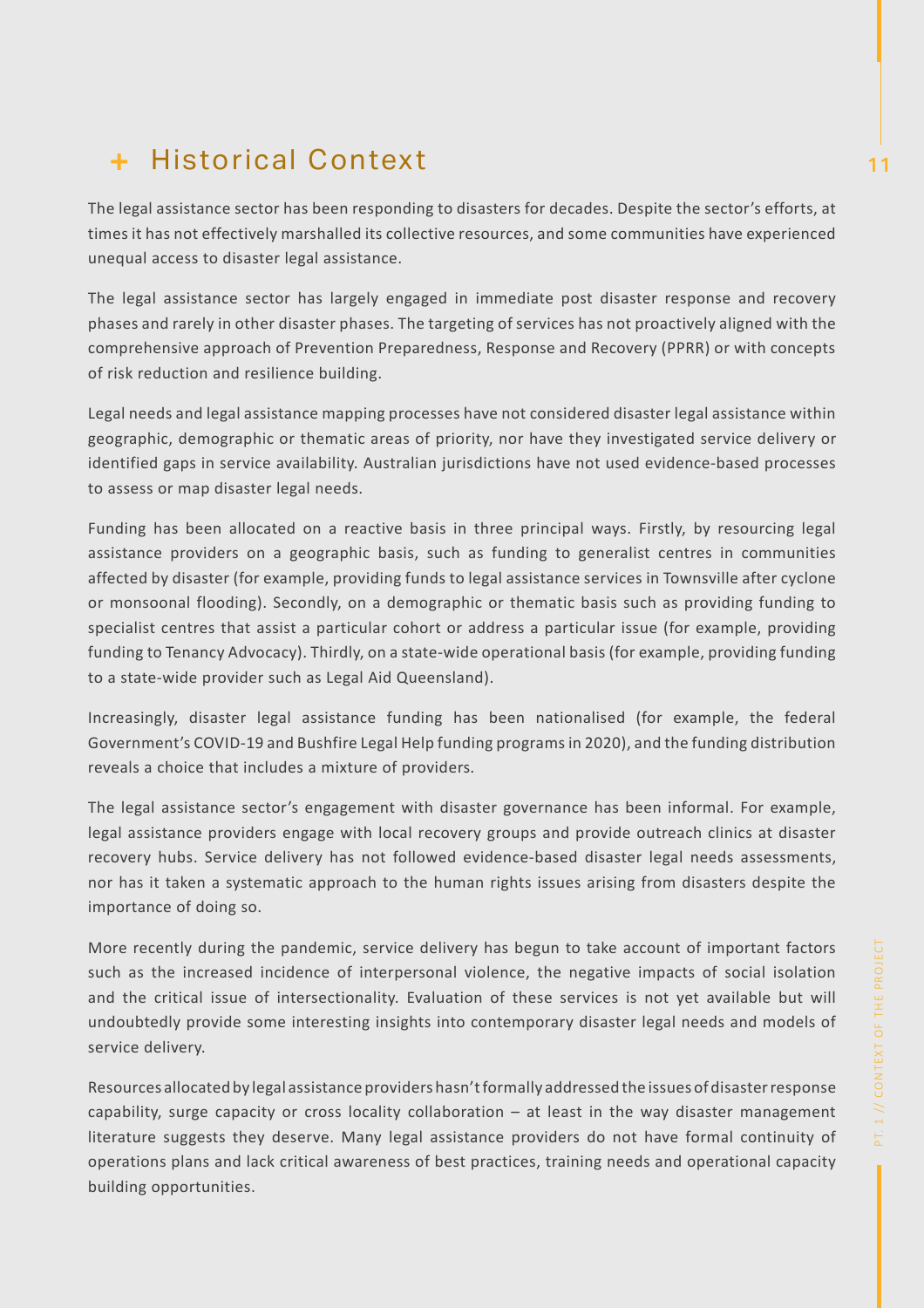### Disasters, communities & the environment

The project is not only concerned with natural events or location-based or geographic communities, even if they represent an obvious example of the need for disaster legal assistance. A critical theme of the project is ensuring equity of access within and across communities. In the *Disaster Lexicon* community is defined as:

*"[A] group with a commonality of associaton and generally defned by locaton, shared experience, or functon. A social group which has a number of things in common, such as shared experience, locality, culture, heritage, language, ethnicity, pastmes, occupaton, workplace, etc."*

Disasters in 2019-2020 have been truly catastrophic – bushfires that cost the economy A\$20 Billion quadruple the impact of the Black Saturday fires (Filkov, 2020) and flood events impacting 100 million hectares across Queensland costing A\$5.6 Billion (Deloitte, 2019). These events were closely followed by the ongoing COVID-19 pandemic. As time goes by, changes in the average climate and climate extremes put Australia at increased risk of impacts from natural disasters (CSIRO, 2020). Natural disasters include drought, bushfires, heat extremes, heatwaves, dust storms, floods and flash floods, extreme sea level events, hail and damaging storms, and tropical cyclones. These events impact on health and wellbeing, the environment, agriculture and water, infrastructure and the economy. These impacts create legal issues for communities and individuals.

The legal assistance sector's position on climate change places disaster legal assistance as a climate crisis project that mitigates and addresses the impacts of disaster on our communities (CLCS Australia, 2019). It is also worth noting the developing area of disaster justice (Watanabe, 2020).

#### **Disaster**  $\bullet$

Disaster is defined in many ways. The project uses the definition from the *Disaster Management Act 2003* (Qld) (the DMA):

*"A disaster is a serious disrupton in a community, caused by the impact of an event, that requires a signifcant coordinated response by the State and other* 

Using this broad approach provides flexibility for a multiplicity of contingencies and helps 'future proof' the proposal. The DMA defines 'event' very broadly and includes natural events and those caused by human acts or omissions.

#### Our experience of disasters  $\bullet$

The project arose through discussions about the need to consolidate the legal assistance sector's experience of disasters, which encompass local projects (at provider level) to statewide projects (at peak association level) to national projects (at program level).

For local legal assistance providers, their community's experience is their own experience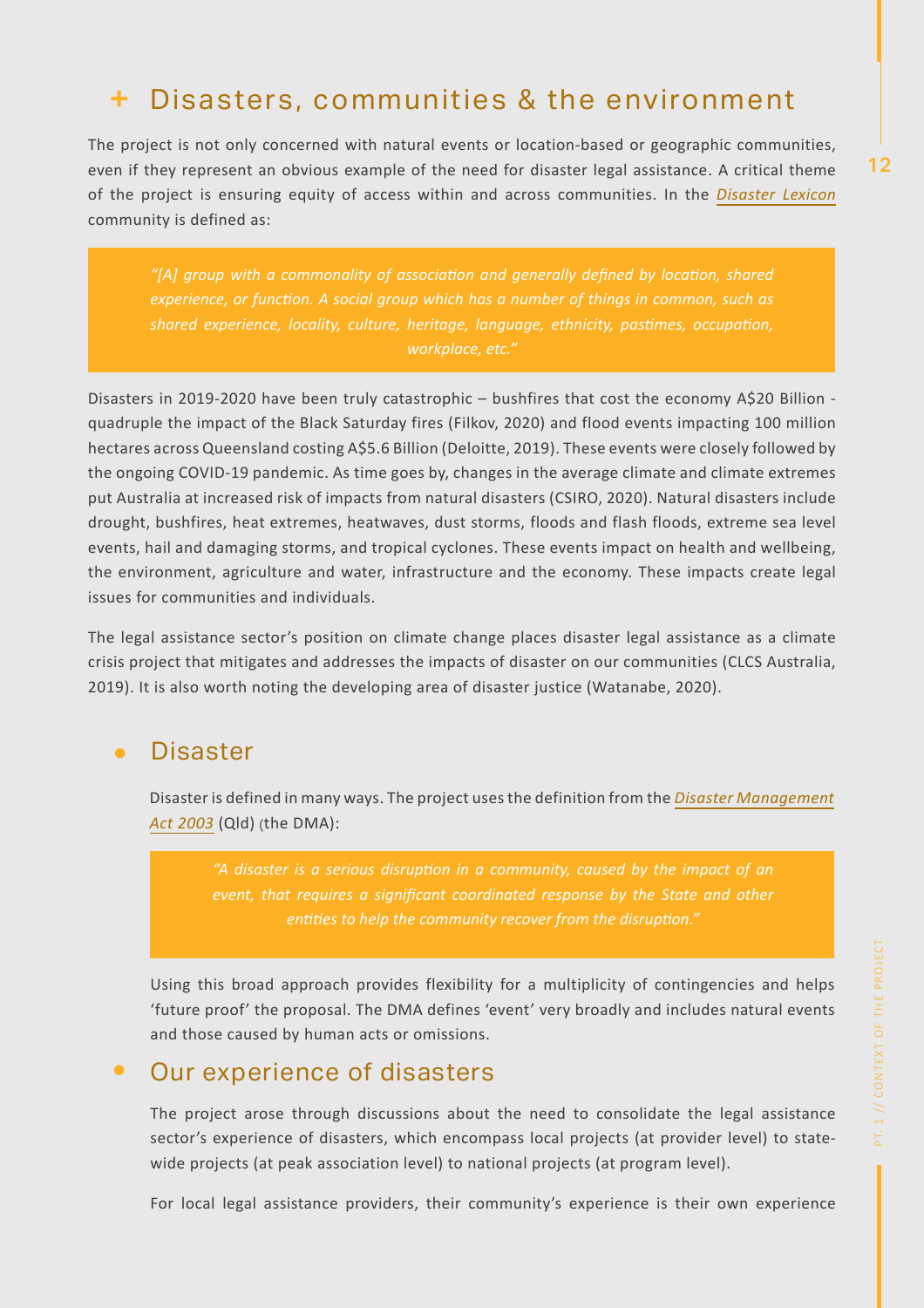– their staff and volunteers are often impacted alongside their clients and communities. In disaster prone areas, legal assistance providers may intuitively and informally follow the *levels of activation*: alert, lean forward, stand up and stand down and yet, incredibly, they don't actively plan to do so. They may also intuitively follow the disaster cycle or the *comprehensive approach* and again, don't actively plan to do so.

#### A shared responsibility requires collaboration  $\bullet$

Disaster risk and response management and resilience building are a distributed responsibility, shared by all levels of government, with critical involvement and ownership by individuals, communities and the private sector. The legal assistance sector bears specific responsibility within this paradigm. It is apparent that the sector accepts this role and wants to actively collaborate with the disaster management community. Within the notion of shared responsibility, collaboration requires three prominent characteristics: interorganisational structures; trusting relationships; and role clarity (Curnin and O'Hara, 2019). Curnin and O'Hara (2019) suggest that role clarity is central to facilitating the other two characteristics, and enhancing collaboration in the recovery phase.

Shared responsibility also includes the dynamics of multisector stakeholder value systems where values and priorities need to be aligned so community responses can be developed in a way that is human sensitive, and tailored to and aligned with public needs and priorities (Pathak, Zhang and Ganapati,2020). Studies on multi-sectoral collaboration also reinforce the importance of 'the four Cs': communication, coordination, collaboration, and cooperation (Quarshie and Leuschner, 2020).

### Disaster response capability and surge capacity

What is the legal assistance sector's disaster response capability? Disaster response capability is the ability to provide resources or personnel to help manage a disaster in a local area. It includes surge capacity which is the ability to manage increased demand on services or influx of clients during a sudden onset crisis through three aspects of staff, space and materials (Kearns, Cairns and Cairns, 2014).

Flexible surge capacity is touted as a necessary evolution (Glantz, Phattharapornjaroen, Carlstrom and Khorram-Manesh, 2020) and includes the extra and adjustable human and material resources that can be mobilised by activating nonprofessional but educated staff and different but accepted facilities in a fast, smooth, and productive way. In legal assistance sector terms, it might include the use of volunteer and pro bono services, paralegal and student clinic resources (Finger et al, 2011). Four essential elements need to be direct to affected areas: Staff (competency and availability), Stuff (equipment and materials), Structure (physical infrastructure), and System (responsibility, management, coordination) (also called the 4s) (Glantz et al, 2020).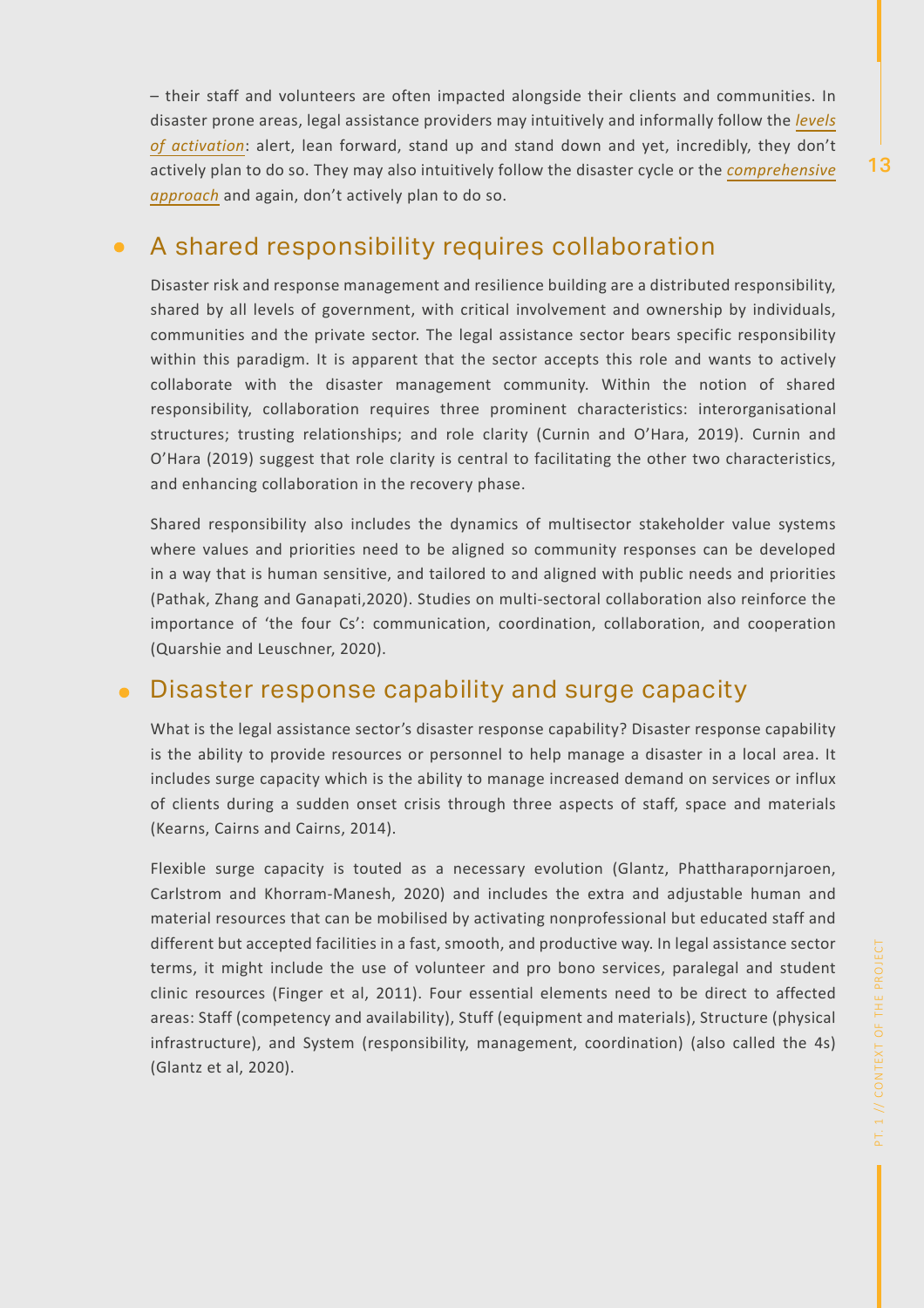### Disaster legal needs

Legal needs are ubiquitous in contemporary society, cutting across many aspects of everyday life and having broad implications for physical, emotional and social well-being (Coumeralos et al, 2012). Genn's (1999) approach identified justiciable problems as "a matter experienced by a respondent which raised legal issues, whether or not it was recognised by the respondent as being 'legal' and whether or not any action taken... to deal with the event involved the use of any part of the civil justice system."

This project proposes a new term: disaster legal needs. Put simply, disaster legal needs are legal issues or justiciable problems that are related to, or arise out of disaster. Disaster legal needs are what disaster legal assistance seeks to address. An assessment of disaster legal needs will inform disaster legal assistance planning and ultimately help stakeholders arrive at disaster legal assistance plans. Despite comprehensive work across humanitarian and civil justice needs there is no definition of disaster legal needs or method of assessment. Further, no comprehensive disaster legal needs analysis been done.

Limited disaster legal needs research has been done in Australia, New Zealand, the United States and Japan. These studies catalogue the legal problems that arise in post-impact relief, very early recovery and recovery and reconstruction phases. The studies draw their conclusions from the legal problems that came to the attention of legal assistance providers, rather than any methodological analysis, including analysis outside the immediacy and aftermath of the event itself.

Aside from legal issues arising, legal services have been identified as critical to post impact disaster recovery (Gurtner, Cottrell and King, 2011).

Stage 2 will develop disaster legal needs matrices for use in state-wide, district and local planning processes.

#### National issues  $\bullet$

The *Legal Australia-Wide Survey Legal Need in Australia* is Australia's foremost legal needs study. It mentions one-off disaster initiatives without providing any substantial commentary (Coumeralos et al, 2012). Pleasance (2014) observes the importance of timely one-off interventions but that timeframes are dictated by triggers for funding. He also notes interventions are generally collaborative or joined up responses, and assist with a broad range of legal issues, including the interconnected problems that disaster victims face. The *National Legal Assistance Partnership 2020-2025* Agreement's (NLAP Agreement) National Priority Client Groups correlate with known disaster legal needs (both in Australia and overseas) (Clause A3(a)-(k)).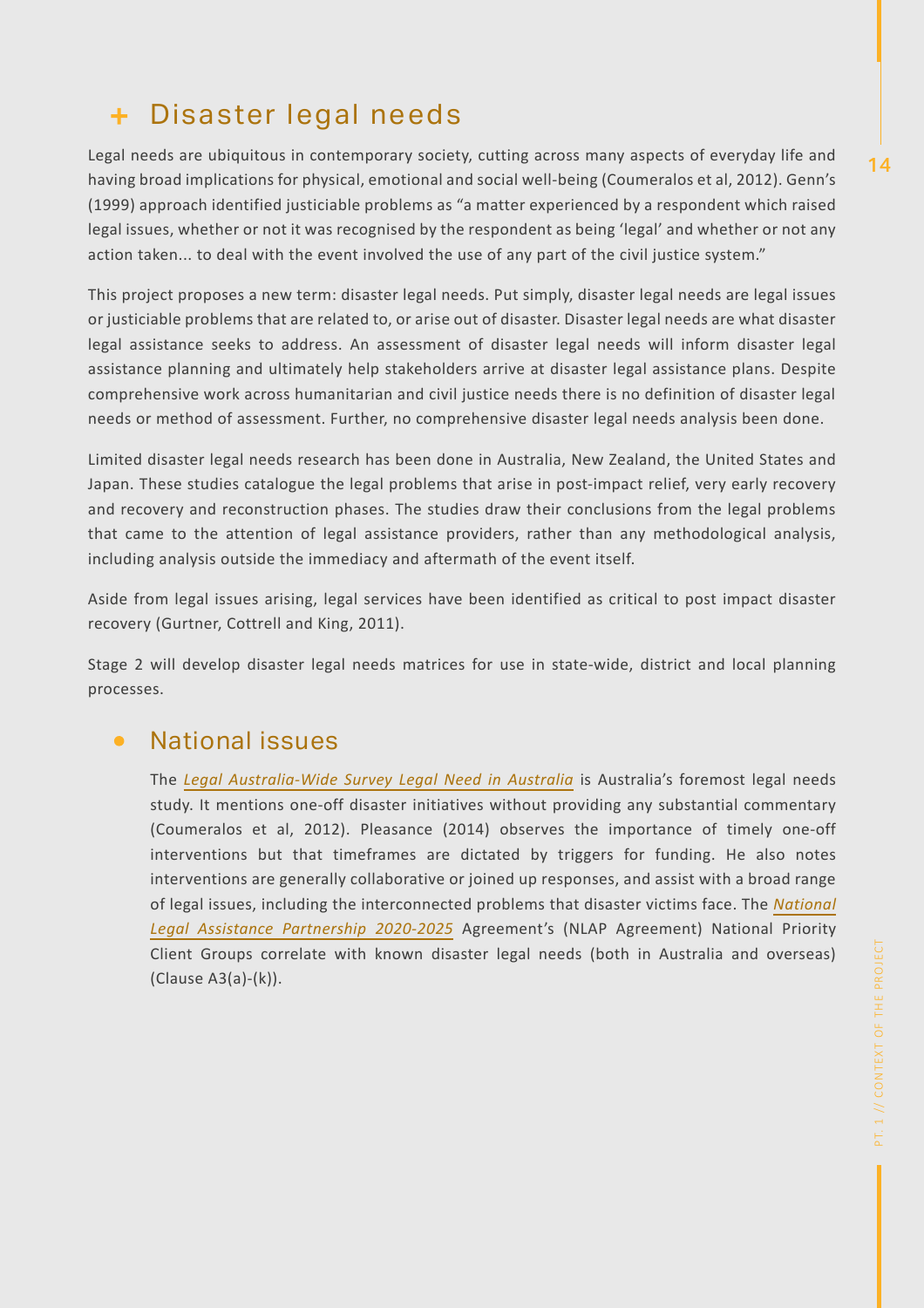### Table 1: Disaster Legal Needs and National Priority Client Groups

| <b>NATIONAL PRIORITY CLIENT GROUPS</b>                                                  | Australia | <b>USA</b> | Japan | <b>NZ</b> |
|-----------------------------------------------------------------------------------------|-----------|------------|-------|-----------|
| Aboriginal and Torres Strait Islander people<br>(Indigenous persons)                    |           |            |       |           |
| Children and young people (up to 24 years)                                              |           |            |       |           |
| Older people (65 or Aboriginal and Torres<br>Strait Islander people aged over 50 years) |           |            |       |           |
| People experiencing, or at risk of, family<br>violence                                  |           |            |       |           |
| People experiencing, or at risk of,<br>homelessness                                     |           |            |       |           |
| People in custody and/or prisoners                                                      |           |            |       |           |
| People residing in rural or remote areas                                                |           |            |       |           |
| People who are culturally and linguistically<br>diverse                                 |           |            |       |           |
| People with a disability or mental illness                                              |           |            |       |           |
| People with low education levels                                                        |           |            |       |           |
| Single parents                                                                          |           |            |       |           |

Apparent disaster legal needs also match Commonwealth family law priorities (Clause A13(a)- (d)) and Commonwealth civil law priorities (Clause A15(a)-(h)). Disaster legal needs research notes specific criminal law issues that make comparison difficult (Clause A17(a)-(c)).

PT. 1 // CONTEXT OF THE PROJECT PT. 1 // CONTEXT OF THE PROJECT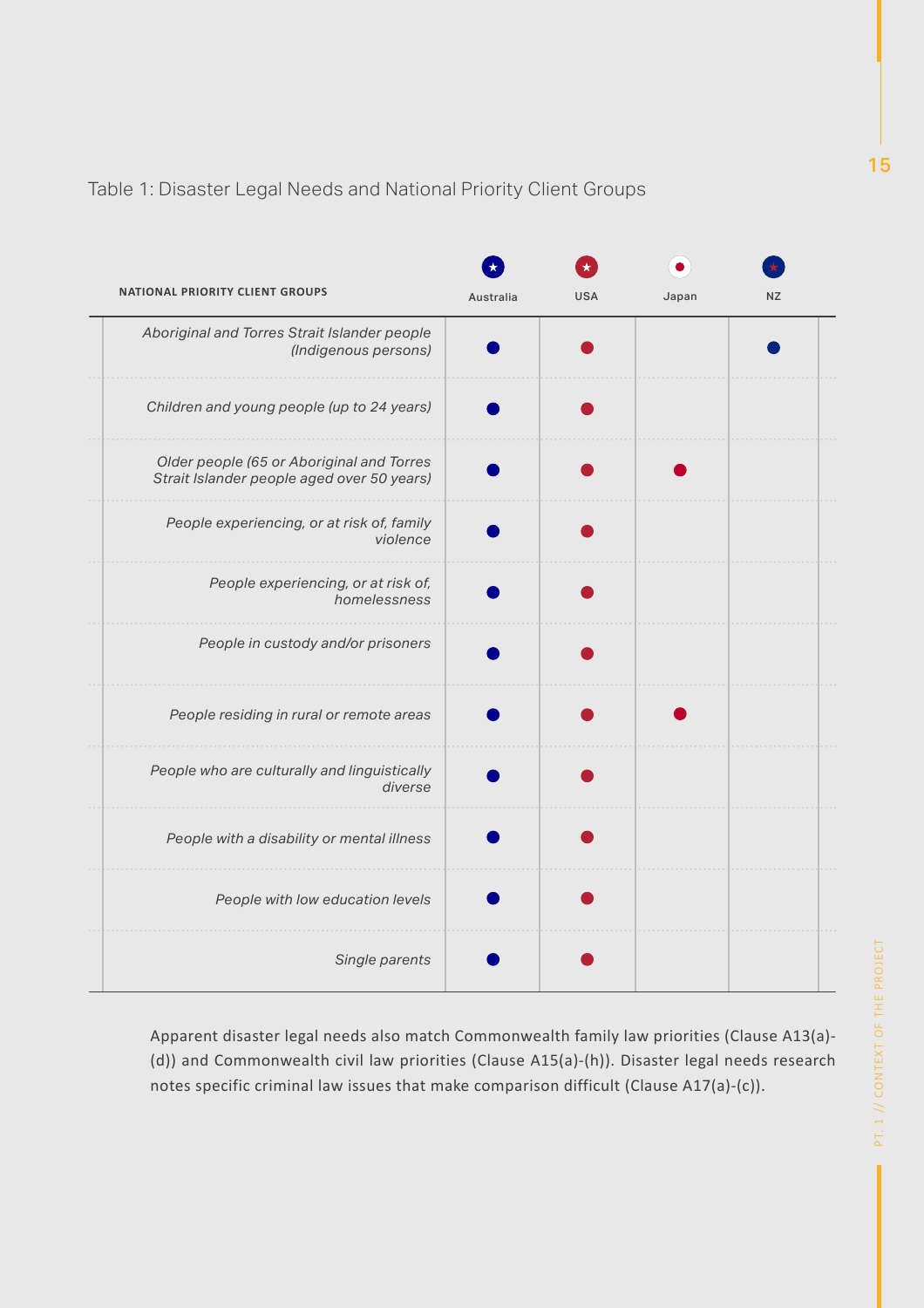### Table 2: Disaster Legal Needs and Family & Civil Law Priorities

| <b>FAMILY LAW PRIORITIES</b>                                                                                 | Australia | <b>USA</b>                                                                                                      | Japan | N <sub>7</sub> |
|--------------------------------------------------------------------------------------------------------------|-----------|-----------------------------------------------------------------------------------------------------------------|-------|----------------|
| Matters where the safety or welfare of children<br>are at risk                                               |           |                                                                                                                 |       |                |
| Matters involving allegations of family violence                                                             |           | // USA, Japan and New Zealand<br>included general references to<br>family law needs arising out of<br>disaster. |       |                |
| Complex issues living arrangements,<br>relationships and financial support of children                       |           |                                                                                                                 |       |                |
| Property settlement matters if they are<br>experiencing financial disadvantage or at risk<br>of homelessness |           |                                                                                                                 |       |                |

| <b>COMMONWEALTH CIVIL LAW PRIORITIES</b>     | Australia | <b>USA</b> | Japan              | <b>NZ</b> |
|----------------------------------------------|-----------|------------|--------------------|-----------|
| <b>Bankruptcy matters</b>                    |           |            |                    |           |
| Consumer law matters                         |           |            |                    |           |
| Employment matters                           |           |            |                    |           |
| <b>Extradition matters</b>                   |           |            | // Not Applicable. |           |
| Human rights and anti-discrimination matters |           |            |                    |           |
| Insurance law matters                        |           |            |                    |           |
| <b>Migration matters</b>                     |           |            |                    |           |
| Social security law matters                  |           |            |                    |           |

Disaster legal needs studies also identify additional areas of legal need beyond NLAP priorities. Some are related to Commonwealth priorities, for example elder abuse involves priority clients (older persons) and a priority areas of law (such as family violence and human rights).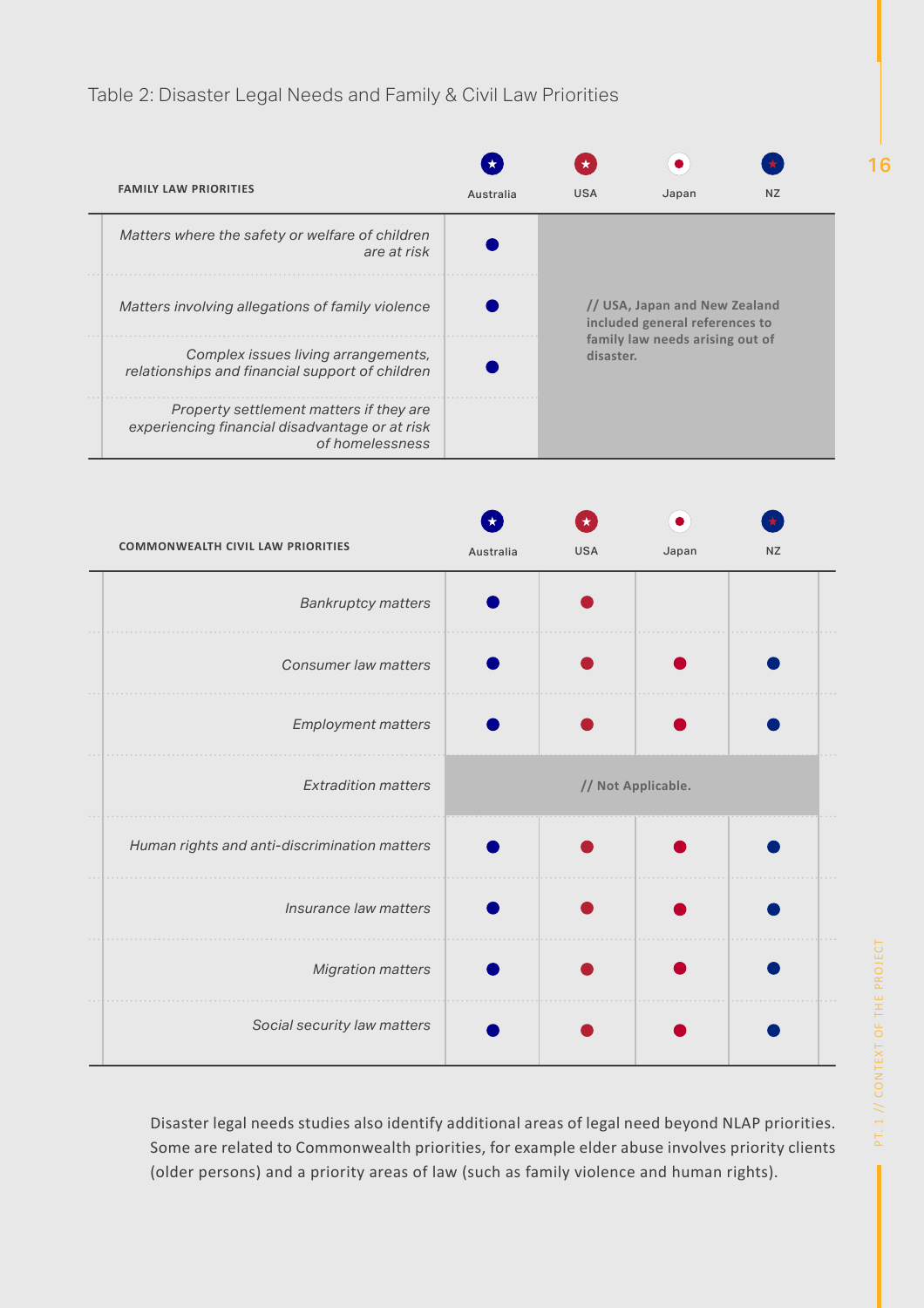

The NLAP Agreement provides legal assistance providers with discretion to include other priorities: "[T]he list of Commonwealth civil law areas is for guidance only. The legal assistance sector should consider how to best meet civil law need collectively (arising from Commonwealth or State laws)." (Clause A16) Obviously many other needs can arise in disasters. As Quigley (2015) noted of the legal impacts of Hurricane Katrina, "unprecedented circumstances create unprecedented legal questions."

### Jurisdictional (State) issues

The *Queensland Legal Assistance Forum*'s (QLAF) Strategic Plan 2019-2021 and its policy statement: Collaborative Service Planning in Queensland complement the NLAP Agreement including allowance for designation of jurisdictional priorities (Clause A6-A7). Disaster legal assistance could be designated as a jurisdictional priority.

Queensland's *Evidence and Analysis of Legal Need* Report (2019) provides an important evidence base for the legal assistance sector. While it did not assess disaster legal needs per se, it provides detailed evidence of legal need for matters that are known disaster legal needs that align with NLAP Agreement priorities (see Table 1-3). The Report mapped priority client groups and provided regional snapshots based on 82 SA3 regions across Queensland. Regional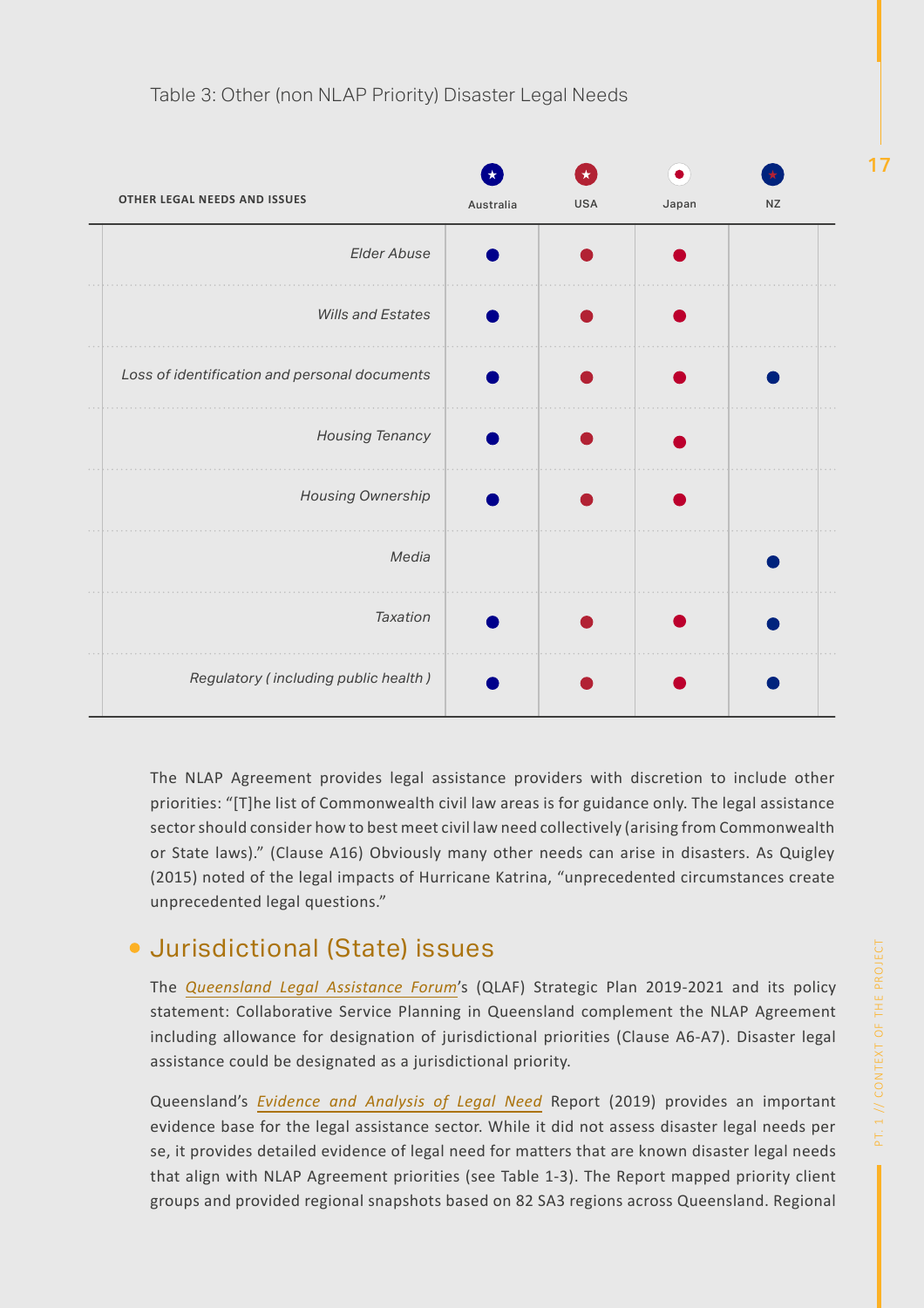Legal Assistance Forums (RLAFs) undertaking disaster legal assistance planning can easily use the SA3 areas within their own district (see Table 4).

The Department of Justice and Attorney-General's (DJAG) Court Services Mapping Project also charts legal and related services across Queensland, and in particular around busy Court districts. This data could form part of any disaster legal needs assessment and disaster legal assistance planning processes.

The *2016 Updated Evidence and Analysis of Legal Need* notes the importance of intersectionality: "it is important to note that considerable overlap occurs between many of the priority groups for public legal assistance with target groups experiencing multiple disadvantage." For example, financially disadvantaged persons include 24% from a CALD background and 18% with low education levels. People with multiple disadvantage often have a high legal need and low legal capability. Research also emphasises social vulnerability as an important factor in determining the likely impact of disaster on particular groups, including gender, demographic characteristics such as racial, ethnic, and minority social identities, socio-economic status and disability (Fatemi et al, 2017).

Legal needs are obviously linked to health, wellbeing and community impacts. Deloitte (2019) reported that flood events can have lasting community impacts on mental health, alcohol misuse and family violence, and can exacerbate chronic disease. Other identified impacts remain difficult to measure, but includes community dislocation, crime, employee retention, school enrolment and completion (Deloitte, 2019).

#### Disaster legal needs includes disaster resilience  $\bullet$

Studies after Hurricane Katrina reveal that people continue to experience disaster related legal issues up to a decade after the event (Quigley, 2015). This reflects critical individual and community resilience issues. The *Queensland Strategy for Disaster Resilience* describes resilience as "[A] system or community's ability to rapidly accommodate and recover from the impacts of hazards, restore essential structures and desired functionality, and adapt to new circumstances." The Strategy makes clear the legal assistance sector's likely shared responsibility includes:

- Understanding our exposure to disaster risks.
- Preparing business continuity plans.
- Contributing to the social and economic recovery of affected communities.
- Considering the prevention and reduction of risk as part of our core activities.

Stage 2 will include best practices that address these issues.

Resilience also raises issues of equity and scale of disaster legal assistance services. The effects of natural disasters are greater on people living in poverty, who are more vulnerable to such events (Fatemi, 2017). Accordingly, any offering of professional services must be equityoriented (Dominguez, 2020). Biased recovery service allocation (for example to high-income people due to their ability to negotiate with the system) is a post-disaster recovery barrier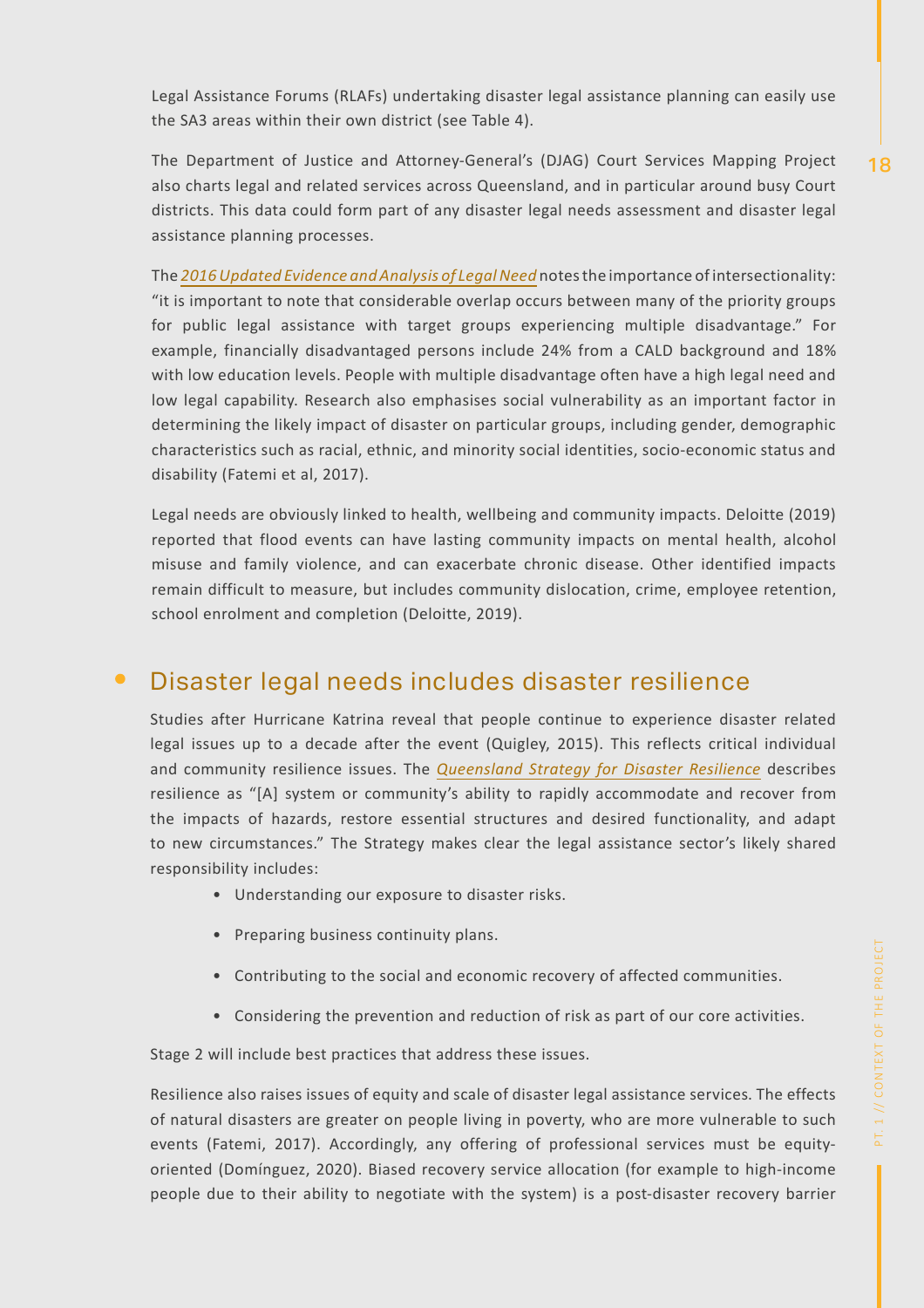(Rouhanizadeh et al, 2019). Other commonly noted barriers to obtaining legal help include accessibility issues such as telephone responsiveness, delays in responding, availability of appointments, lack of services locally and physical access due to distance (Mulherin, 2015).

Hoffman (2009) suggests that much can be done to anticipate and address the needs of vulnerable groups during catastrophic events. Adequate planning will help minimise the extent to which these groups suffer disproportionately and experience devastating outcomes. Further, distributive justice theories justify allocation of scarce resources to members of vulnerable populations even if they require more intensive care or disproportionately large resource investments compared with others (Hoffman, 2009).

Similarly, the Brooking-Berns (2008) *Operational Guidelines* reinforce the need to ensure non-discriminatory disaster relief and are based in human rights principles of equality and non-discrimination. They suggest "[T]o calibrate the provision of assistance to the needs of the people affected, however, is not a violation of the principle of non-discrimination; rather, it reflects an appropriate human rights-based approach to humanitarian aid delivery", and, further "in order to be able to implement non-discriminatory assistance and protection activities, it is essential to know who the potential beneficiaries are and what their specific needs are" (Brooking-Berns, 2008).

#### Authorising environments ÷.

Authorising environments explain and frame how organisations and agencies have authority to deliver on their functions (Moore, 2014). They include formal (hard) authorities (legislative and policy) and informal (soft) authorities (strategic relationships) within which roles and responsibilities are set and clarified. Both disaster governance and legal assistance have well-articulated, largely formal authorising environments and yet both also rely heavily on informal relationships in many aspects of their functionality and operations.

### Legal assistance sector

The legal profession in Queensland is governed by complex legislative and regulatory regime (Legal Profession Act 2007 (Qld)) and provider-specific laws such as the Legal Aid Queensland Act 1997 (Qld). Key policies set the environment, including (partly) defining the 'legal assistance sector'. The NLAP Agreement collectively refers to legal assistance providers, Family Violence Prevention Legal Services and legal assistance peak bodies that may operate within a jurisdiction (Clause 98(m). Each of those listed collectively are also defined in the Agreement (Clause 98).

The NLAP Agreement takes its direction from the *National Strategic Framework for Legal Assistance*. Under the NLAP Agreement, the State's role includes policy and strategic guidance and sector planning and development (Clause 26). The NLAP Agreement provides a rationale for disaster legal assistance as follows: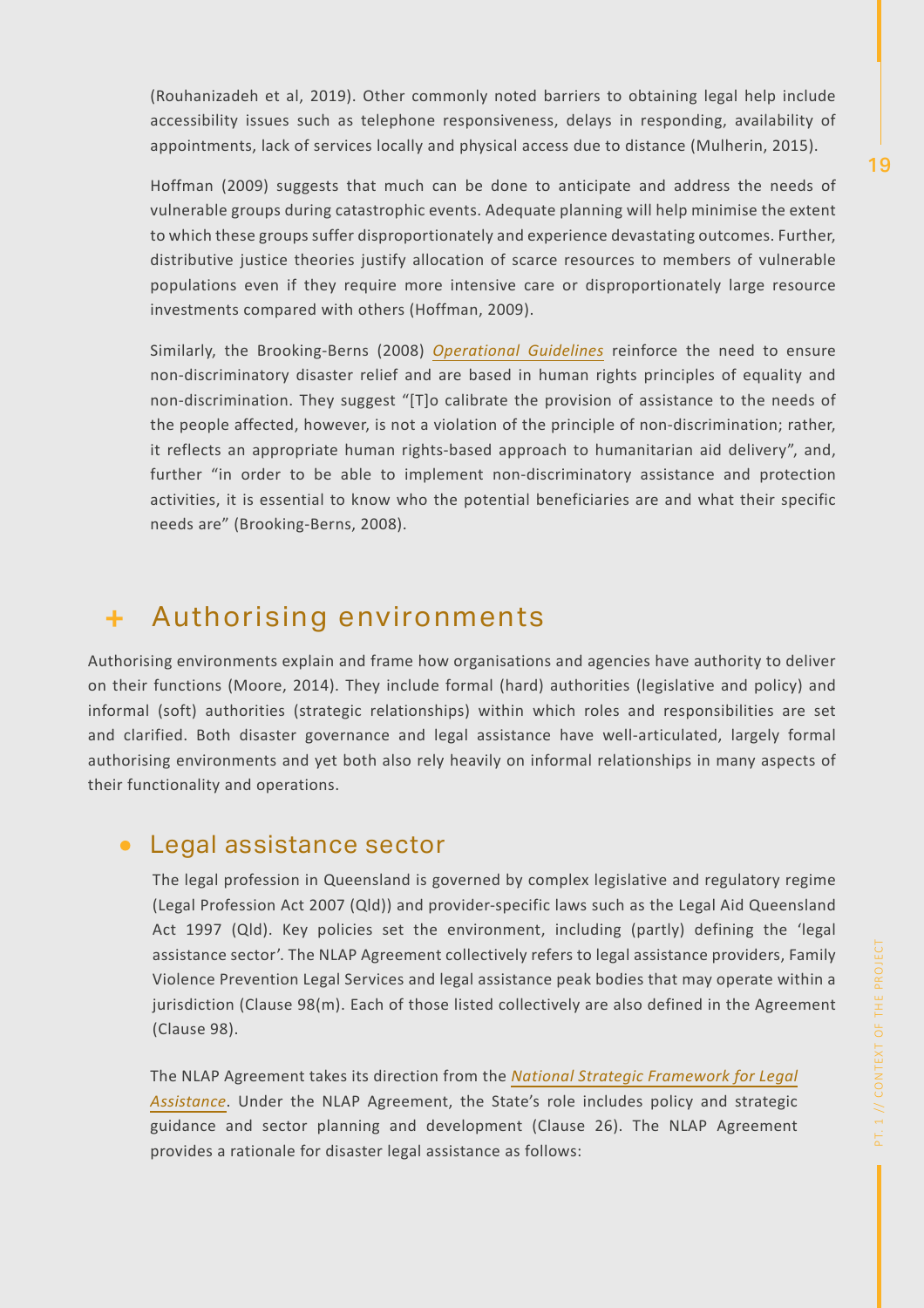#### *National and jurisdictional emergencies*

*A12* The legal assistance sector should endeavour to ensure the continued delivery of legal assistance services during national or jurisdictional emergencies, taking into consideration:

*(a)* the safety of individuals who will be responsible for the delivery of legal assistance services;

**(b)** the safety of those in receipt of legal assistance services; and

*(c)* the appropriateness of continuing to deliver legal assistance services during a national or jurisdictional emergency.

The NLAP Agreement defines pro bono services even though it does not apply to them (Clause 98(r)). The NLAP definition mirrors the nationally recognised *definition for pro bono* used by the *Australian Pro Bono Centre*. In Queensland, both the *Queensland Law Society* and *Bar Association of Queensland* have active pro bono committees and policies. Other sources of legal assistance exist within the tertiary education sector (such as *clinical legal studies* units) and the corporate sector (such as in-house counsel). Van Leeuwen and Gissing (2019) note that potential exists to enhance the role of the business sector as part of a nationwide whole-ofcommunity approach to emergency management.

#### Disaster management  $\bullet$

The Government's *Queensland Disaster Management 2016 Strategic Policy Statement* informs the state's strategic approach to disaster management. The disaster management sector in Queensland and Queensland's Disaster Management Arrangements (QDMA) are defined by the *Disaster Management Act 2003* and set out in the *Queensland State Disaster Management Plan* (the State Plan) as compiled by the Queensland Disaster Management Committee. Further, the *Standard for Disaster Management in Queensland* (the Standard) establishes the performance requirements for all entities involved in disaster management.

The *Queensland Emergency Risk Management Framework* is an evidence-based risk assessment methodology to evaluate the potential impacts of hazards, recognise areas of exposure and their vulnerability, and identify subsequent risks to communities. Additionally, the *Queensland Strategy for Disaster Resilience* aligns with international best practice - the Sendai Framework for Disaster Risk Reduction 2015-2030 and provides an overarching framework to empower Queenslanders to factor in resilience measures and activities as they anticipate, respond and adapt to changing circumstances.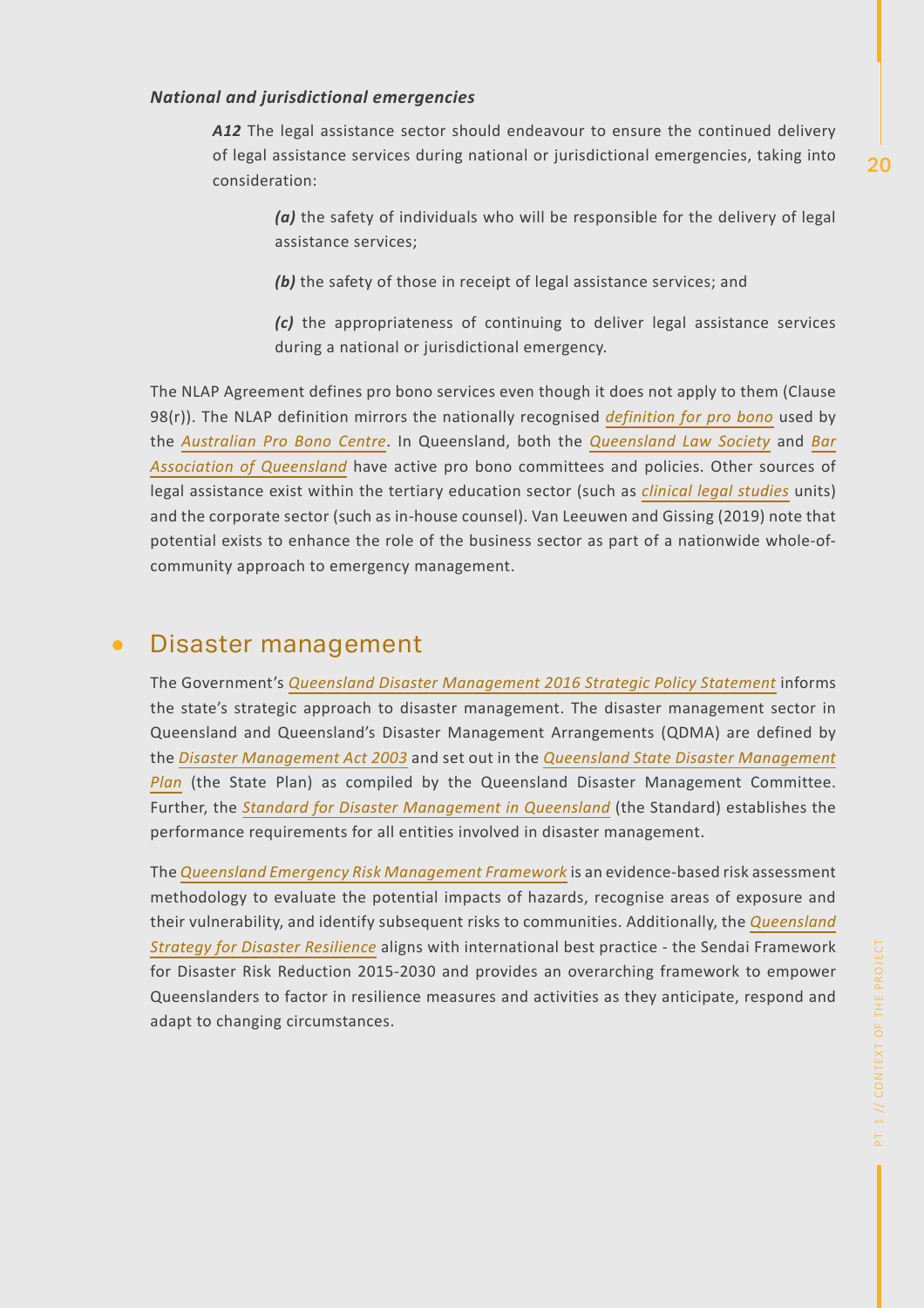### Global standards

Global standards are important components of relevant authorising environments – they represent global best practice and guide Australia's actions in the domestic sphere. Various global norms inform and are relevant to disaster legal assistance, including disaster management, risk and resilience, human rights in disasters and international disaster response law.

#### $\bullet$ Disaster norms

The *Sendai Framework for Disaster Reduction 2015-2030* (the Sendai Framework) is led by the *United Nations Office for Disaster Risk Reduction* (UNDRR) and is reflected in *Australia's National Disaster Risk Reduction Framework*, the *National Strategy for Disaster Resilience* and our State Strategies and Plans including the *Queensland Strategy for Disaster Resilience*. The Sendai Framework includes relevant principles for civil society involvement (arts 24(o), 27(h) and 36(a) and (c)). Additionally the *Sustainable Development Goals* include disaster-related resolutions, for example in *Disaster laws and policies that leave no one behind*.

International Disaster Law (IDRL) has also developed *Guidelines* for the domestic facilitation and regulation of international disaster relief and initial recovery assistance *adopted* by the General Assembly with a range of *commentary*.

### • Human rights norms

A successful disaster response must place human rights at the centre (Concannon and Lindstrom, 2011). Rice (2017) similarly notes "[A] community prepared to effectively respond to a natural disaster will have a disaster response plan in place. A successful disaster response is one that places the rights of humans at the center."

According to the United Nations High Commissioner for Human Rights (2013) employing a human rights-based approach during a disaster response ensures that plans, policies, and processes of international assistance adhere to rights and obligations outlined by international law and human rights treaties. A rights-based approach works to build capacity and make dutybearers meet their obligations rather than taking a simply charitable approach.

Key components include:

- Capacity development
- Participation
- Transparency
- Accountability
- Non-discrimination.

In the area of international human rights, relevant standards include the *Siracusa Principles on the Limitation and Derogation Provisions in the International Covenant on Civil and Political Rights* (the Siracusa Principles), the *Johannesburg Principles: National Security, Freedom of*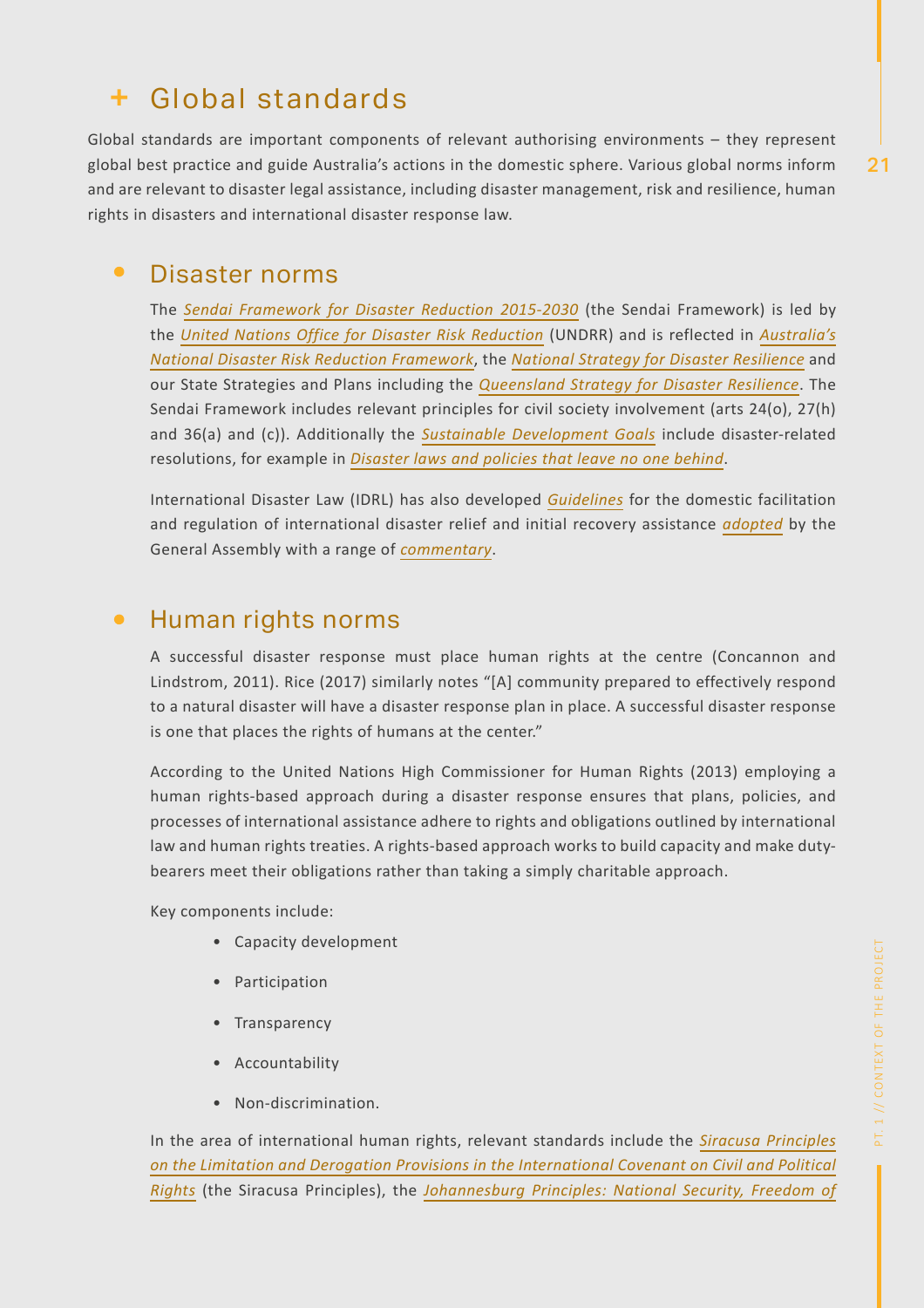*Expression and Access to Information* (the Johannesburg Principles) and the recent *International Law Commission's* (ILC) *Draft Articles on the Protection of Persons in the Event of Disasters* (The Draft Articles) (A/RES/71/141).

The Draft Articles assert that the inherent dignity of the human person shall be respected and protected in the event of disasters (Art 4) and that persons affected by disasters are entitled to the respect for and protection of their human rights (Art 5), particularly the most vulnerable (Art 6). *Australia* suggested the Draft Articles will usefully serve as a guide for States in implementing their prevailing international obligations and welcomed the confirmation that existing human rights conventions continue to apply in disaster situations.

The *Brookings-Berns Project* identified four areas of human rights protection arising in disasters:

- Protection of life, security, and physical, mental and moral integrity.
- Protection of rights related to basic necessities of life.
- Protection of other economic, social and cultural rights.
- Protection of other civil and political rights.

Within each of these four areas, relevant human rights principles were identified. These identified human rights should be considered in the assessment of disaster legal needs. While the context of this work is based in IDRL principles, much of it is directly transferable to domestic settings.

Increasingly, international jurisprudence reveals that individuals and communities will seek remedies under a range of human rights norms after disaster: See Öneryildiz v Turkey App no 48939/99 (ECtHR, 30 November 2004) and later cases. This might have consequences for Queensland's Human Rights Act 2019 and its application to disasters (Sec 48(3)).

### + Disaster legal assistance funding & resourcing

Funding for disaster legal assistance is an important consideration. To date, funding has largely been based on a one-off, reactive model. This proposal is not premised on funding allocations being made to the legal assistance sector. However, funding of disaster legal assistance is a critical part of the picture, both in providing support for the implementation of the proposed model and in other areas such as considering disaster legal needs in a more methodical way, and assisting with surge capacity in the event of disaster. This proposal and the disaster legal assistance model does provide a framework for reconceptualising how the legal assistance sector is funded.

### Global models

In the United States a memorandum of understanding exists between the American Bar Association (ABA) and the Federal Emergency Management Agency (FEMA). The flow of resources is predicated on a Stafford Act Presidential Declaration pursuant to the Robert T. Stafford Disaster Relief and Emergency Assistance Act 42 U.S.C. § 5121 (2018). VanSingel (2019) describes a unified approach to providing free legal assistance through Disaster Legal Services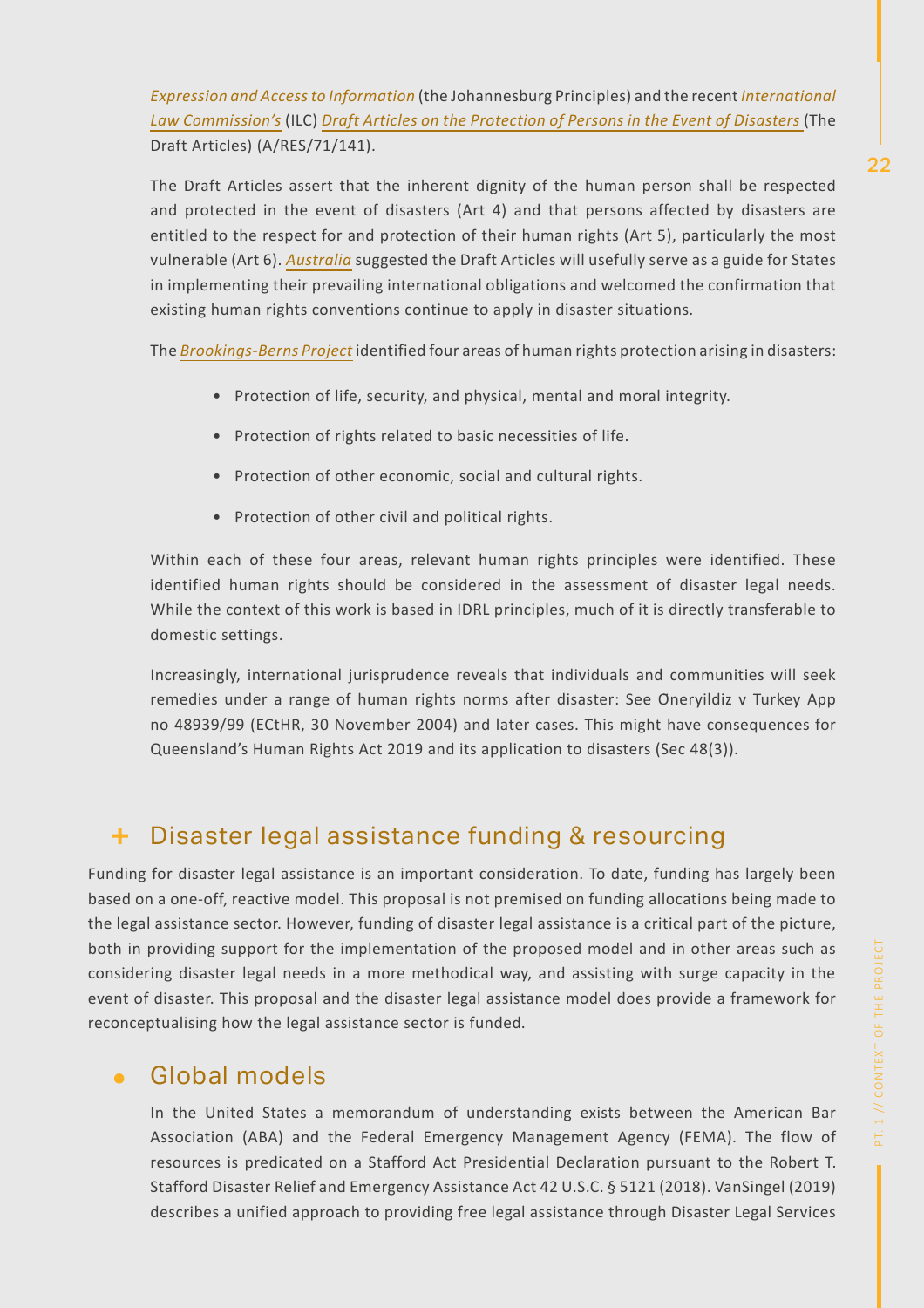programmes. Despite this, the US model has serious limitations. Seidenberg (2005) reported that during Hurricane Katrina, because of lost capacity of local providers, it took Southern Louisiana Legal Services (SLLS) over a week to be admitted to serve clients in FEMA Disaster Relief Centers, even though the group is partially funded by the federal government and had extensive experience working with disadvantaged citizens. The Memorandum also reveals a virtual monopoly over funding allocations.

#### National funding triggers  $\bullet$

Australia has no formalised funding triggers for disaster legal assistance, or allocations for needs assessment or planning. Funding has generally been sought and distributed on the basis of immediate (and short to medium term) disaster legal needs from the impact of floods, cyclones, storms, bushfires, industry downturns and pandemic. Recently the legal assistance sector has witnessed the nationalisation of funding with significant injections of funding in two areas: *Bushfire* and the *COVID-19 Pandemic*. Historically, funding allocations are generally made by state and territory Governments through their Attorney Generals' Departments or Communities Departments. These jurisdictional arrangements will continue unchanged post-Williams v Commonwealth (2012) 86 ALJR 713.

#### Queensland's funding triggers  $\bullet$

Queensland's DJAG Legal Assistance Strategy and Funding includes a *process for applying for emergency investment* that states the "Queensland Government invests in responses to urgent and unexpected community legal needs that arise from emergencies such as natural disasters." The policy relates to a previous funding model (LPITAF), but the process remains in place and legal assistance providers can use it to *apply* for funds. The application process has three key considerations:

1. The application demonstrates there is an urgent and unexpected community legal need arising from an emergency

2. The application proposes an appropriate response that will efficiently and effectively address the community legal need

3. The applicant is best placed to deliver the response

The process provides broad guidance for use of this discretionary funding pool. One might presume that urgent and unexpected community legal need arising from an emergency is the same as disaster legal need and an appropriate response that will efficiently and effectively address the community legal need is the same thing as disaster legal assistance. Importantly, it appears that this funding 'trigger' is not dependent upon federal or state disaster arrangements or funding allocation processes. This allows it to be used throughout the disaster cycle and as part of a comprehensive approach.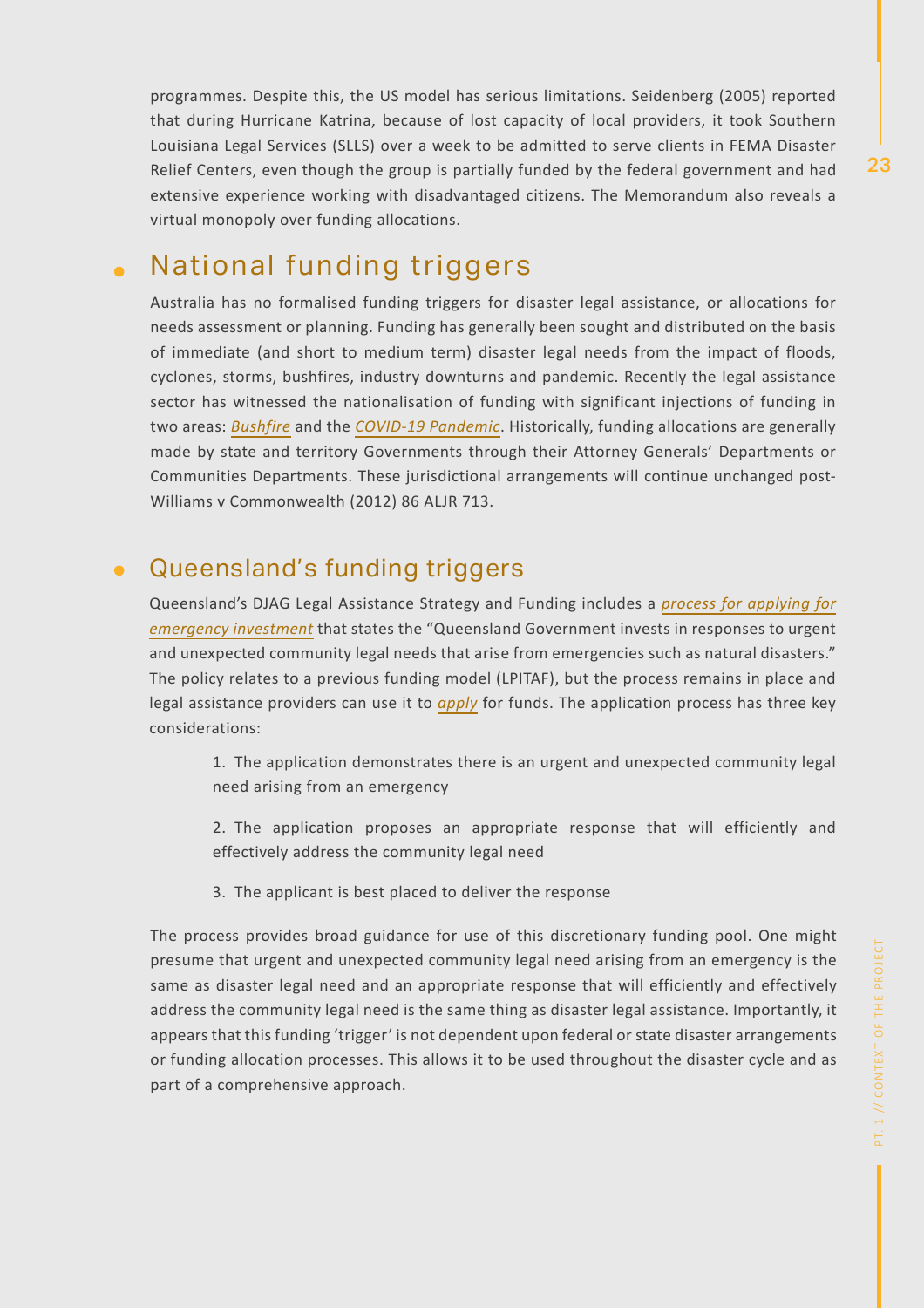### Other issues

An important element of any disaster response is resourcing outside traditional government funding programs. All legal assistance providers have stable core funding that potentially allows provision of disaster legal assistance without specific funding allocation. However, other resources through pro bono services, law schools and other models of service delivery can help to increase capacity.

The existing spread of legal assistance providers across Queensland will not automatically provide equity of access to all Queenslanders. A level of North-South Cooperation is expected to develop as part of the process of disaster legal needs assessment and disaster legal assistance planning. This should be encouraged firstly between better resourced districts and those with fewer or limited resources. Importantly this should also include a process to pair districts for when one is so impacted by an event that are completely unable to offer disaster legal assistance. The mapping exercise later in this proposal suggest some possible North-South collaborations.

# + The Royal Commission into National Natural Disaster Arrangements

The Royal Commission into National Natural Disaster Arrangements (the Bushfire Royal Commission) provides recent support for this proposal. The Bushfire Royal Commission's *Final Report* recommended the need for disaster legal assistance, noting:

- Natural disasters create increased demand for free legal advice in relation to insurance claims, and that legal service providers continue to receive requests for such assistance after the disaster event: (¶20.37) (RCNNDA, 2020)
- Legal assistance services play a vital role in supporting the recovery of disaster-affected communities. They provide support and services to people and communities during and after a disaster. They can be both complementary to, and partners of, government in community recovery: (¶21.26) (RCNNDA, 2020)
- The delivery of legal assistance services is a key example of non-government recovery support which would benefit from greater planning. Following a natural disaster, numerous legal issues can arise, including in relation to insurance, family law and family violence, tenancy and housing and social security issues: (¶21.46) (RCNNDA, 2020).

The Bushfire Royal Commission noted that during the 2019-2020 bushfires, the legal assistance sector mobilised a response to support affected individuals but there were a number of issues that arose due to the absence of pre-planning or strategic framework. They noted that in NSW, there was no preagreed framework to activate regarding the legal sector's response to disasters, which led to a longer period of confusion around roles and responsibilities in the response, and less clarity in public-facing communication in the initial periods of disaster response: (¶21.46) (RCNNDA, 2020). The Commission also noted Legal assistance was part of the Bushfire Recovery Fund. (22.104) (RCNNDA, 2020).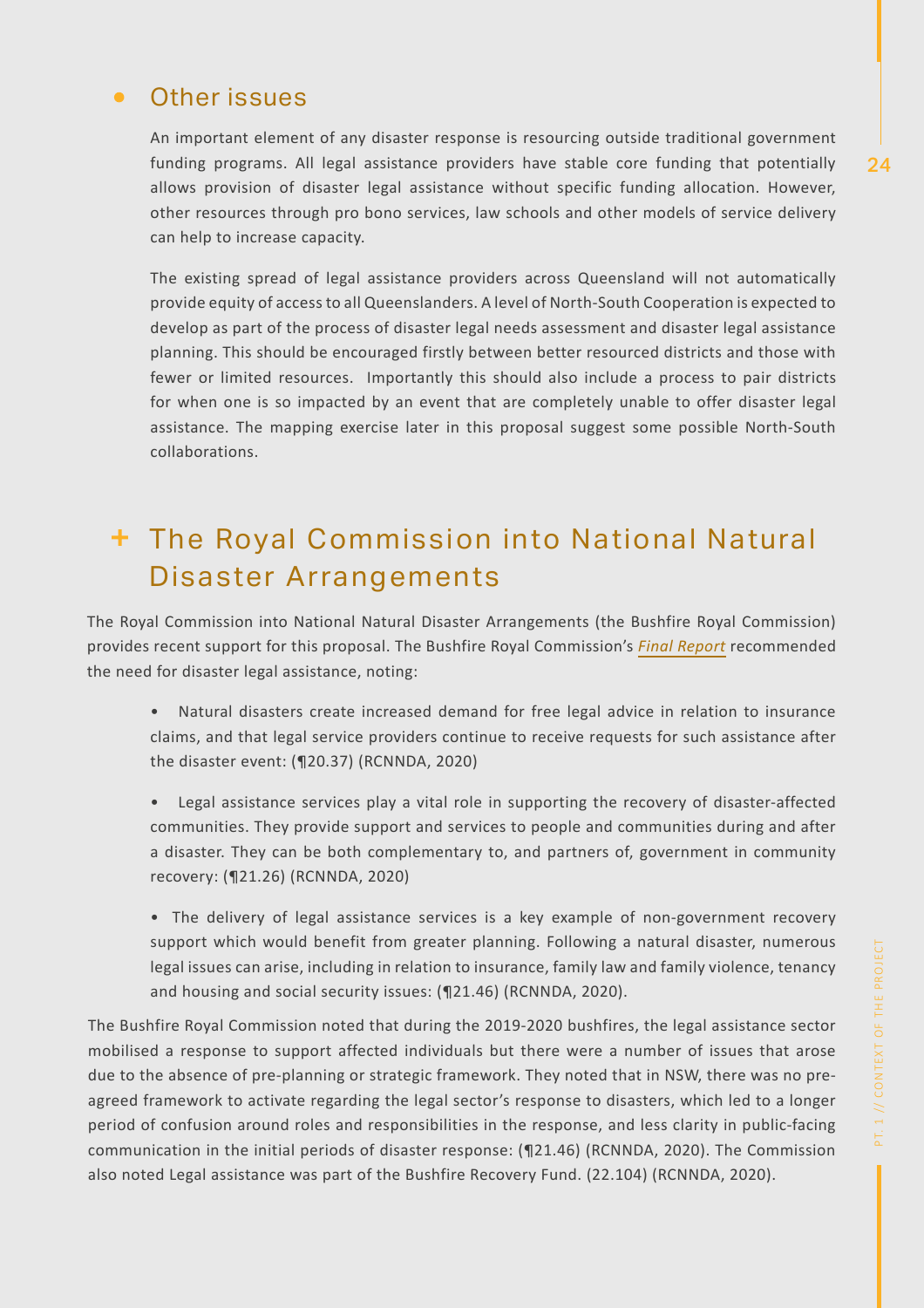The Commission recognised the evolving work of this Project:

*21.47 We are aware of efforts, at the local level, to develop planning arrangements for the delivery of legal assistance services during a natural disaster. For example, Townsville Community Law, a community legal centre in Queensland, is undertaking the Disaster Readiness for the Legal Assistance Sector project. This project has been funded through the Disaster Recovery Funding Arrangements and will develop an operational model and disaster legal assistance plan which could be integrated within Queensland's disaster management arrangements. There is merit in considering whether similar processes could be replicated nationally*

The Commission concluded:

*21.48. Establishing pre-planned disaster responses for non-government sectors allows for the timely delivery of services. We recognise that any planning for these sectors must also be sufficiently flexible to support a local, on-the-ground recovery response that reflects the nature of the disaster and its impacts on existing services.* 

*21.49 Non-government organisations should be included in recovery planning processes at the local, regional, jurisdictional and national levels as appropriate. Nongovernment sectors involved in response and recovery should establish their own strategies and plans to address the recovery needs that follow natural disasters.*

In respect of recovery support, the Commission noted:

*22.14 Recovery support to individuals in the early relief stage includes material aid to address basic needs, such as water, food and clothing, emergency and temporary accommodation and shelter. Once the immediate crisis passes, recovery support generally includes financial assistance and specialised services, such as legal assistance…*

*22.100 There are also gaps in the assistance provided through the DRFA in respect of certain needs that regularly arise out of natural disasters. We have previously noted that a number of social issues can emerge after a natural disaster, such as family violence, and this can lead to an urgent demand for legal assistance and social services. There is also the question of limited access to funding for environmental and ecological recovery and rehabilitation; or for indirect economic impacts, such as the loss of tourism following a natural disaster.*

*22.104 During the 2019-2020 bushfires, a number of assistance measures were provided under the National Bushfire Recovery Fund. These measures include: coordinated clean-up assistance, immediate assistance to local governments and legal assistance services to support bushfire relief and recovery158 – see Appendix 24: Recovery Supports. These measures could be developed into pre-agreed recovery programs, given the overlapping responsibilities between Australian, state and territory governments and the reliance on state and territory governments for the delivery of specific initiatives.* 

*There may be more responsive mechanisms to target funding and other support to the legal assistance sector during and after a natural disaster. For example, consideration could be given to the use of pre-existing Commonwealth funding mechanisms with the States and Territories including natural disaster funding arrangements and legal assistance funding arrangements.*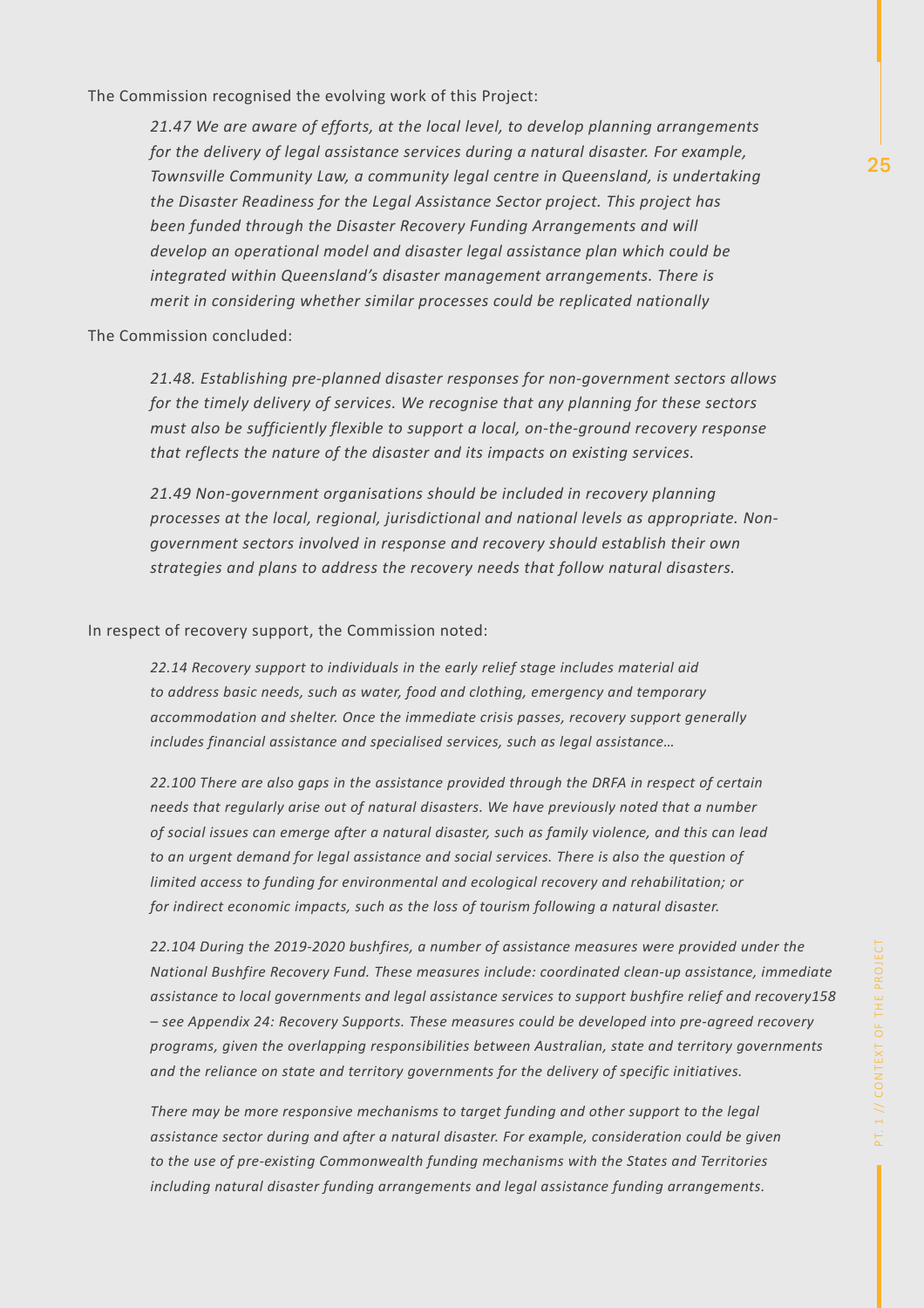The Commission recommended:

*Recommendation 22.5 Develop nationally consistent, pre-agreed recovery programs*

*Australian, state and territory governments should expedite the development of pre-agreed recovery programs, including those that address social needs, such as legal assistance domestic violence, and also environmental recovery.*

The *Commonwealth's response* to the Bushfire Royal Commission was issued in November 2020. The Commonwealth Government supports recommendation 22.5:

*The Commonwealth is currently working with the states and territories to develop options on how the program could deliver more equitable, needs-based, assistance for all Australians in time for the 2020-2021 high-risk weather season. One option being explored for the 2020-21 season is to establish benchmarks within the Disaster Recovery Funding Arrangements Determination to encourage greater consistency. Additionally, the Commonwealth is currently exploring the potential for legal assistance under the Disaster Recovery Funding Arrangements.*

This may be an explicit recognition of this project and its proposed outputs and outcomes.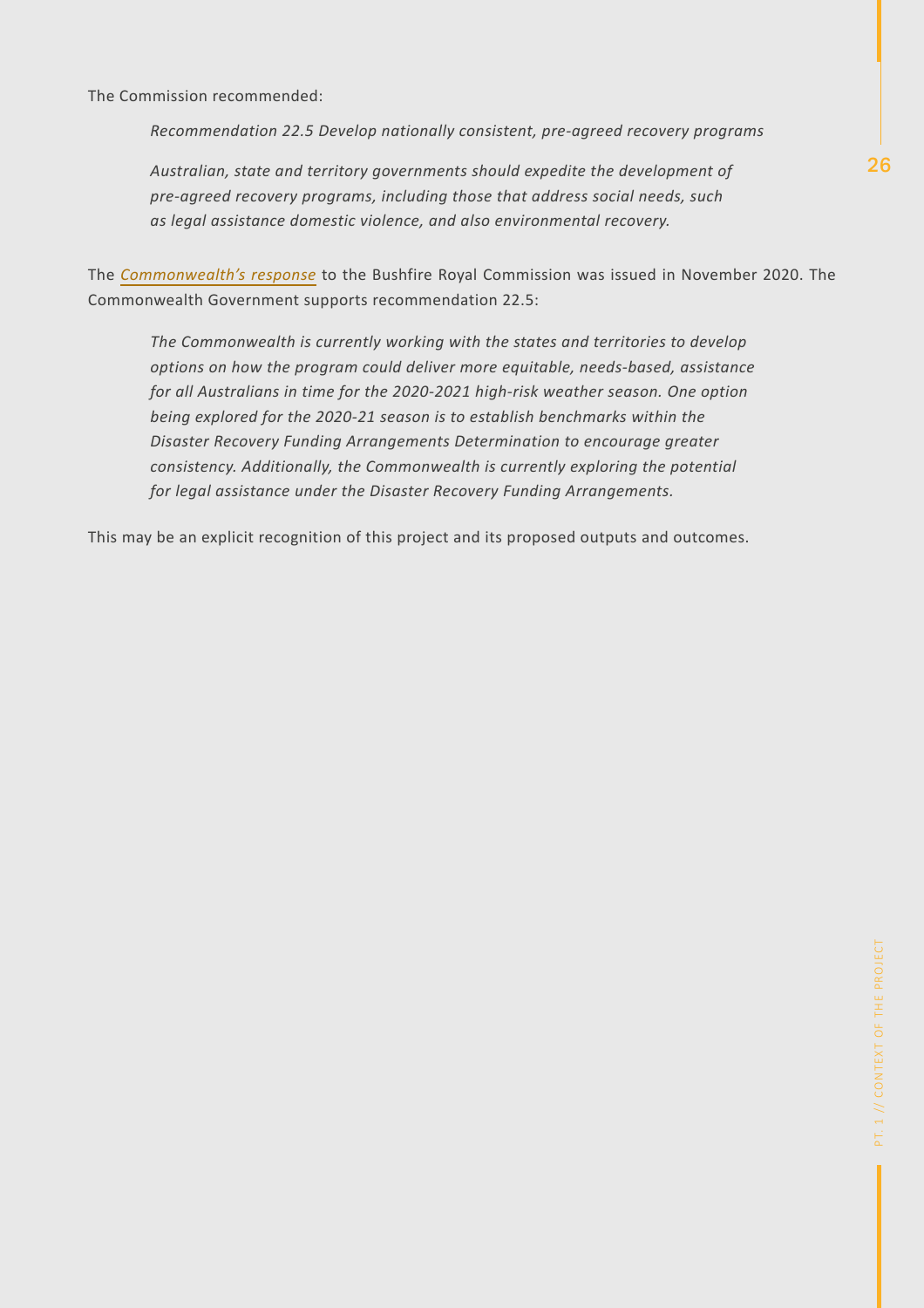# **P a r t 2 : T h e proposal**

*Disaster legal assistance is an example of community-based disaster risk management. It promotes the involvement of potentially affected communities in disaster risk management at the local level. This includes community assessments of hazards, vulnerabilities and capacities, and their involvement in planning, implementation, monitoring and evaluation of local action for disaster risk reduction.* 

*Disaster legal assistance seeks to build the capacity of Queensland's legal assistance sector to take a comprehensive approach to assisting communities affected by disasters. This requires working through the entire disaster cycle (prevention, preparedness, response and recovery) in a planned, timely and intuitive way, building empowerment and resilience. The approach also seeks to balance important principles around disadvantage and vulnerability, be client centred, be collaborative and integrated, and scalable and adaptable.*

*The proposal recommends the creation of new emergency management networks (EMN) and in particular planned multi-organisational networks (PMONs). PMONs are defined as a formal organisational structure which organized legally before the incidents occur to guide the coordinated actions across jurisdictions, autonomous social organisations, and sectors in confronting disasters. In particular the proposal seeks to build mixed multiorganisational network (MMONs) – new interorganisational relationship patterns, which form new ties between the organisation and the organisation outside the normal set (Lutz et al, 2008; Du et al, 2020). In this case between the legal assistance sector and the disaster management sector.*

*Du (2020) suggests collaboration is a driver of multi-organizational success in EMNs. A diversity of actors is also important (Yeo et al, 2017; Drabek, 2018), though working within a framework aids collaboration (Kapucu et al, 2016). Network response depends on six main factors that influence network performance: communication, information communication infrastructure, organisational attributes, trust, structure, and other factors (Du et al, 2020).* 

*The proposal is also an example of specialised emergency planning, which can include sectors such as health and education (Alexander, 2013) and undoubtedly can also include the legal assistance sector.*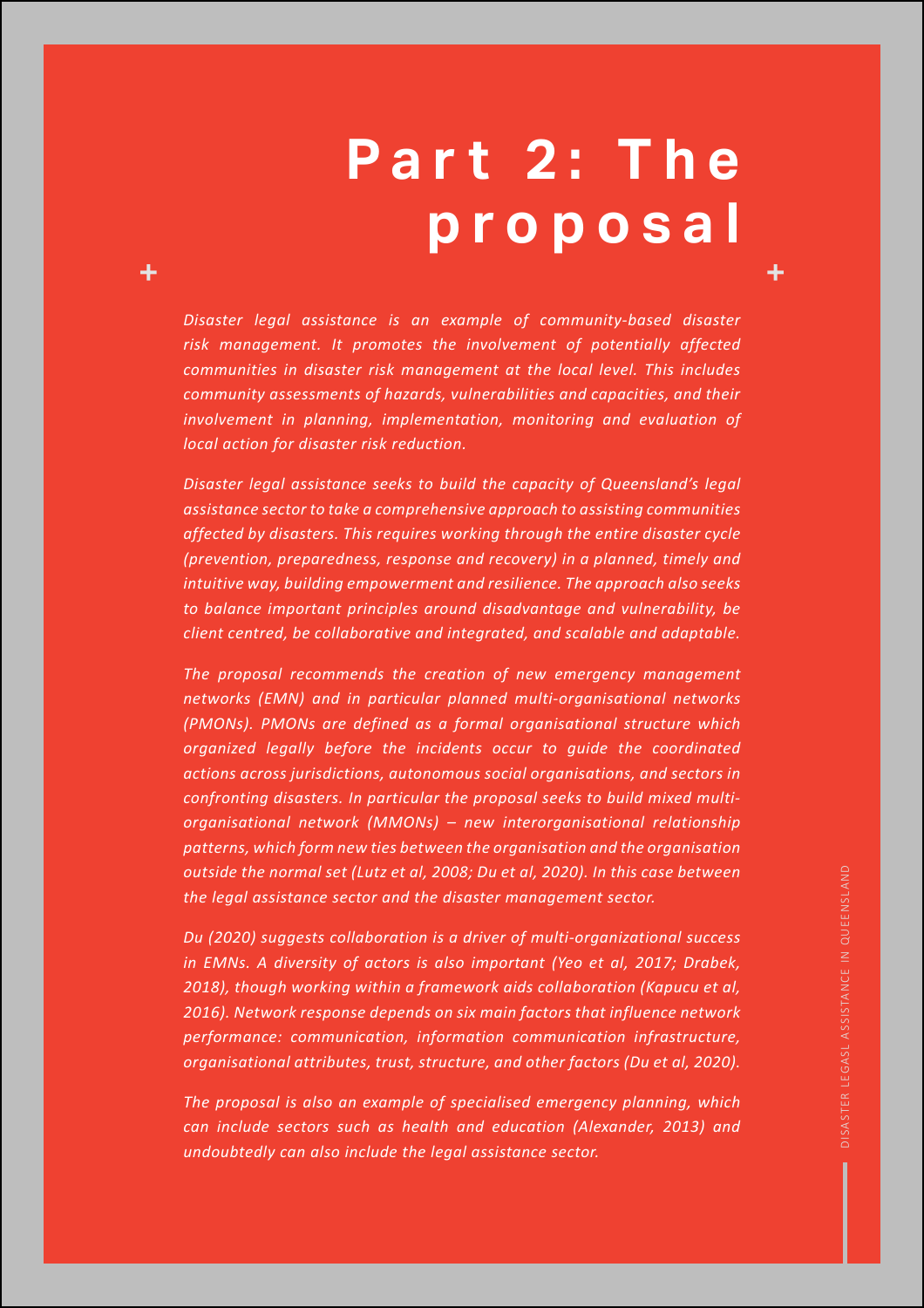### + New alignments & processes

Disaster legal assistance suggests new alignments and processes at state-wide, district/regional and local levels. Queensland's legal assistance sector seeks to align itself with Queensland's disaster management arrangements, governance and frameworks in a consistent manner at each level.

This Part describes the disaster legal assistance model in overview, and state, district and local versions are described in the following part. The proposed alignment and its components are collectively called disaster legal assistance. It represents both a comprehensive approach and a model of service delivery. It is the name of the process and the product.

The proposed alignment is consistent with the legal assistance sector's current strategic frameworks at federal and state level. These frameworks require adherence to certain principles including focus on priority clients and areas of work, and on facilitating engagement with tiered collaborative planning processes at jurisdictional, regional and local levels. The proposed alignment also reflects disaster governance's authorising environment including relevant legislation, plans, guidelines and standards.

The process of alignment will combine state, district and local planning processes between the legal assistance sector and the disaster management sector to provide:

- New processes: disaster legal needs assessment and disaster legal assistance planning.
- New collaborations and outputs of those processes: disaster legal assistance plans.
- New outcomes of those processes: disaster readiness.
- Processes that are evidence based: disaster legal needs.
- Opportunity to build capacity and create better community outcomes through disaster legal assistance best practices and disaster legal assistance training.

### + An overview of the components

The components include:

- 1. Disaster legal needs
- 2. Disaster legal assistance planning
- 3. Disaster legal assistance plans
- 4. Disaster legal assistance
- 5. Disaster Legal Assistance Forum
- 6. Disaster legal assistance best practices

The overall model uses a process (continuous feedback loop) that sits alongside the disaster cycle and mirrors the comprehensive approach. Each process contributes continuous feedback. The assessment of disaster legal needs is both the starting point of planning for disaster legal assistance and an outcome of what is learned from the experience of disasters and providing disaster legal assistance. Just as the disaster cycle is continuous, so too has disaster legal assistance been conceived.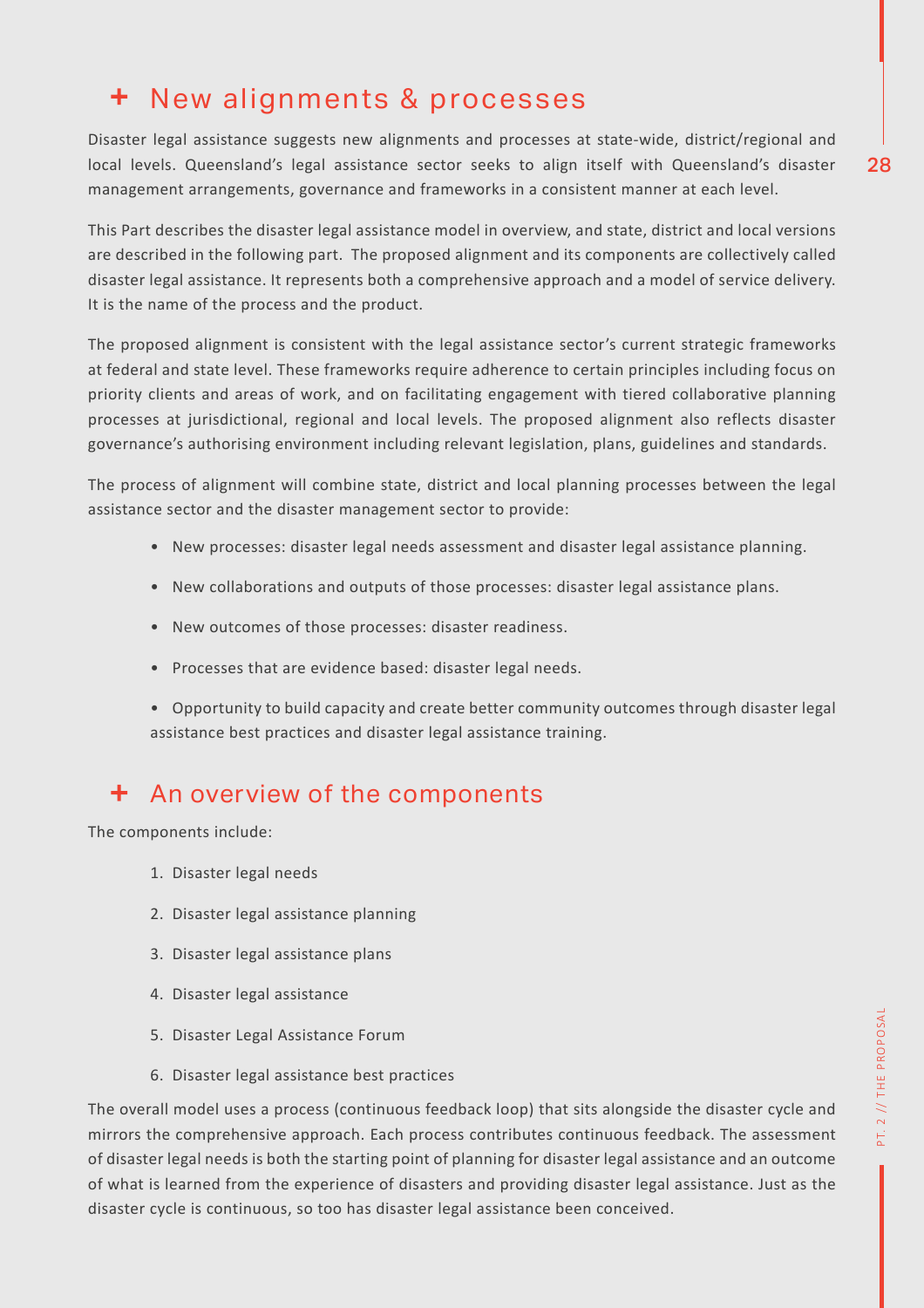

Each stage of disaster legal assistance reflects critical stages of continuous feedback loops. Within each process, various sub-models work to provide alignment and outcomes. For example, Disaster Legal Assistance Planning will occur across three tiers and with input from various levels. Superimposed over the disaster cycle gives us a sense of how disaster legal assistance works by providing continuous feedback for itself but also reflecting the comprehensive approach and opportunities for evaluation and *lessons management*.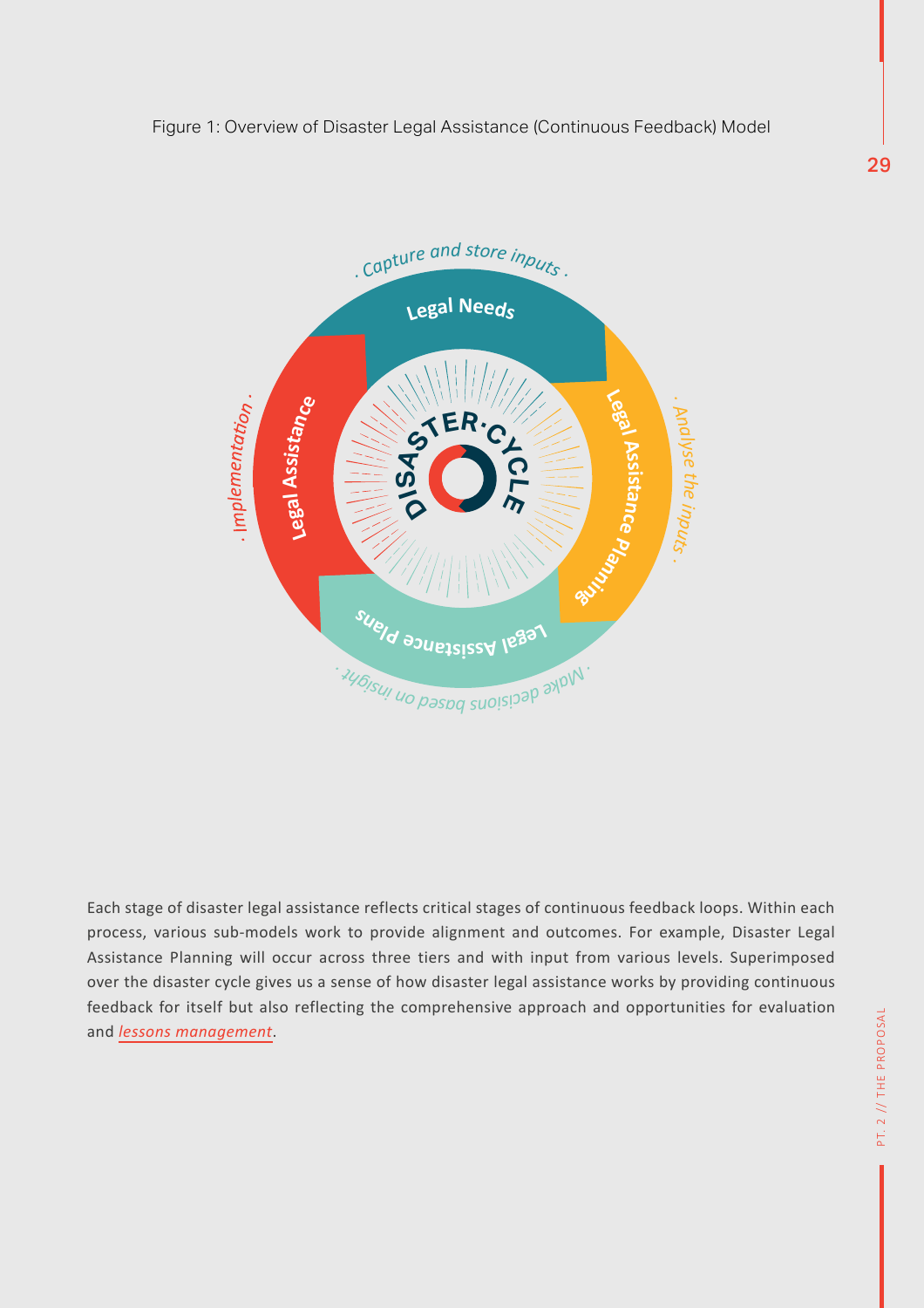

#### Component 1: Disaster legal needs ÷

The first component of disaster legal assistance is assessing disaster legal needs. This process is the starting point for disaster legal assistance but also a dynamic process that can occur at any stage. For example, it might arise as a result of insights drawn from providing disaster legal assistance. The process of assessing disaster legal needs is characterised by the use of collaborative service planning on two tiers: jurisdictional (state) and regional (district) legal assistance forums. It can also involve local planning as needed, or as an alternative to regional processes if appropriate – for example where regional planning processes such as RLAFs do not exist.

What then is legal need? Legal problems can be defined as disputes for which there is potentially a legal resolution. They can range from the relatively minor to those that can have a considerable impact, such as eviction from housing or unfair dismissal from a job. But not every problem necessarily requires a legal solution and not everyone who experiences a problem will require legal assistance (Mirlees, 2020).

At state level, jurisdictional collaborative service planning will be undertaken by Queensland Legal Assistance Forum (QLAF), its specialist forums and by a newly established forum – Disaster Legal Assistance Forum (Disaster LAF). State level assessment will involve identifying broad trends in the presentation of legal need across the State (NLAP Agreement, clause B15(a)).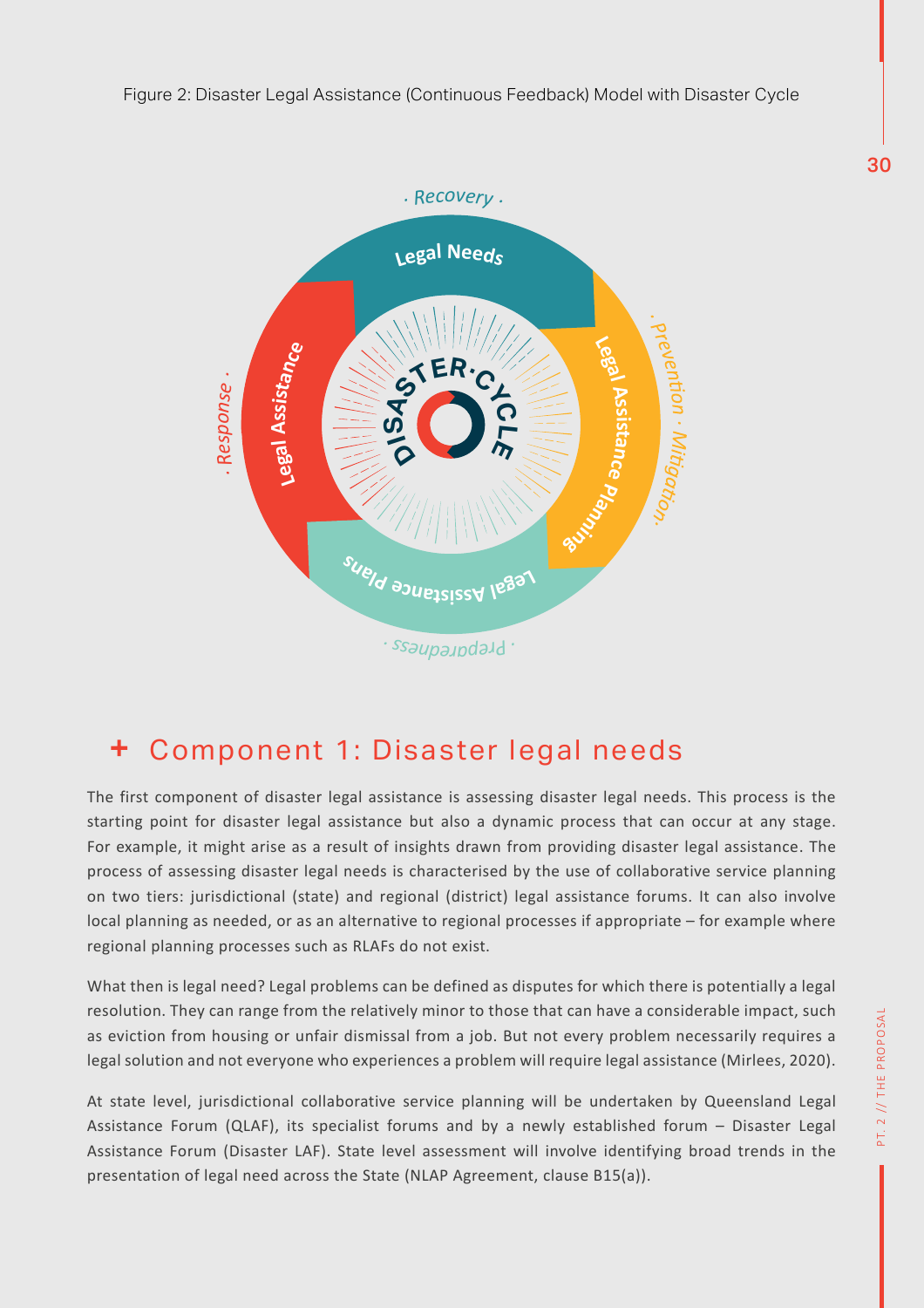At a regional and local level, regional legal assistance forums (or local legal assistance providers) will undertake collaborative service planning (NLAP Agreement, Clause B19).

31 This planning will involve identifying the level of legal need in the relevant geographic locale (Clause B19(a)), and identifying local level systemic issues that affect legal assistance in addressing legal and other social needs (Clause B19(b)).

Methods of assessing disaster legal needs are still to be developed but will include consideration of geographic, demographic and thematic issues. A matrix for assessing disaster legal needs will be included in Stage 2 – Best Practices.



Figure 3: Inputs for Assessment of Disaster Legal Needs

### Disaster geography

Disaster legal needs will include known, foreseeable (such as seasonal) or likely disasters. Needs can be assessed by reference to geographic resources such as the *Queensland Natural State Hazard Assessment* which assesses global, state and natural hazards. The assessment of natural risks includes a range of contingencies such as tropical cyclones, severe weather events, riverine flooding, coastal inundation, heatwave, bushfire and earthquake. Other events such as *tornadoes* occur infrequently and would be considered under extreme weather. Assessment will include elements of a *place-based approach*.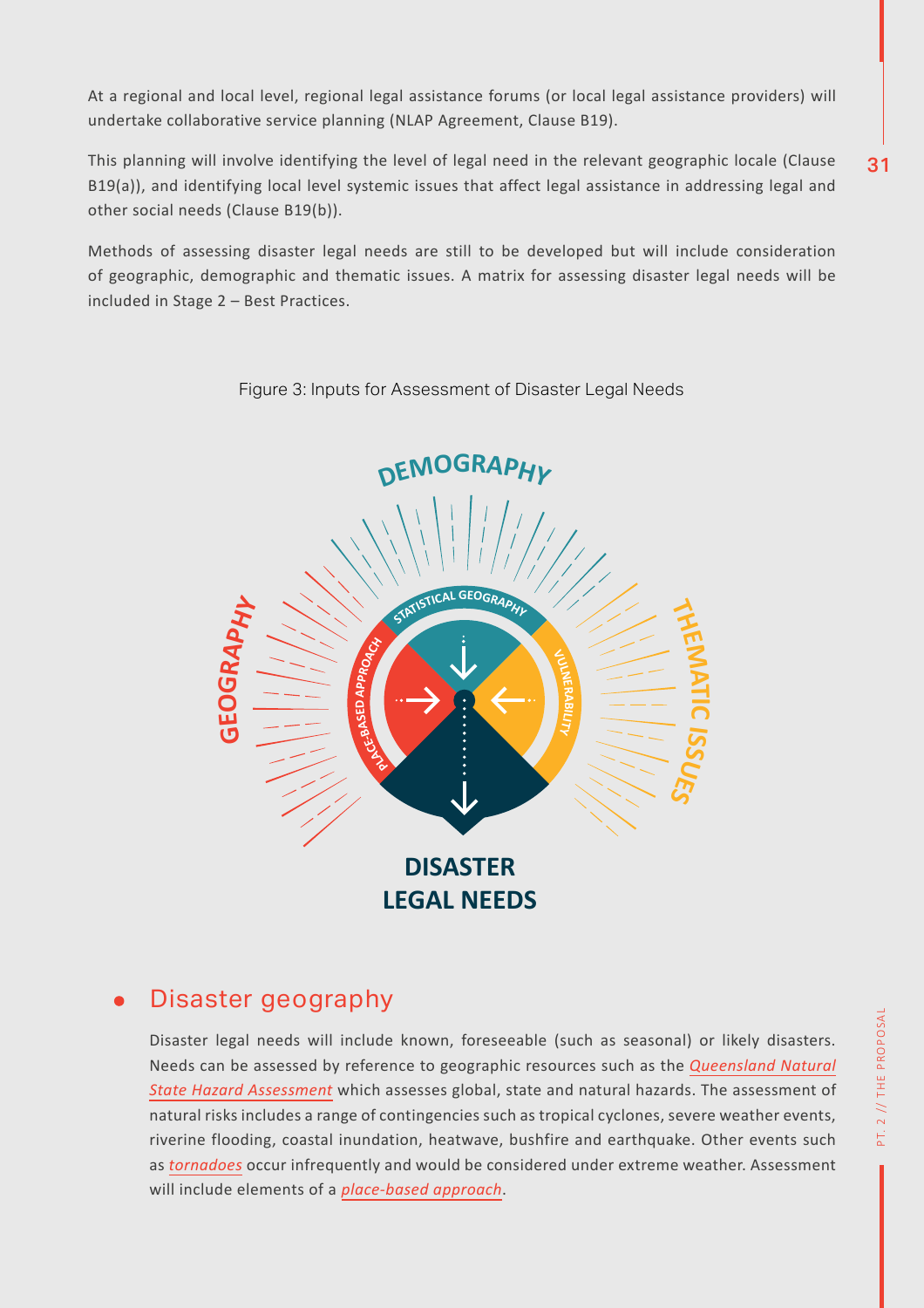Districts and locales have a historical record of past experiences and disaster governance will have already undertaken planning around known risks. District disaster management plans and local disaster management plans already contain details of risks and hazards. Additional resources include *historical cyclone tracking maps*, *severe storm archive maps*, BOM flood gauges and *flood history*, storm or tidal surge projections, *coastal hazard*, *property maps*, BOM *heatwave* patterns, Landsat fire histories, Earthquake heat maps, and overall resources such as the *Queensland Hazard and Risk Priority Map* and the Southeast Queensland Hazard and Risk Priority Map.

### Disaster demography

Understanding local demography is another key to assessing disaster legal needs. The Australian Bureau of Statistics *Statistical Geography*, and the Queensland Government Statistician's Office's *Queensland Regional Profiles* allow for various report types, datasets, and regions including diverse statistical divisions (LGA 2016, SA2, SA3, SA4, Greater Capital City SA 2016, State Electoral District 2017, Resource Region and State), and for groups of regions. This will be particularly helpful when looking at issues of North-South Cooperation and intra-district collaboration. The impact of disasters on specific populations within communities is also known to a certain extent. For example, the Queensland Government has already developed a state framework for *People with vulnerabilities in disasters*.

Demographic data can be combined with evidence-based legal needs report data such as *Queensland Evidence of Legal Need* and the LAW Australia-Wide Legal Needs Survey for *Queensland*. Disaster legal needs ought to be assessed in a methodical manner. Mulherin (2015) suggests three methodological streams:

- Service provider data (who uses legal services (demographics), help sought for what legal issues, how people come to the services, the pathways people take).
- Quantitative surveys (Mirlees-Black (2019) suggests a range of sampling methods and techniques).
- Qualitative studies of particular needs.

Other approaches measure *justice gaps* through categorisation, which may be worth considering in post-disaster assessment.

### Thematic issues

Mulherin (2015) suggests qualitative studies of particular needs. This could include particular disaster events or particular disaster related issues. For example, Khouri's (2017) work on court and dispute resolution processes in the aftermath of the Christchurch earthquake (Khouri, 2017).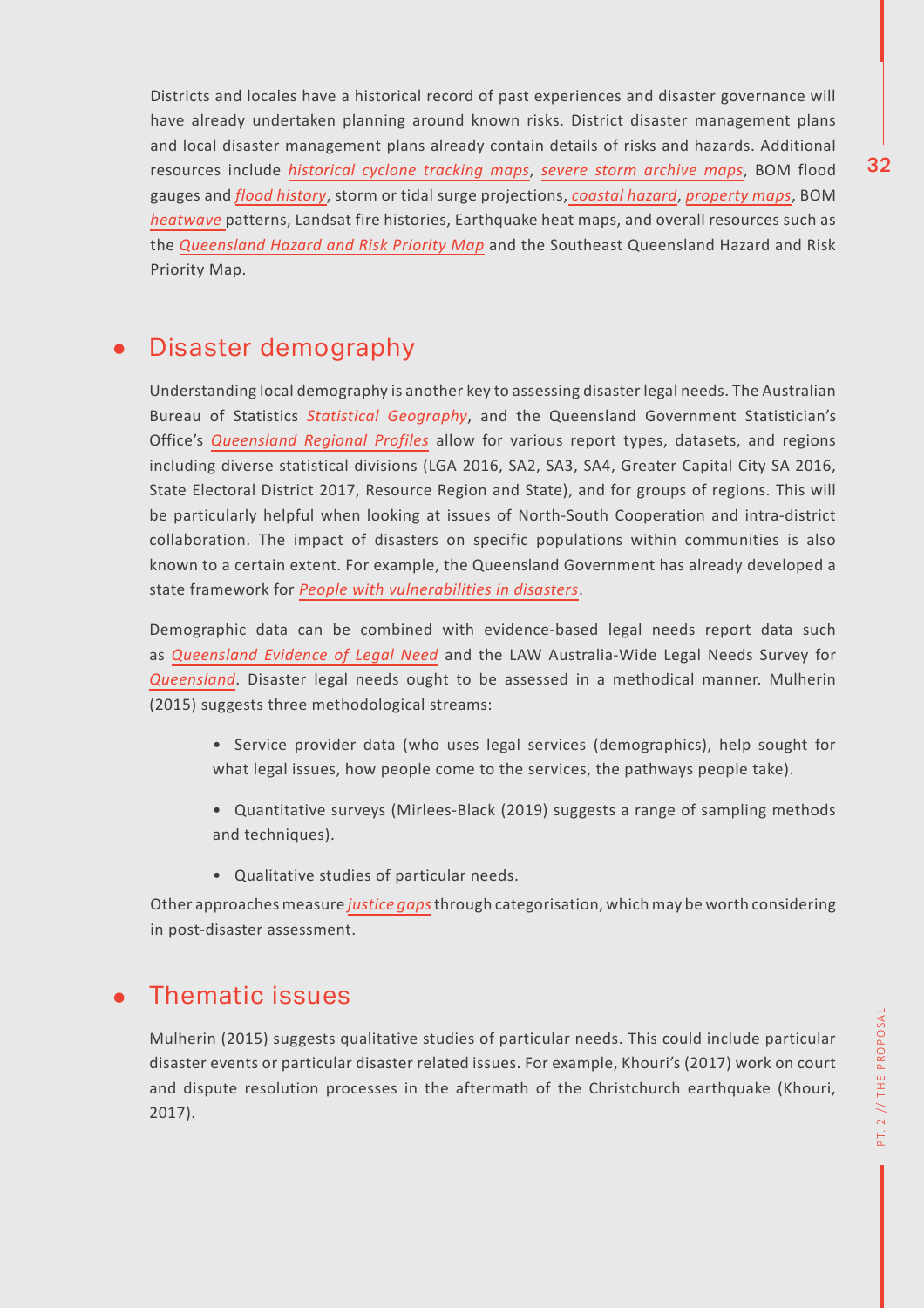# Component 2: Disaster legal assistance planning

The second component of disaster legal assistance is the process of disaster legal assistance planning. This component comprises jurisdictional (state) forums and regional legal assistance forums engaging in collaborative service planning as prescribed by the NLAP Agreement (Schedule B). As previously noted, the focus of planning under the NLAP Agreement can include disaster planning (Clause B14).

Disaster legal assistance planning includes tripartite processes (tiers): State, District, Local. The nature, type, extent and outcomes of planning will differ across each tier depending on a number of factors including the assessment of disaster legal needs and distinct community character. In each case, output will include a collaborative service plan that:

- aligns with complementary disaster governance levels and is developed in collaboration with disaster governance actors
- observes and reflects the principal terms of reference of the legal assistance actors, i.e. Their role, purpose and utility
- is actionable and reviewable within the continuous feedback model.



Figure 4: Overview of Disaster Legal Assistance Planning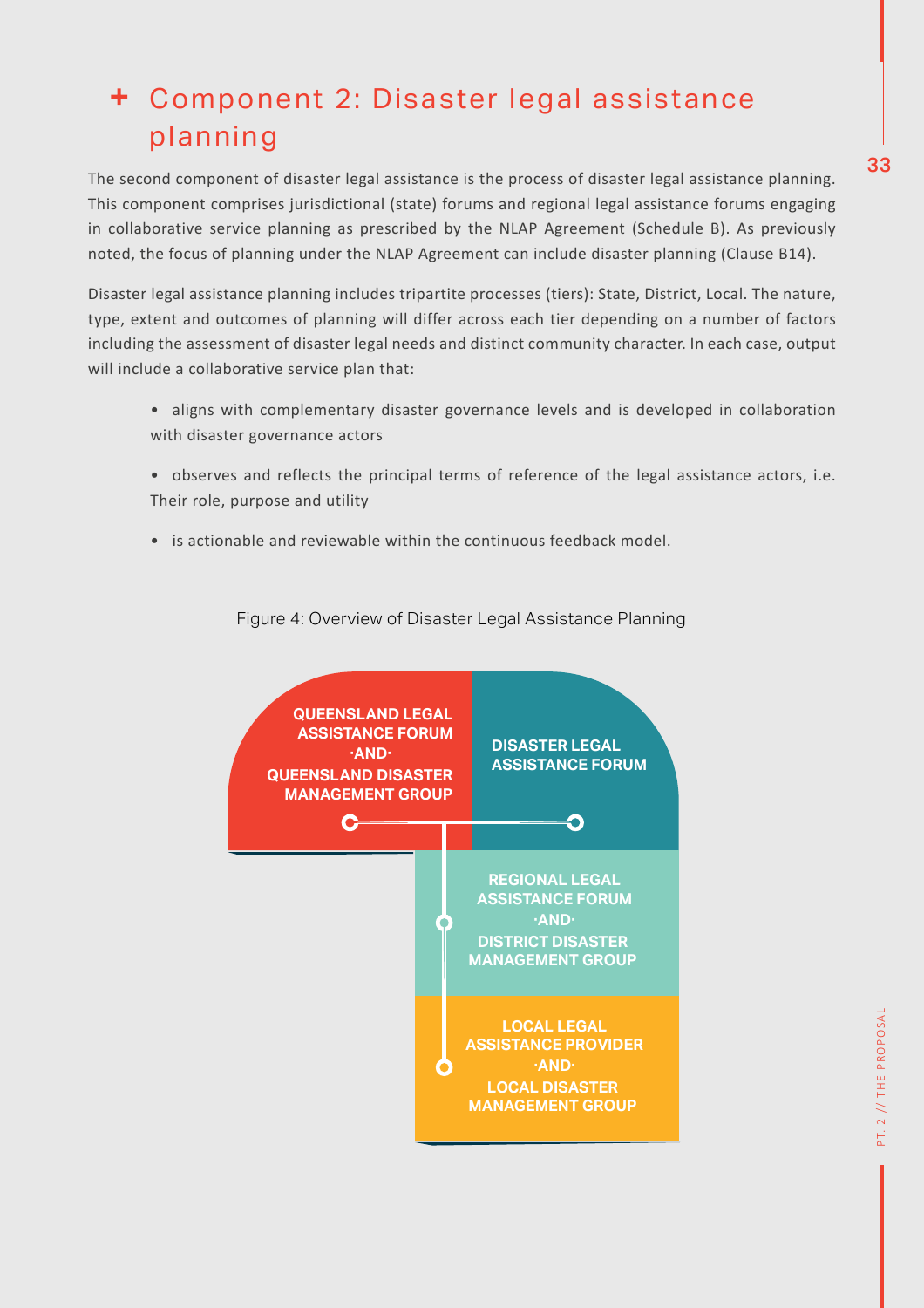### Jurisdictional planning

Jurisdictional collaborative service planning is the highest tier of disaster legal assistance planning. QLAF and Disaster LAF will conduct this process. It will refect NLAP Agreement obligatons (Clause B15) and include:

- 
- 34

- Assessing state-wide disaster legal needs (Component 1).
- Collaborating with disaster governance actors to conduct state disaster legal assistance planning.
- Building partnerships across the State's legal assistance sector and with other relevant stakeholders, including national legal centres (Clause B15(b)).
- Considering opportunities for improved coordination and targeting of services within the legal assistance sector and across other service providers (Clause B15(c)).

#### District & local planning  $\bullet$

This involves two tiers of planning – district and local levels. Local collaborative service planning by regional legal assistance forums (or local legal assistance providers) is an expectation (Clause B19) of the NLAP Agreement and will include:

- Assessing district and local disaster legal needs (Component 1).
- Collaborating with disaster governance actors to conduct district and local disaster legal assistance planning.
- Developing an approach to service delivery in the local area and monitor progress (Clause B19(c)).
- Building partnerships with relevant stakeholders operating within the relevant locale (Clause B19(d)) and
- Considering opportunities for improved coordination and targeting of services within the legal assistance sector and across other service providers (Clause B19(e)).

Importantly, the NLAP Agreement provides for invitation of other services to engage in collaborative service planning (Clauses B17, 20). This provides a clear avenue for engaging with district and local disaster management and recovery groups. Regional legal assistance forums undertaking district and local level disaster legal assistance planning will be able to use SA3 areas from within their own district.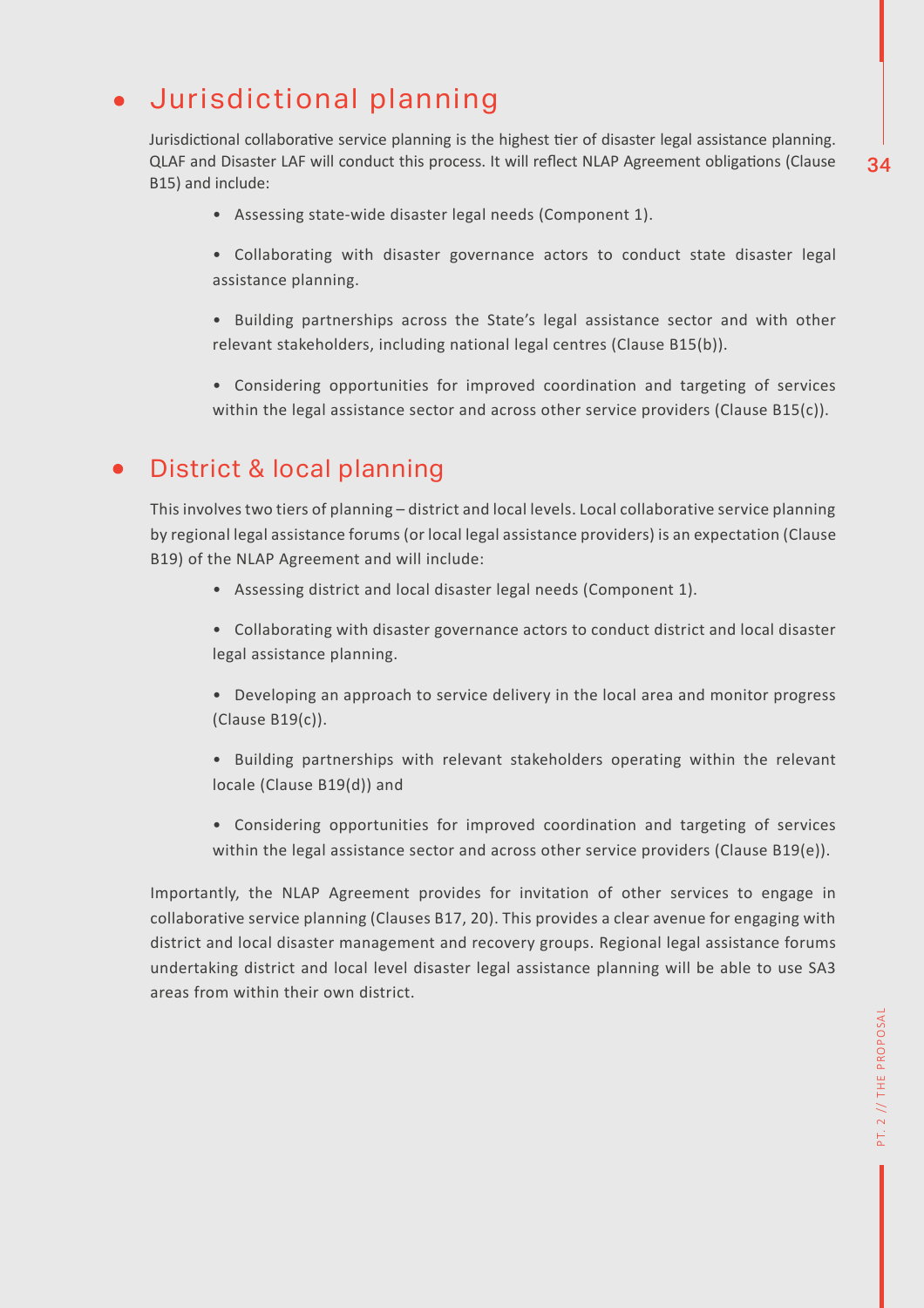### Table 4: Alignment of RLAFS, Disaster Districts and SA3s

| <b>REGIONAL LEGAL</b><br><b>ASSISTANCE FORUM</b> | <b>DISASTER DISTRICT</b>                        | SA <sub>3</sub>                                                                                                                                                              |
|--------------------------------------------------|-------------------------------------------------|------------------------------------------------------------------------------------------------------------------------------------------------------------------------------|
| <b>Cairns</b>                                    | Far North, Innisfail                            | Cairns (North), Cairns (South), Far North,<br>Innisfail - Cassowary Coast, Port Douglas<br>- Daintree, Tablelands (East)                                                     |
| <b>Townsville</b>                                | Townsville                                      | Charters Towers - Ayr - Ingham,<br>Townsville                                                                                                                                |
| <b>Mackay</b>                                    | Mackay                                          | Bowen Basin North, Mackay, Whitsunday                                                                                                                                        |
| <b>Mount Isa</b>                                 | Mount Isa                                       | Carpentaria, Mount Is, Mount Isa Region,<br>Northern Highlands                                                                                                               |
| <b>Rockhampton</b>                               | Rockhampton, Gladstone,<br>Longreach            | Biloela, Central Highlands, Gladstone,<br>Rockhampton                                                                                                                        |
| <b>Bundaberg</b>                                 | Bundaberg, Maryborough                          | Bundaberg, Burnett, Hervey Bay,<br>Maryborough                                                                                                                               |
| <b>Maroochydore</b>                              | Sunshine Coast, Gympie                          | Buderim, Caloundra, Maroochy, Nambour,<br>Noosa, Noosa Hinterland, Sunshine Coast<br>Hinterland, Gympie - Cooloola                                                           |
| <b>Caboolture</b>                                | <b>Sunshine Coast</b>                           | Caboolture, Caboolture Hinterland                                                                                                                                            |
| <b>Ipswich</b>                                   | Ipswich                                         | Forest Lake, Oxley, Ipswich Hinterland,<br>Ipswich Inner, Springfield, Redbank                                                                                               |
| <b>Towoomba</b>                                  | Toowoomba, Charleville,<br>Dalby, Roma, Warwick | Darling Downs (West), Maranoa, Darling<br>Downs (East), Granite Belt, Outback<br>South, Toowoomba                                                                            |
| <b>Southport</b>                                 | <b>Gold Coast</b>                               | Broadbeach, Burleigh, Coolangatta, Gold Coast<br>North, Gold Coast Hinterland, Mudgeeraba,<br>Tallebudgera, Nerang, Ormeau, Oxenford, Robina,<br>Southport, Surfers Paradise |
| Logan                                            | Logan                                           | Beaudesert, Beenleigh, Browns Plains,<br>Jimboomba, Loganlea, Carbrook,<br>Springwood, Kingston                                                                              |
| <b>Brisbane</b>                                  | Brisbane, Redcliffe                             |                                                                                                                                                                              |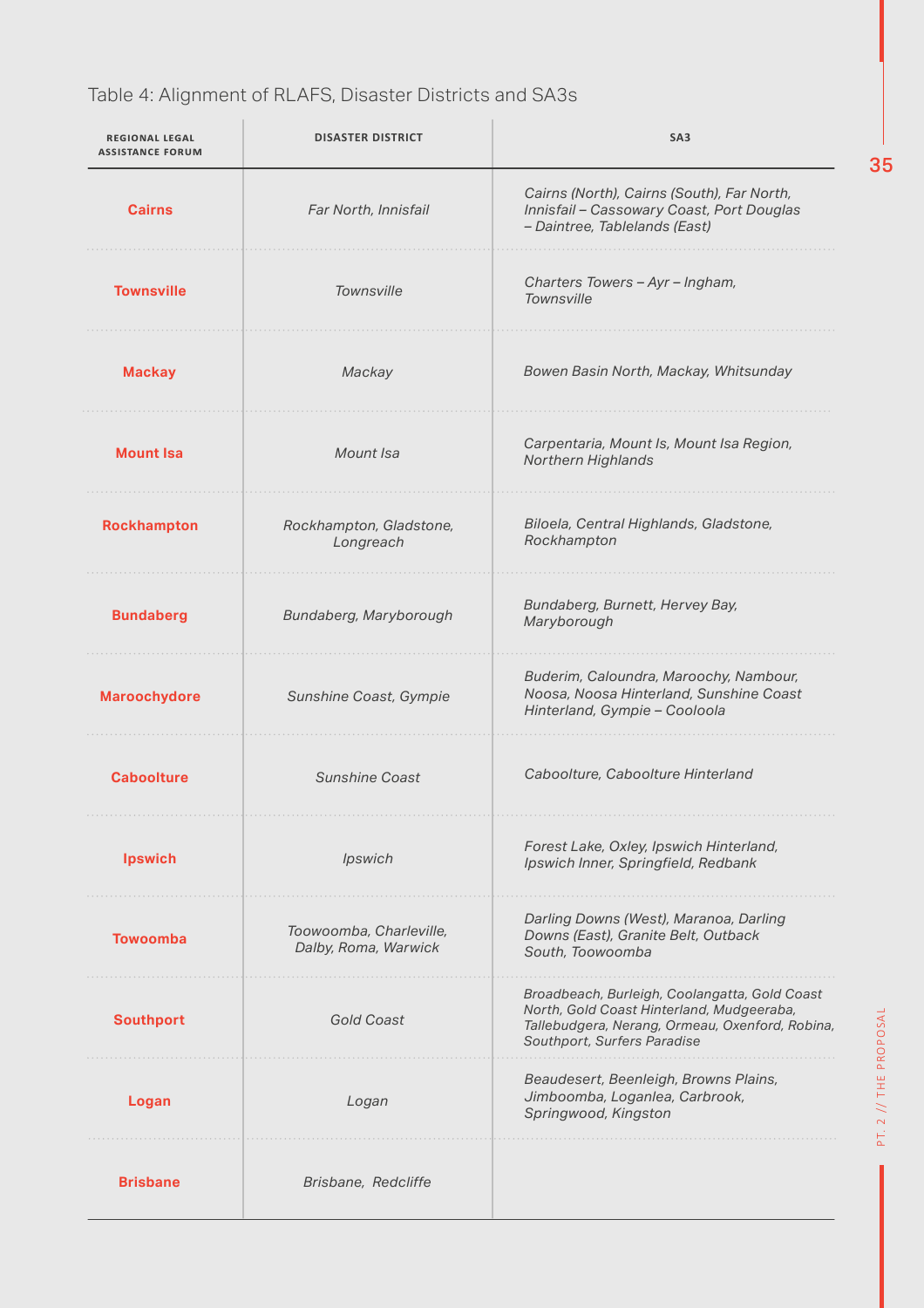### Membership of disaster management groups

Engaging with disaster governance at all levels is a key aspect of disaster legal assistance planning. This involves developing an understanding between the Queensland Legal Assistance Forum (QLAF), the Queensland Disaster Management Committee (the State Group) and related Disaster Management governance.

This understanding will focus on the inclusion of disaster legal assistance and disaster legal assistance planning in State, District and Local Disaster Management Planning processes, including membership of the State Disaster Management Group (DMA, sec 19), District Disaster Management Groups (DMA, sec 24), and Local Disaster Management Groups (DMA, sec 33).

Engagement would include involvement in meetings of disaster management groups (DMA, sec 38) and possible committee membership (DMA, sec 48). Responsibility for developing a shared understanding would be as follows:

- QLAF forms an understanding with the Queensland Disaster Management Committee about the commitment to, and progressive realisation of, disaster legal assistance.
- QLAF assists regional legal assistance forums to engage in disaster legal assistance planning with (and potentially membership of) district and local groups.
- Disaster LAF provides direct support to QLAF and RLAFs through its specialist functions.

# Component 3: Disaster legal assistance plans

The third component of disaster legal assistance planning is disaster legal assistance plans, which will be developed as follows:

- The inclusion of disaster legal assistance (tiers, roles and responsibilities) in the *Queensland State Disaster Management Plan* at Appendix C.
- The inclusion of disaster legal assistance within disaster management plans at *State* (DMA, sec 49), *District* (DMA, sec 53) and *Local* (DMA, sec 57) levels.

Disaster legal assistance plans will be formulated and progressively realised as sub-plans (functional plans) (State Disaster Management Plan 2.4, 7.2.3, 7.2.5.) to:

- The Queensland State Disaster Management Plan (x 1)
- District Disaster Management Plans (x 22 districts)
- Local Disaster Management Plans (as appropriate and negotiated)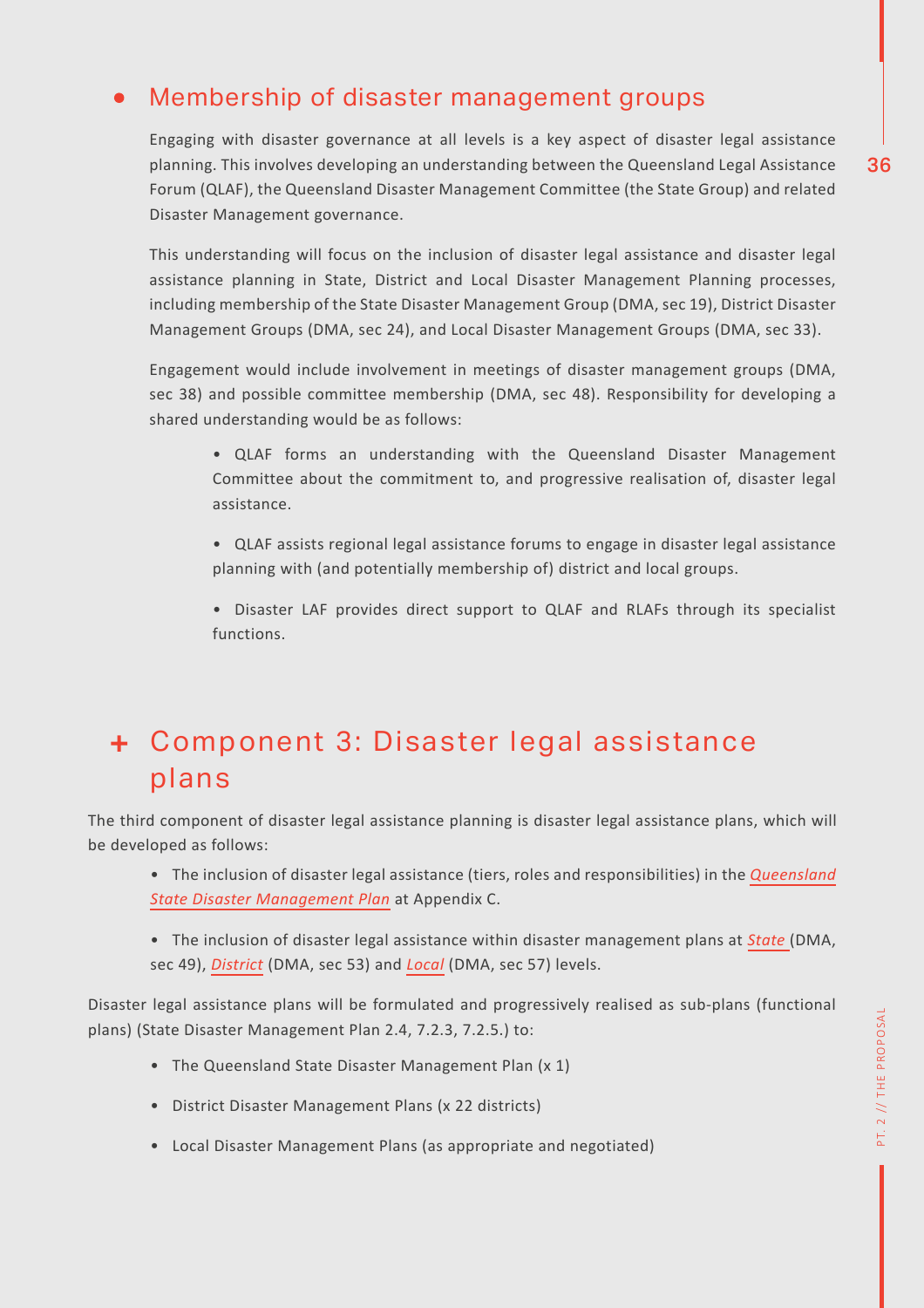### State disaster legal assistance plan

The State Plan is promulgated pursuant to Part 3, Division 1 of the DMA (DMA, secs 49-52). Ideally, the State Plan will reference the roles and responsibilities of the legal assistance sector in a State Disaster Legal Assistance Plan in Appendix C (DMA, sec 49(b)). This would recognise the overall model of disaster legal assistance. The detail provided would be as is usually contained in entries in Appendix C. A State Disaster Legal Assistance Plan template will be developed in Stage 2 – Best Practices.

### District disaster legal assistance plans

District Disaster Management Plans (DDMPs) are promulgated pursuant to Part 3, Division 2 of the DMA (DMA, secs 53-56). District Disaster Legal Assistance Plans are envisaged as functional sub-plans to each of the 22 DDMPs. Ideally, every disaster district would at least have a District Disaster Legal Assistance Plan. As noted, each District Disaster Legal Assistance Plan is drawn from disaster legal needs for the district through disaster legal assistance planning and details the anticipated provision of disaster legal assistance for that district. A District Disaster Legal Assistance Plan template will be developed in Stage 2 – Best Practices.

### Local disaster legal assistance plans (LDLAPs)

Local Disaster Management Plans (LDMPs) are promulgated pursuant to Part 3, Division 3 of the DMA (DMA, secs 57-60). Local Disaster Legal Assistance Plans are envisaged as functional sub-plans to the LDMP. Ideally, every Local Government Area would at very least have a Local Disaster Legal Assistance Plan. As noted, each Local Disaster Legal Assistance Plan is drawn from disaster legal needs for the local area through disaster legal assistance planning and details the provision of disaster legal assistance for that local area including local legal assistance providers and disaster legal assistance contact points. Example Local Disaster Legal Assistance Plan templates will be developed in Stage 2 – Best Practices.

#### ÷, Component 4: Disaster legal assistance

While disaster legal assistance describes the overarching model, it also describes the provision of legal assistance to individuals likely to be or actually affected by disaster. Disaster legal assistance is provided after disaster legal needs assessment, disaster legal needs planning and in accordance with disaster legal assistance plans. Disaster legal assistance describes the provision of legal assistance across the disaster cycle. The DMA sets out Guiding Principles for disaster management across four phases: prevention, preparation, response and recovery. *Historical approaches* have recognised the importance of working in a comprehensive way.

#### The role of generalist & specialist services  $\bullet$

Legal assistance providers target a diversity of clients and circumstances, and prioritise different areas of work. The NLAP Agreement provides common areas of service focus around priority clients (Schedule A, Clause A3), priority areas of law (Schedule A, Clauses A13-A17) and financial disadvantage (Clause 98(h)). All of these NLAP priorities align with disaster legal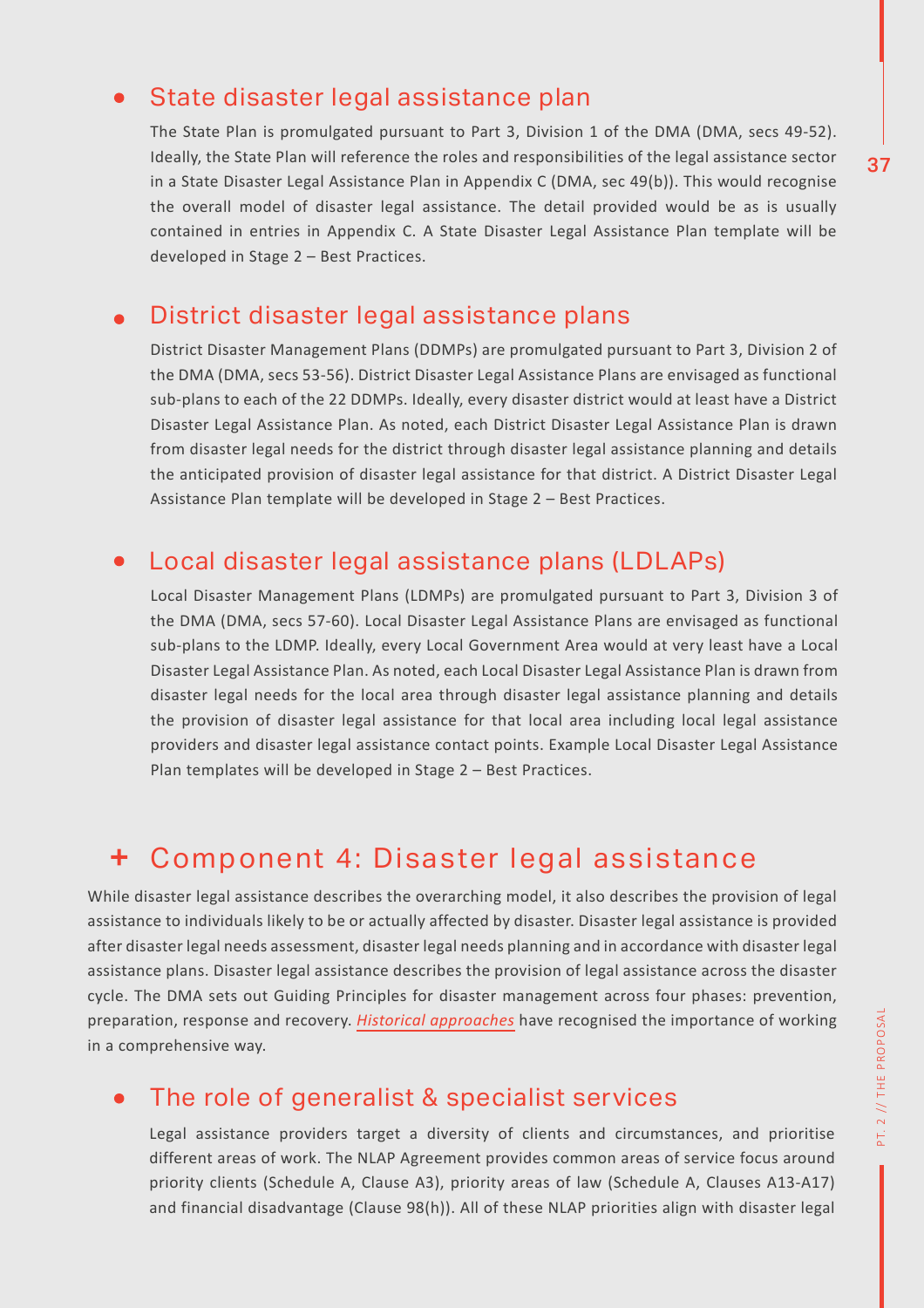needs. Despite this, the role each agency plays within disaster legal assistance will naturally depend on geographic location, resources (disaster response capability, surge capacity, allocated funding) and areas of competence and expertise.

The study *Access all Areas: Specialist Services Accessibility Project Final Report* (2014) noted the importance of the community legal centres' mixed model of service delivery. Many legal assistance providers offer legal advice in a particular area of law or to a particular target group. Generalist CLCs are located throughout the state and offer legal advice and assistance to people within their catchment across a range of legal areas. Some generalist CLCs also offer specialist advice in some areas.

Given the mix of providers, it makes sense that within the context of disaster legal assistance services could be offered as follows:

- State-wide services will engage in state-wide responses.
- Specialist services will engage in specialist responses within their service or catchment area.
- Generalist services will engage in regional and local responses.

In cases where services are themselves impacted by disaster, it will be necessary for others to provide disaster legal assistance until continuity of operations can be reached. To some extent this already occurs through agencies such as Legal Aid Queensland through *Natural Disaster Legal Help*.

### Prevention

Prevention would occur within a tiered, collaborative approach whereby QLAF (through its Disaster Legal Assistance Forum) assists the legal assistance sector to engage with mitigation strategies such as developing and delivering community legal education. This would occur with input from other relevant agencies such as the *Community Legal Education Assistance Forum*.

Each disaster type requires tailored mitigation approaches that respond to disaster-specific impacts and gaps in current disaster reduction efforts (de Vet, 2019). Tailored mitigation approaches can be considered as part of disaster legal assistance planning processes. Further detail on specific approaches to prevention will be included in Stage 2 – Best Practices.

### Preparedness

Disaster legal assistance planning and plans are a central method by which regional forums and local legal assistance providers can engage in preparedness activities, including the development of:

- Continuity of operations plans.
- Disaster legal assistance plans at state, district and local levels.

Further detail on approaches to preparedness will be included in Stage 2 – Best Practices.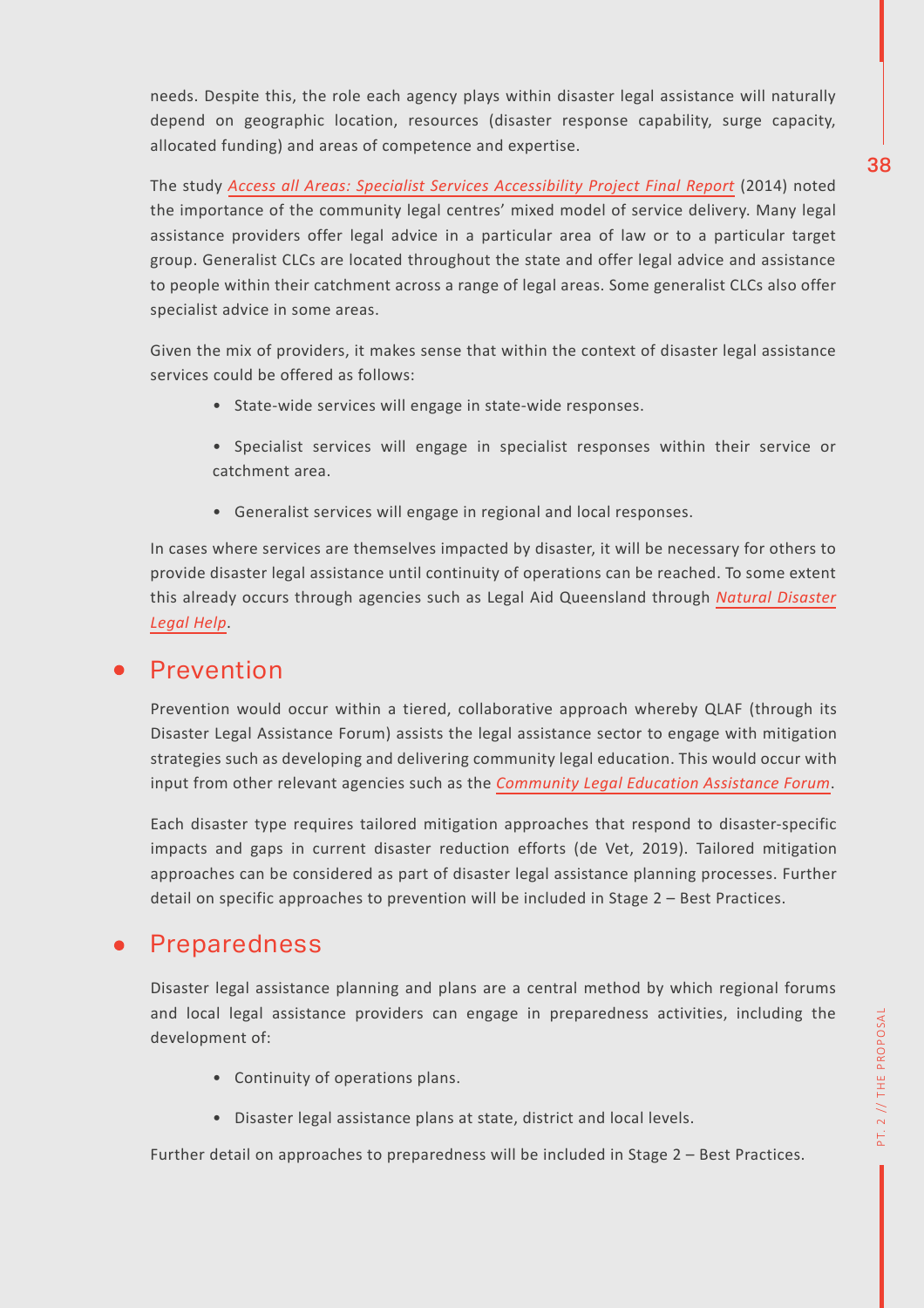### ■ Continuity of operations planning

Preparedness occurs at a district and local level where regional legal assistance forums can plan for and assist legal assistance providers to develop continuity of operations plans. Continuity planning should be undertaken to assist in the continuity of service during an event and re-establishment of service, post event. Non-government organisations will provide appropriate training for their staff (and possibly volunteers) to ensure they are skilled and prepared for the function their agency/organisation provides. Further detail on approaches to continuity of operations will be included in Stage 2 – Best Practices.

### Response

The response phase includes post-impact relief and the transition to very early recovery. The type, scale and extent of response will be determined by disaster legal assistance plans. Response occurs at a state, district and local level in accordance with the disaster legal assistance plans which include:

- Engaging with Disaster Coordination Centres (DCCs) and Disaster Management Groups (DMGs).
- Observing levels of activation.

Providing disaster legal assistance:

- Engaging with Human and Social Recovery to assist with immediate legal needs of persons displaced or severely affected by an event (DCDSS).
- Deployment of personnel and volunteers.
- Explore the offer of assistance pathway for broader reach (Queensland State Disaster Management Plan, 8.3.3-8.3.4.).

### Recovery

Response occurs at a state, district and local level in accordance with the disaster legal assistance plans which include:

- Engaging with Disaster Coordination Centres (DCCs) and Disaster Management Groups (DMGs).
- Observing levels of activation.

Providing disaster legal assistance:

- Engaging with Human and Social Recovery.
- Using principles for community recovery and service provision to inform service delivery.

Local recovery plans pertain primarily to managing the general conditions, coordinating the controlling of resources, measuring opportunities and barriers, managing the public input, and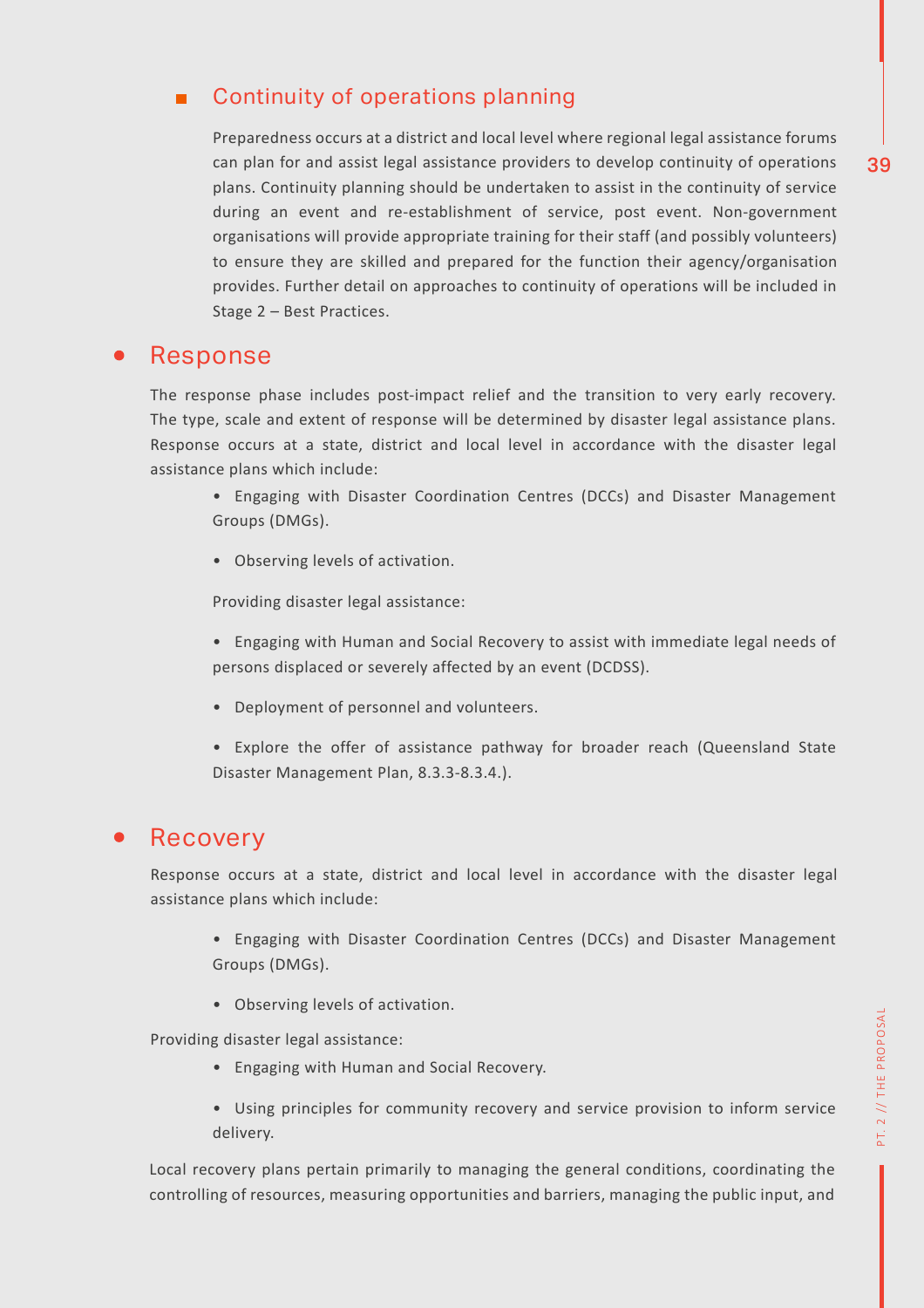presenting a future view of the recovery (Rouhanizadeh et al, 2019). Dominguez (2020) asserts a systemic, equity-focused, and strengths-based approach to disaster recovery to ensure equity of access. She also advocates a humanitarian-tiered response for under-served communities (Dominguez, 2020).

## Component 5: Disaster Legal Assistance Forum

The fifth component and a critical part of the proposal is the creation of a new, specialist legal assistance forum: a Disaster Legal Assistance Forum (Disaster LAF). The aim the forum is to encourage cooperation and collaboration between legal assistance service providers providing disaster legal assistance and to promote good practice across legal assistance services in the delivery of legal and related services to disaster affected individuals and communities.

The Disaster LAF will form part of jurisdictional collaborative service planning:

- Considering and report on the outcomes of local collaborative service planning where appropriate (NLAP, Clause 15(d)).
- Incorporating the outcomes of local collaborative service planning processes (NLAP, Clause  $15(e)$ ).
- Providing a forum for sharing best practice and promoting innovation (NLAP, Clause 15(f)).
- Providing guidance and oversight of local collaborative service planning (NLAP, Clause  $15(g)$ ).

### Terms of reference

The proposed terms of reference of Disaster LAF are:

- To promote cooperation and collaboration between regional legal assistance forums and legal assistance service providers working with disaster affected individuals and communities.
- To promote good practice across legal assistance services in the delivery of legal and related services to disaster affected individuals and communities.
- To advise the Queensland Legal Assistance Forum (QLAF) on issues relevant to provision of legal services to disaster affected individuals and communities.
- To lead discussions around systemic change and advocacy between legal assistance service providers working with disaster affected individuals and communities.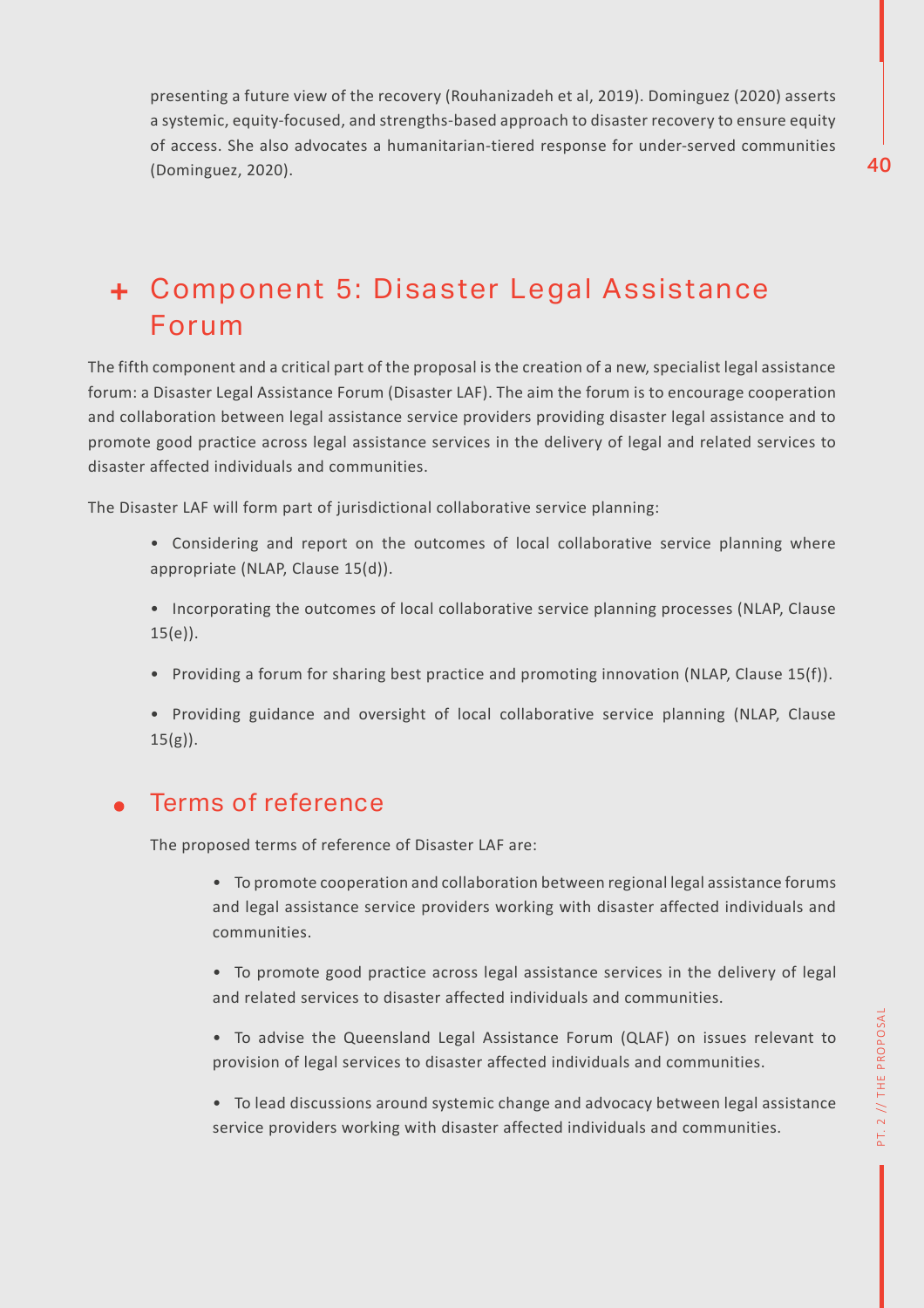### Steering committee

A steering committee will be established to guide the work of the Disaster Legal Assistance Forum and will include representatives from:

- Legal Aid Queensland
- Aboriginal and Torres Strait Islander Legal Service (ATSILS)
- Queensland Indigenous Family Violence Legal Service (QIFVLS)
- Community Legal Centres Queensland
- Department of Justice
- Queensland Law Society
- Bar Association of Queensland.

Nominees to the forum should include individuals with experience providing legal services to disaster affected individuals and communities.

#### Meetings  $\bullet$

Disaster LAF will meet at least twice a year and on an ad hoc basis as needed – for example in the lead up to a known likely event or after an event. Community Legal Centres Queensland will chair and provide secretariat support to Disaster LAF. Funding to support the attendance of regional service providers should be considered.

# Component 6: Best practices and training needs (STAGE 2)

A second stage after service design, is to look in more detail at each of the components and how they can be achieved. This will include how disaster legal needs can be assessed, how disaster legal assistance can be planned and delivered by best practices including induction and training needs of the legal assistance sector.

The project will also seek input from the QLAF's *Best Practices and Evidence Base Working Group* and other key stakeholders.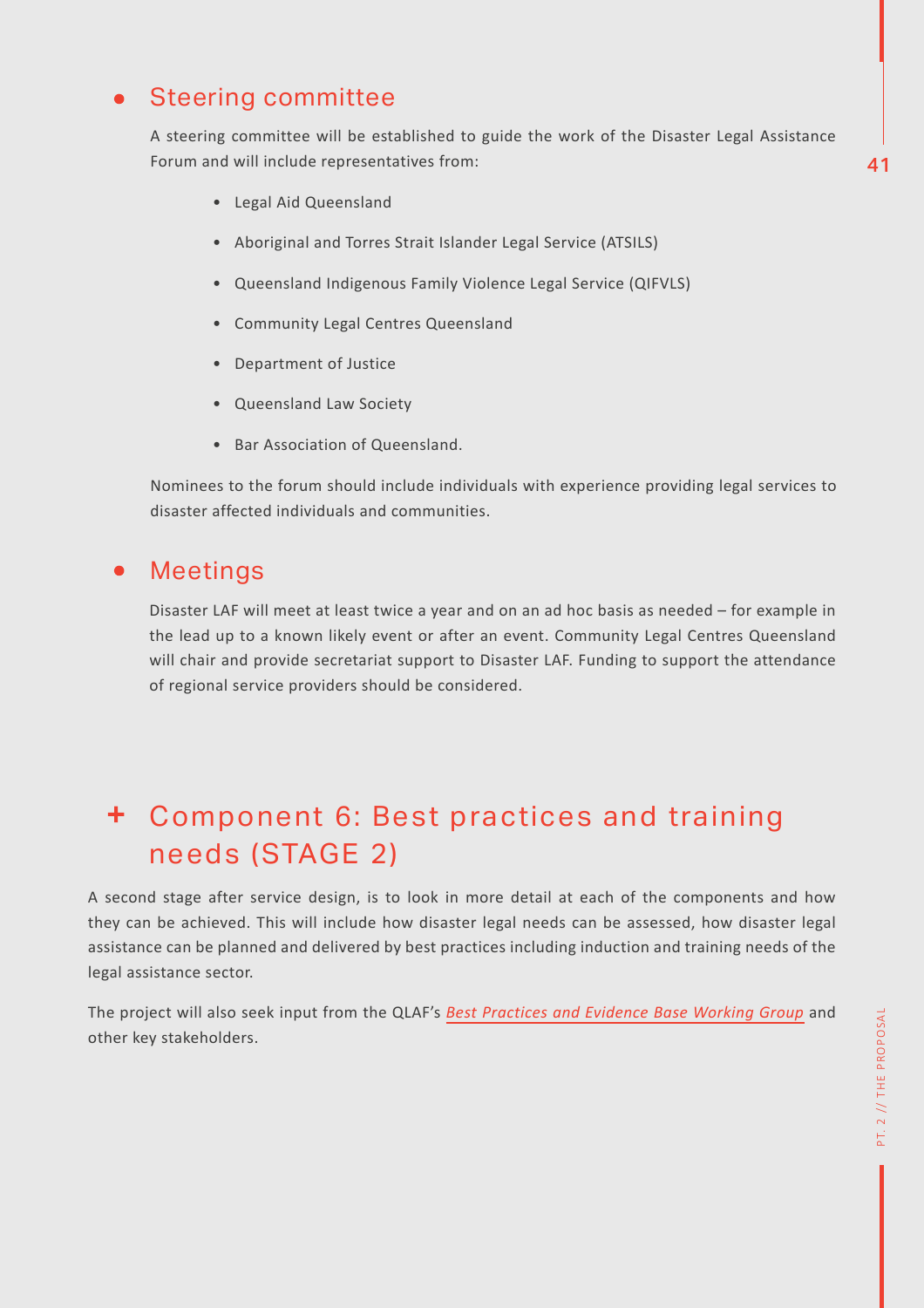# **P a r t 3 . O p e r a t i o n a l details**

*This section looks at the operational details of how disaster legal assistance can be based on existing structures and authorising environments.* 

╋

*The details of alignment between the structures can be set out in a series of figures. It is easiest to see how disaster legal assistance works from a series of overviews:*

- *An overview of the entire model of disaster legal assistance including all three tiers of alignment: A Model of Jurisdictional Alignment of Levels of Governance at State, District and Local Levels.*
- *An overview of district and local alignments: A Model of*   $+$ *District and Local Alignments.*
- $+$   $-$ *An overview of gaps in district alignments and alternative pairings for disaster districts and regional legal assistance forums: Pairing of Disaster Districts.*
- *An overview of District alignments across the 22 Disaster*   $+$   $-$ *Districts with Local Disaster Management Groups (LDMG) and Regional Legal Assistance Forums (Legal Assistance Sector) and District Law Associations (Pro Bono).*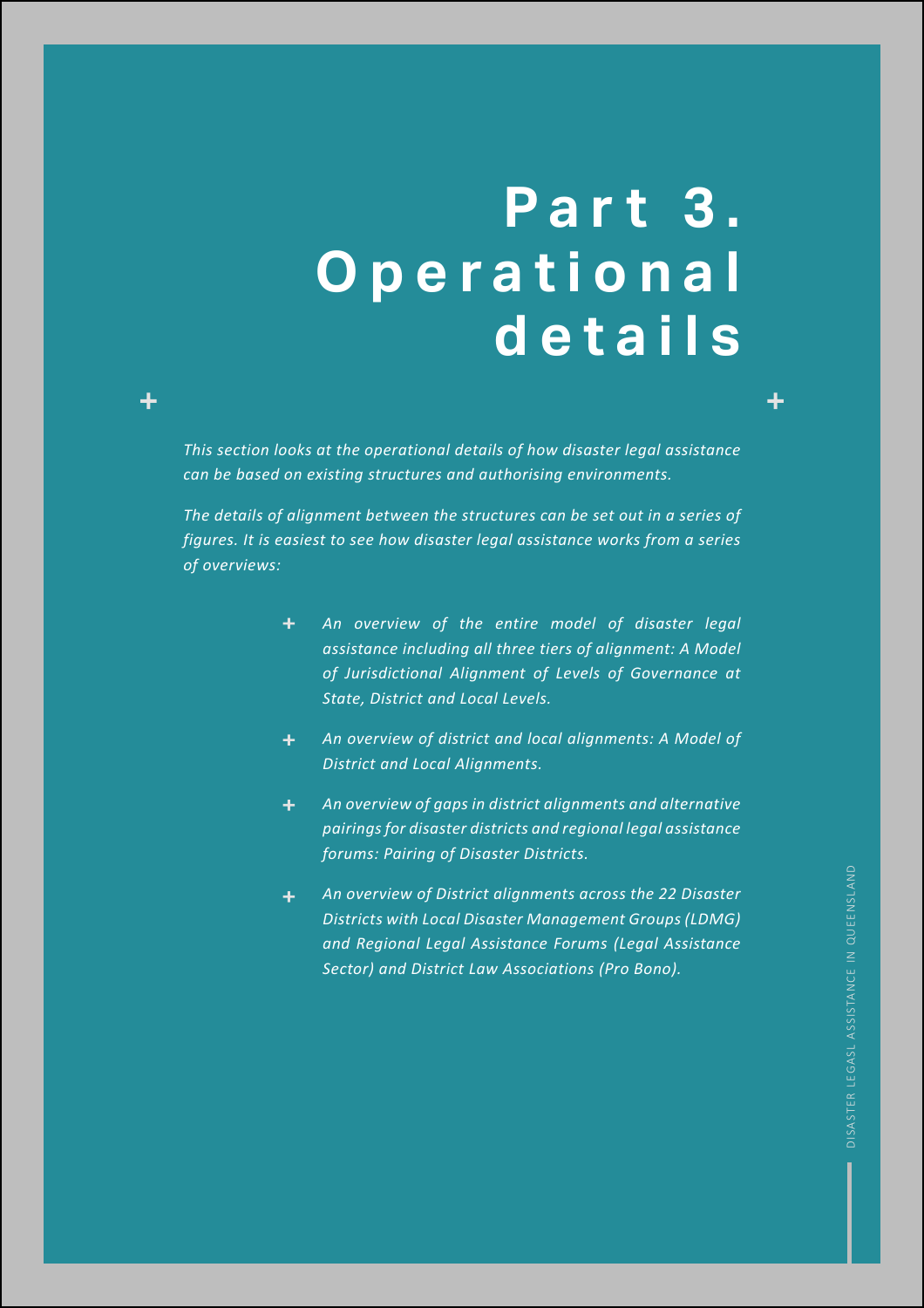## Overview of arrangements at all levels

An overview of the disaster legal assistance model can be seen across all tiers and operating environments.

Table 5: Overview of Model of Jurisdictional Governance Arrangements & Alignments

| <b>PHASE</b>                          |                                                                                                                                                                                                                                                                                          | <b>STATE LEVEL</b>                                                                                                                                                                                                                                                |                                           | <b>DISTRICT LEVEL</b>                                                                                                  |                                        | <b>LOCAL LEVEL</b>                     |
|---------------------------------------|------------------------------------------------------------------------------------------------------------------------------------------------------------------------------------------------------------------------------------------------------------------------------------------|-------------------------------------------------------------------------------------------------------------------------------------------------------------------------------------------------------------------------------------------------------------------|-------------------------------------------|------------------------------------------------------------------------------------------------------------------------|----------------------------------------|----------------------------------------|
| PREVENTION AND<br><b>PREPAREDNESS</b> | Queensland<br><b>Disaster</b><br>Management<br>Committee (QDMC)<br><b>State Disaster</b><br>Coordinator (SDC)                                                                                                                                                                            | Queensland Legal<br>Assistance Forum (QLAF)<br>Legal Aid<br>÷<br>Queensland (LAQ)                                                                                                                                                                                 |                                           | Regional Legal<br><b>Assistance Forums</b><br>(RLAFs)<br>Cairns<br>▶                                                   |                                        |                                        |
| RESPONSE                              | <b>State Disaster</b><br><b>Coordination Group</b><br>(SDCG)                                                                                                                                                                                                                             | Queensland Law<br>٠<br>Society (QLS)<br>٠<br>Community<br><b>Legal Centres</b><br>Queensland (CLCQ)<br>Aboriginal and<br>÷<br><b>Torres Strait Islander</b><br>Legal Service                                                                                      | District Disaster Management Group (DDMG) | Townsville<br>Mackay<br>▶<br>Mount Isa<br>▶<br>Rockhampton                                                             | Local Disaster Management Group (LDMG) |                                        |
| <b>RECOVERY</b>                       | Queensland<br><b>Disaster</b><br>Management<br>Committee (QDMC)<br><b>State Recovery</b><br>Coordinator (State<br>Disaster Recovery<br>Team)<br><b>State Recovery</b><br>Policy and Planning<br>Coordinator (QLD<br>Reconstruction<br>Authority)<br>Functional<br><b>Recovery Groups</b> | Queensland<br>+<br><b>Council of Social</b><br>Service (QCOSS)<br>LawRight<br>÷<br>Queensland<br>÷<br>Indigenous<br><b>Family Violence</b><br>Legal Service<br>Department<br>÷<br>of Justice and<br><b>Attorney General</b><br>Disaster Legal<br>Assistance Forum | District Recovery Groups (DRG)            | Bundaberg<br>▶<br>Maroochydore<br>▶<br>Caboolture<br>Ipswich<br>Toowoomba<br>Southport<br>Woodridge<br><b>Brisbane</b> | ecovery Groups (LRG)<br>Local R        | Local Legal Assistance Providers (LAP) |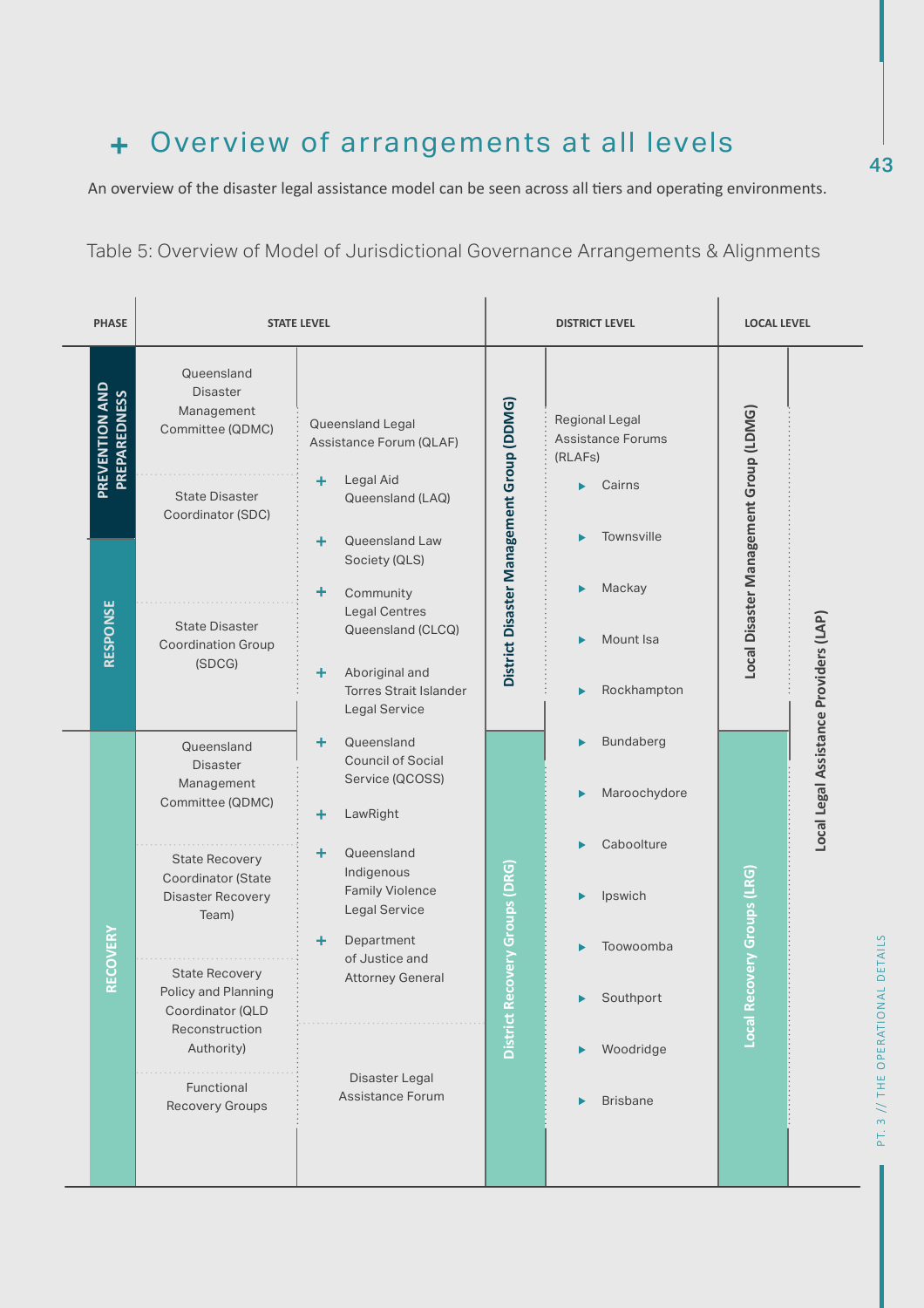### + State level arrangements

44 State level is the highest level of arrangements between disaster governance (across PPRR) and the legal assistance sector. In respect of these arrangements, the proposed model of alignment incorporates specialists and state-wide services.

Table 6: Overview of Disaster Legal Assistance Model of State-wide / Specialist Arrangements & Alignments

|                                                                                |                                                                                                                                                  | <b>STATE LEVEL ARRANGEMENTS</b>                                                                                                                                                                               |                                                                                                                                                                                                                                                                |  |  |
|--------------------------------------------------------------------------------|--------------------------------------------------------------------------------------------------------------------------------------------------|---------------------------------------------------------------------------------------------------------------------------------------------------------------------------------------------------------------|----------------------------------------------------------------------------------------------------------------------------------------------------------------------------------------------------------------------------------------------------------------|--|--|
| <b>PHASE</b>                                                                   | <b>DISASTER GOVERNANCE</b>                                                                                                                       | <b>LEGAL ASSISTANCE</b>                                                                                                                                                                                       | STATEWIDE & SPECIALIST SERVICES                                                                                                                                                                                                                                |  |  |
| PREVENTION AND<br><b>PREPAREDNESS</b><br>RESPONSE                              | <b>Queensland Disaster</b><br>Management Committee<br>(QDMC)<br><b>State Disaster Coordinator</b><br>(SDC)<br><b>State Disaster Coordination</b> | Queensland Legal Assistance<br>Forum (QLAF)<br>Legal Aid Queensland<br>٠.<br>(LAQ)<br>Queensland Law<br>+ 1<br>Society (QLS)<br><b>Community Legal Centres</b><br>÷.<br>Queensland (CLCQ)<br>+ Aboriginal and | Regional Legal Assistance Forums<br>(RLAFs)<br>Legal Aid Queensland (LAQ)<br>Aboriginal and Torres Strait<br><b>Islander Legal Service</b><br>▶ Queensland Indigenous Family<br>Violence Legal Service<br>$\triangleright$ ADA I aw<br>Basic Rights Queensland |  |  |
|                                                                                | Group (SDCG)                                                                                                                                     | <b>Torres Strait Islander</b><br>Legal Service<br>+ Queensland Council of                                                                                                                                     | Caxton Legal Centre<br>$\blacktriangleright$ EDO                                                                                                                                                                                                               |  |  |
|                                                                                | Queensland Disaster<br>Management Committee<br>(QDMC)                                                                                            | Social Service (QCOSS)<br>LawRight<br>÷                                                                                                                                                                       | LawRight<br>LGBTIQ+ Legal Centre                                                                                                                                                                                                                               |  |  |
|                                                                                | <b>State Recovery Coordinator</b><br>(State Disaster Recovery<br>Team)                                                                           | Queensland Indigenous<br>+ 1<br><b>Family Violence</b><br>Legal Service                                                                                                                                       | Prisoners' Legal Service<br>Refugee and Immigration<br>Legal Service                                                                                                                                                                                           |  |  |
| RECOVERY                                                                       | State Recovery Policy and<br>Planning Coordinator (QLD<br>Reconstruction Authority)                                                              | Department of Justice<br>÷.<br>and Attorney General                                                                                                                                                           | ▶ QSTARS<br>▶ Women's Legal Service                                                                                                                                                                                                                            |  |  |
|                                                                                | <b>Functional Recovery</b><br>Groups                                                                                                             | Disaster Legal Assistance<br>Forum                                                                                                                                                                            | ▶ Youth Advocacy Centre                                                                                                                                                                                                                                        |  |  |
|                                                                                |                                                                                                                                                  | <b>State Disaster Management Plan (SDMP)</b><br>DMA Sec 49                                                                                                                                                    |                                                                                                                                                                                                                                                                |  |  |
| <b>State Disaster Legal Assistance Plan (SDLAP)</b><br><b>DMA Sec 49(2)(b)</b> |                                                                                                                                                  |                                                                                                                                                                                                               |                                                                                                                                                                                                                                                                |  |  |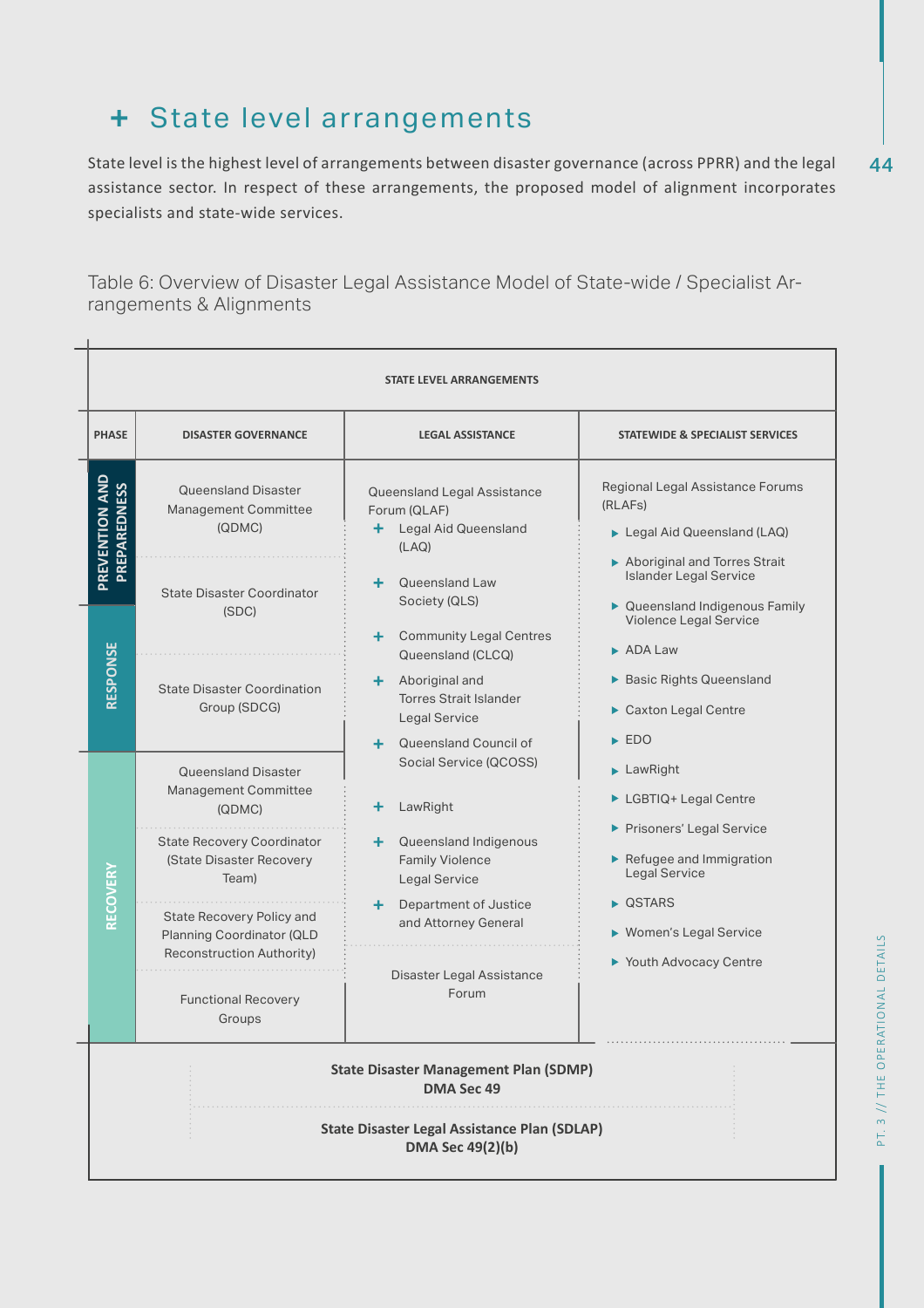### District & local arrangements

45 One of the key details of disaster legal assistance is the proposed alignment at district and local levels. This proposed model of alignment incorporates Disaster Districts, Local Disaster Areas (Local Government Areas) with Regional Legal Assistance Forums, District Law Associations and Local Legal Assistance Providers.

Table 7: Overview of Disaster Legal Assistance Model District / Local Alignments and Arrangements

| <b>DISTRICT &amp; LOCAL LEVEL ARRANGEMENTS</b>                                     |                                                    |                                                                                |                                                                                 |                                                                      |
|------------------------------------------------------------------------------------|----------------------------------------------------|--------------------------------------------------------------------------------|---------------------------------------------------------------------------------|----------------------------------------------------------------------|
| <b>DISTRICT LEVEL</b>                                                              |                                                    |                                                                                |                                                                                 | <b>LOCAL LEVEL</b>                                                   |
| <b>DISTRICT</b><br><b>DISASTER</b><br><b>MANAGEMENT</b><br><b>GROUPS</b><br>(DDMG) | <b>DISTRICT LAW</b><br><b>ASSOCIATION</b><br>(DLA) | <b>REGIONAL</b><br><b>LEGAL</b><br><b>ASSISTANCE</b><br><b>FORUM</b><br>(RLAF) | <b>LOCAL</b><br><b>DISASTER</b><br><b>MANAGEMENT</b><br><b>GROUPS</b><br>(LDMG) | <b>LOCAL LEGAL</b><br><b>ASSISTANCE</b><br><b>PROVIDERS</b><br>(LAP) |
| <b>District Disaster Management Plan (DDMP)</b><br>DMA Sec 53                      |                                                    |                                                                                | <b>Local Disaster Management Plan</b><br>DMA Sec 57                             | (LDMP)                                                               |
| <b>SDistrict Disaster Legal Assistance Plan (DDLAP)</b><br><b>DMA Sec 53(2)(b)</b> |                                                    |                                                                                | Local Disaster Legal Assistance Plan<br>(LDLAP)<br><b>DMA Sec 57(2)(b)</b>      |                                                                      |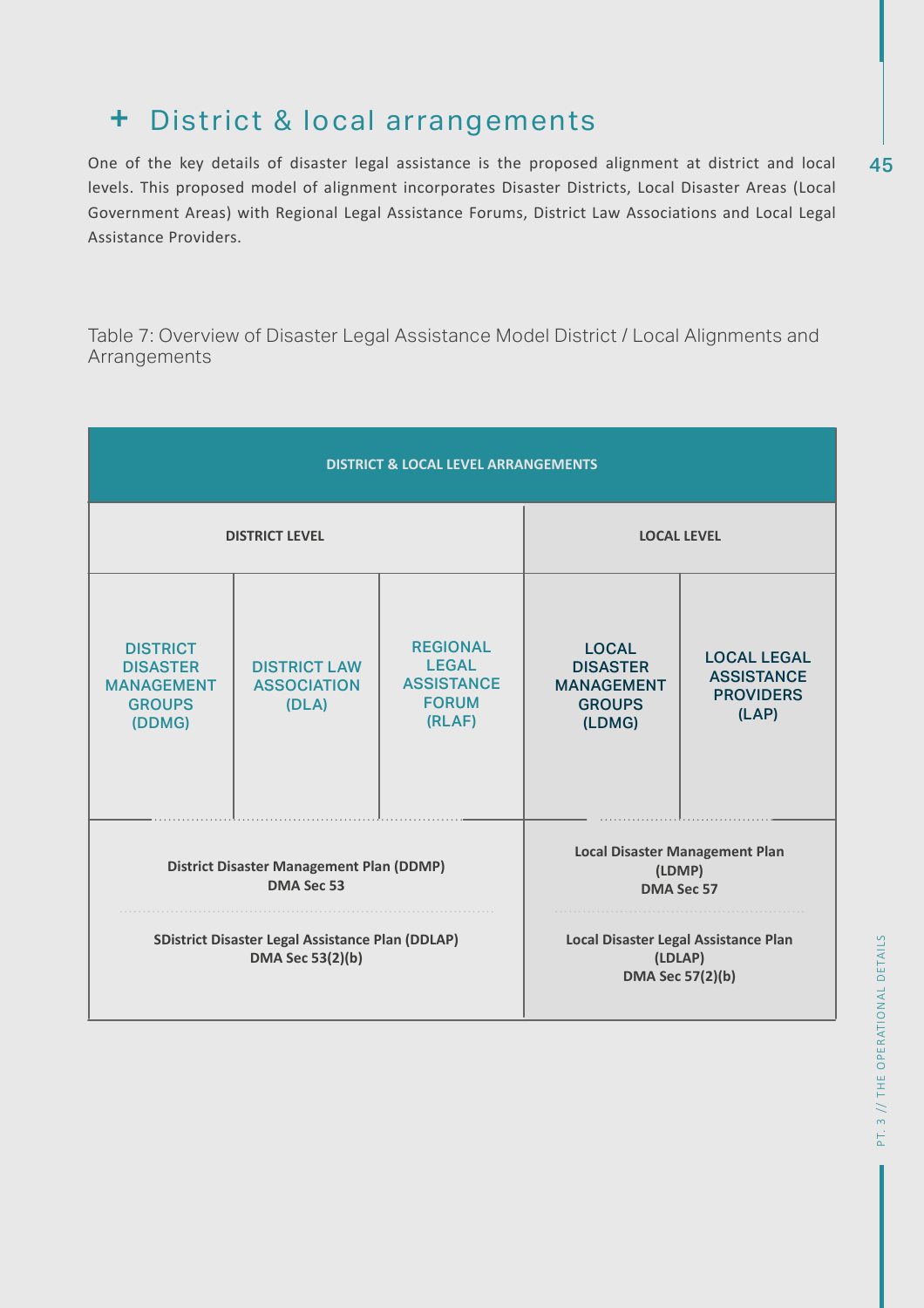### Disaster districts

46 Queensland has twenty-two (22) Disaster Districts listed at Appendix B of the Queensland State Disaster Management Plan. Disaster districts are the second (or middle) tier of disaster governance arrangements in Queensland. Disaster districts are smaller than SA4 but significantly larger than SA3. Each disaster district includes one or more Local Government Areas (LGA), with each local area comprising a Local Disaster Management Group.

Regional Legal Assistance Forums exist in *12 areas* though the areas are not related to any specific statistical division. They do represent areas with an office of Legal Aid Queensland – i.e. Legal Aid Queensland divisions. Ten (10) Disaster districts did not have a dedicated Regional Legal Assistance Forum. Established Regional Legal Assistance Forums should be able to fill these voids as follows:

| <b>DISASTER DISTRICT</b>                                                                                                                                                                                                                                                                                                                                                                      | <b>EXISTING RLAF</b>                                                                                                                                                                                                                                                                                                                                                                       |
|-----------------------------------------------------------------------------------------------------------------------------------------------------------------------------------------------------------------------------------------------------------------------------------------------------------------------------------------------------------------------------------------------|--------------------------------------------------------------------------------------------------------------------------------------------------------------------------------------------------------------------------------------------------------------------------------------------------------------------------------------------------------------------------------------------|
|                                                                                                                                                                                                                                                                                                                                                                                               |                                                                                                                                                                                                                                                                                                                                                                                            |
|                                                                                                                                                                                                                                                                                                                                                                                               | .                                                                                                                                                                                                                                                                                                                                                                                          |
| .                                                                                                                                                                                                                                                                                                                                                                                             | .                                                                                                                                                                                                                                                                                                                                                                                          |
|                                                                                                                                                                                                                                                                                                                                                                                               |                                                                                                                                                                                                                                                                                                                                                                                            |
| Innisfail                                                                                                                                                                                                                                                                                                                                                                                     | $\begin{picture}(10,10) \put(0,0){\vector(1,0){10}} \put(0,0){\vector(1,0){10}} \put(0,0){\vector(1,0){10}} \put(0,0){\vector(1,0){10}} \put(0,0){\vector(1,0){10}} \put(0,0){\vector(1,0){10}} \put(0,0){\vector(1,0){10}} \put(0,0){\vector(1,0){10}} \put(0,0){\vector(1,0){10}} \put(0,0){\vector(1,0){10}} \put(0,0){\vector(1,0){10}} \put(0,0){\vector(1,0){10}} \put(0,$<br>Cairns |
| .                                                                                                                                                                                                                                                                                                                                                                                             | <b>Fraser Coast</b>                                                                                                                                                                                                                                                                                                                                                                        |
| $\begin{picture}(150,10) \put(0,0){\vector(1,0){10}} \put(0,0){\vector(1,0){10}} \put(0,0){\vector(1,0){10}} \put(0,0){\vector(1,0){10}} \put(0,0){\vector(1,0){10}} \put(0,0){\vector(1,0){10}} \put(0,0){\vector(1,0){10}} \put(0,0){\vector(1,0){10}} \put(0,0){\vector(1,0){10}} \put(0,0){\vector(1,0){10}} \put(0,0){\vector(1,0){10}} \put(0,0){\vector(1,0){10}} \put(0$<br>Redcliffe | Brisbane/Woodridge                                                                                                                                                                                                                                                                                                                                                                         |
|                                                                                                                                                                                                                                                                                                                                                                                               |                                                                                                                                                                                                                                                                                                                                                                                            |
|                                                                                                                                                                                                                                                                                                                                                                                               |                                                                                                                                                                                                                                                                                                                                                                                            |

Table 8: Pairing Disaster Districts (without RLAF) with Existing RLAFS

Each Disaster District will have own unique model of disaster legal assistance and disaster legal planning and its own disaster legal assistance plan. *District Disaster Management Plans* are found on the Queensland Police Service website in compliance with section 56 of the Disaster Management Act 2003.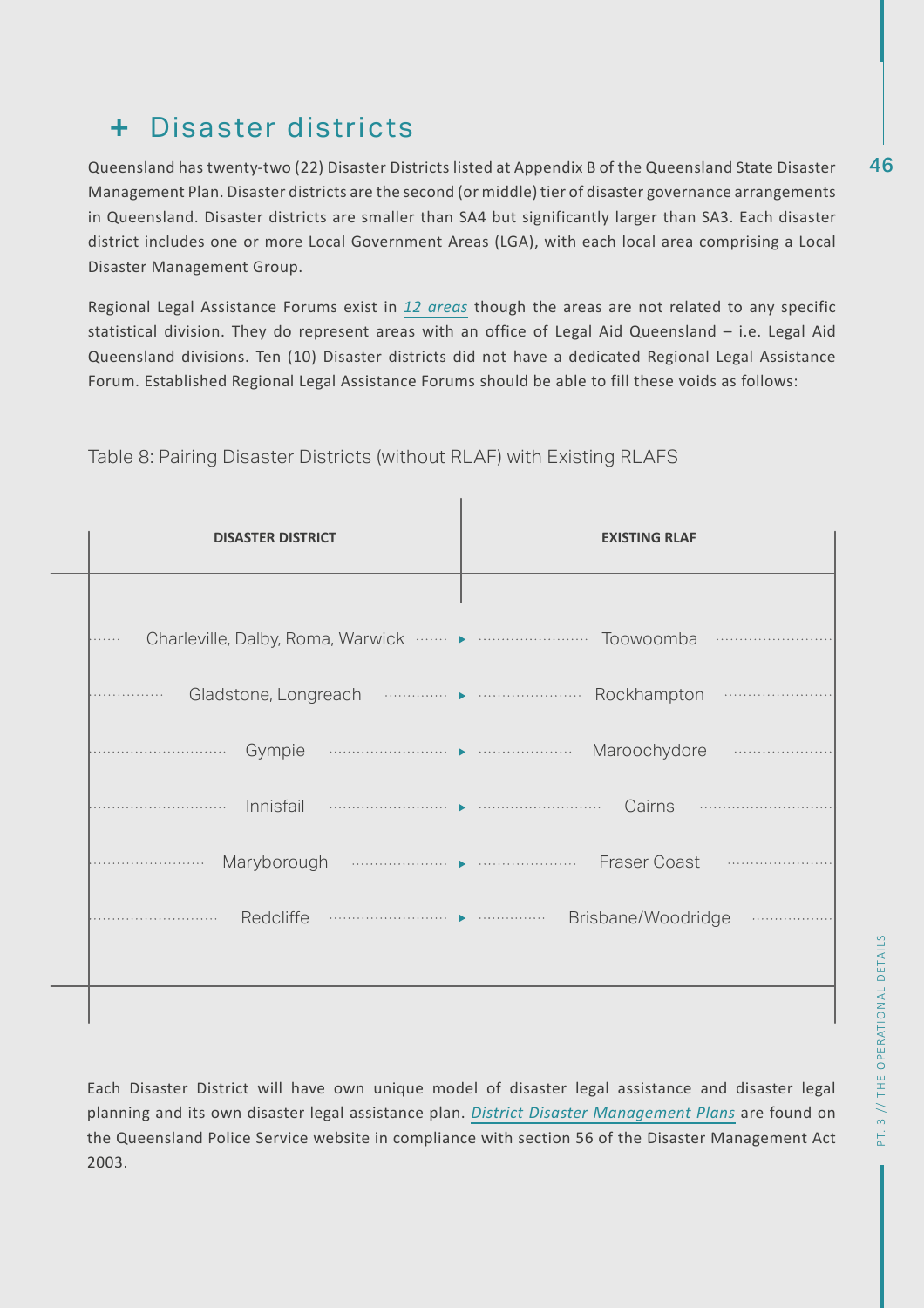### Local government areas

The 22 Disaster Districts cover 77 local government areas. *Local Disaster Management Plans* are listed alphabetically online. Local disaster legal assistance plans are ideally developed wherever possible.

### Disasters & borders

The *Royal Commission into National Natural Disaster Arrangements* noted "[N]atural disasters do not respect state and territory borders, much less local government boundaries" (RCNNDA, 2019). Disasters often impact on multiple areas. For example, Tropical Cyclone Esther and related flooding (Feb-March 2020) impacted on four (4) local government areas across three (3) disaster districts: Barcoo, Bulloo, Diamantina, Mornington. Similarly, the Eastern Queensland Bushfires (Oct-Dec 2019) impacted on five (5) local government areas: Gladstone, Livingstone, Noosa, Somerset and Toowoomba. The 2019 Monsoon event impacted across numerous LGAs.

The disaster legal assistance model must take account of this issue and support collaboration by:

- Assessing disaster legal needs as they apply across the State, within districts and in localities.
- Encouraging collaborative disaster legal assistance planning within and across districts, and if needed, between districts.
- Facilitating collaborative disaster legal assistance within and across districts and if needed between districts.

Grouping districts might assist collaboration. The manner in which groupings are created might include those who are proximate to each other. Further, and in the event that district groupings are impacted by single or related events, alternate grouping could be identified to provide disaster legal assistance until such time as continuity of operations can be achieved.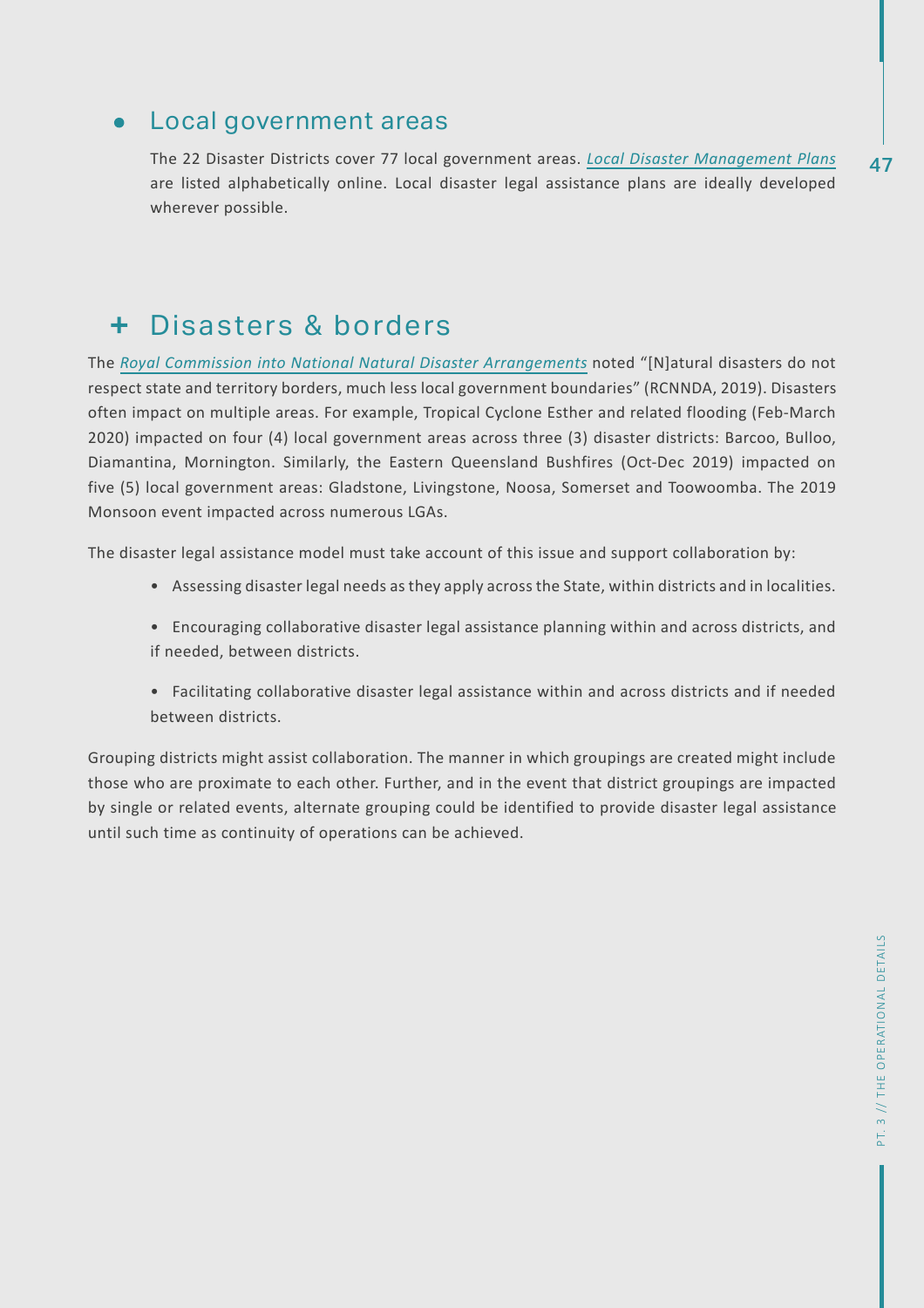

Table 9: District Grouping and Alternative Grouping of Districts

The most obvious place for this detail is within disaster legal assistance plans:

- Described in full in the State Disaster Legal Assistance Plan.
- District arrangements within district disaster legal assistance plans.
- Local roles in local disaster legal assistance plans.

Obviously factors that might need to be considered include:

• The potential for paired districts to be affected by a single event and if so alternative pairings.

- The resources within districts and whether the pairing is sensible (for example Ipswich).
- The relative resource base within the paired districts including surge capacity.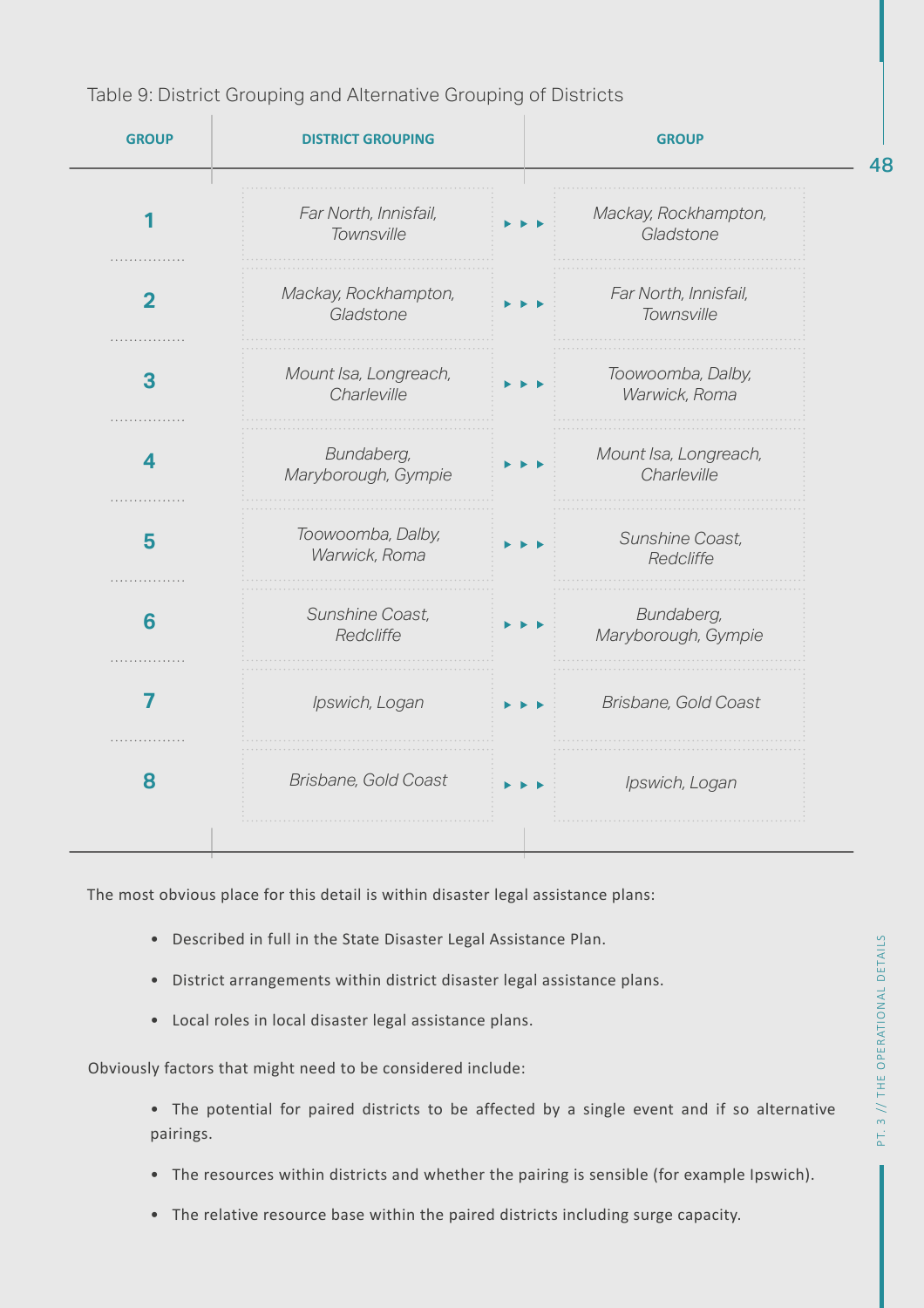# **A p p e n d i x A :**  D i s a s t e r L e g a l **A s s i s t a n c e Models** [ by district and locality ]

*This Appendix includes the district and locality model applied to each of the 22 Disaster District, noting:*

- *The disaster district and its district disaster management plan.*  $+$  .
- *The regional legal assistance forum aligned with that district.*  $+$
- $+$  . *The district law association associated with that district.*
- *Local disaster management groups within the district and their*   $+$  . *local disaster management plans.*
- ÷. *Legal assistance providers within that locality.*

*Districts are listed alphabetically, and the tabulated alignment models the relationships between agencies for assessment of disaster legal needs, disaster legal assistance planning and plans and the provision of disaster legal assistance.*

*Further, the Department of Justice and Attorney General's Geographical Priority Areas are aligned and indicated by an asterisk. While this policy measure may not current, it identifies areas of need for generalist services. Many of these LGAs are Aboriginal and Torres Strait Islander communities where there exist that have coinciding high levels of the indicators of legal need, a high proportion of adults likely to experience legal need, high levels of socioeconomic disadvantage and low levels of servicing.*

*In each case the district disaster management plan includes contextual information about disaster risk assessment and hazards.*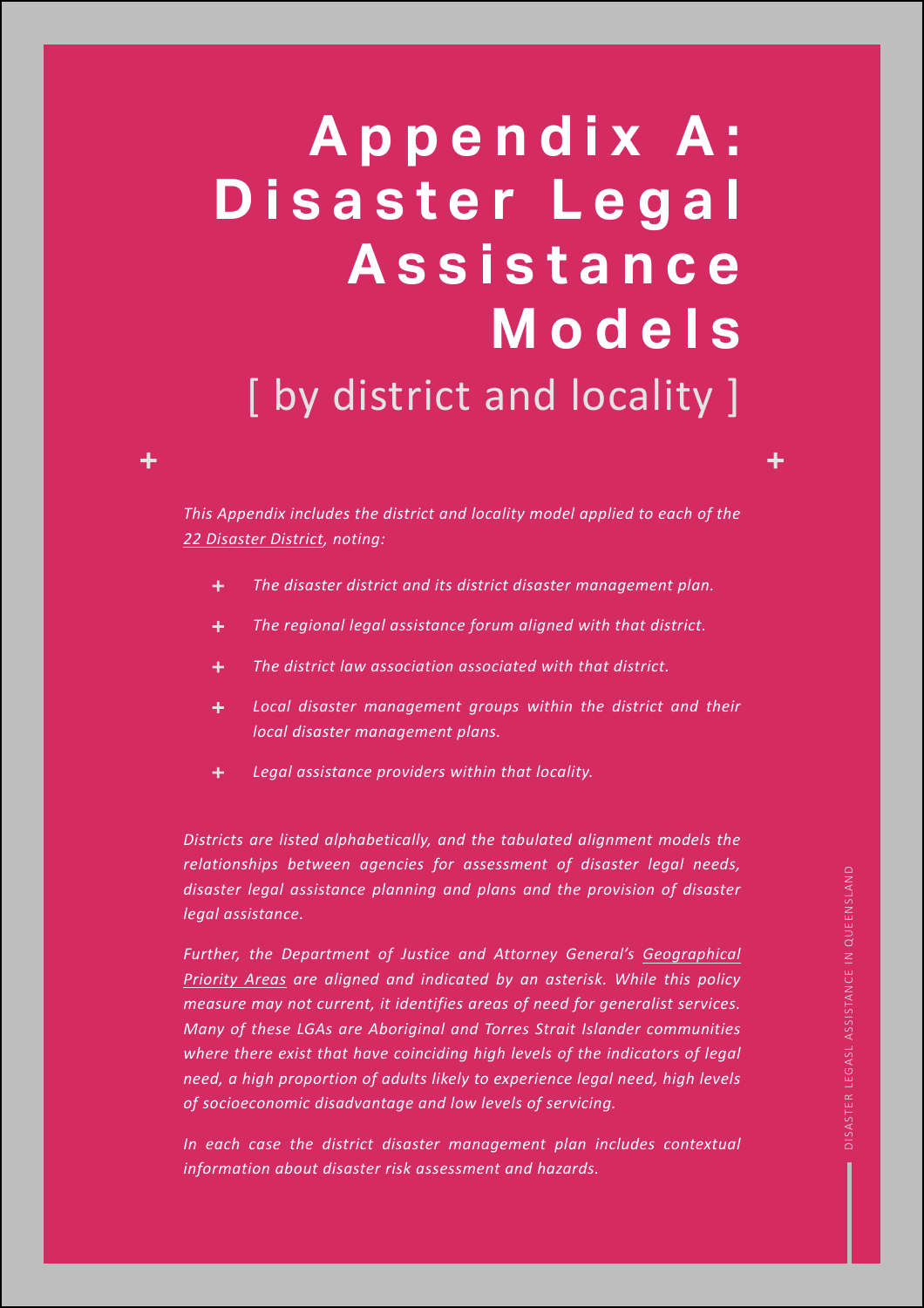| <b>Bundaberg</b><br>$\sum$ |  |
|----------------------------|--|
|----------------------------|--|

*Plans*

### Bundaberg's *District disaster management plan* is available

| <b>DISASTER</b><br><b>DISTRICT</b> | <b>LOCAL DISASTER</b><br>MANAGEMENT GROUPS<br>(Local Government Areas) | LOCAL LEGAL ASSISTANCE PROVIDERS                                                                                                                                                                                                                                                                                                                                                                      | <b>DISTRICT LAW</b><br><b>ASSOCIATION</b> | REGIONAL<br>LEGAL<br>ASSISTANCE<br><b>FORUM</b> |
|------------------------------------|------------------------------------------------------------------------|-------------------------------------------------------------------------------------------------------------------------------------------------------------------------------------------------------------------------------------------------------------------------------------------------------------------------------------------------------------------------------------------------------|-------------------------------------------|-------------------------------------------------|
| <b>BUNDABE</b><br>R<br>G           | <b>Bundaberg Regional</b>                                              | Legal Aid Queensland Bundaberg<br><b>ATSILS Bundaberg</b><br>Taylor Street Community Legal Service Bundaberg (Outreach)<br>Taylor Street Community Legal Service Childers (Outreach)<br>Taylor Street Community Legal Service Gin Gin (Outreach)                                                                                                                                                      | <b>Bundaberg</b>                          |                                                 |
|                                    | <b>North Burnett Regional</b>                                          | Taylor Street Community Legal Service<br>Taylor Street Community Legal Service Biggenden (Outreach)<br>Taylor Street Community Legal Service Gayndah (Outreach)<br>Taylor Street Community Legal Service<br>Eidsvold (Outreach)<br>Taylor Street Community Legal Service<br>Mundubbera (Outreach)<br>Taylor Street Community Legal Service Monto (Outreach)<br>ATSILS (Murgon)<br>ATSILS (Hervey Bay) | <b>Fraser Coast</b>                       | <b>Bundaberg</b>                                |

## Charleville

*Plans*

Charleville's *District disaster management plan* is available

| <b>DISASTER</b><br><b>DISTRICT</b> | <b>LOCAL DISASTER</b><br>MANAGEMENT GROUPS<br>(Local Government Areas) | LOCAL LEGAL ASSISTANCE PROVIDERS                                     | <b>DISTRICT LAW</b><br><b>ASSOCIATION</b> | REGIONAL<br>LEGAL<br><b>ASSISTANCE</b><br><b>FORUM</b> |
|------------------------------------|------------------------------------------------------------------------|----------------------------------------------------------------------|-------------------------------------------|--------------------------------------------------------|
| CHARL                              | <b>Bulloo Shire</b>                                                    | <b>ATSILS Charleville</b><br>TASC National Charleville (outreach)    |                                           |                                                        |
| m<br>$\leq$                        | <b>Murweh Shire</b>                                                    |                                                                      |                                           |                                                        |
| ш                                  | Paroo Shire                                                            | ATSILS Cunnamulla (Satellite)<br>TASC National Cunnamulla (outreach) | .                                         |                                                        |
|                                    | <b>Quilpie Shire</b>                                                   |                                                                      |                                           |                                                        |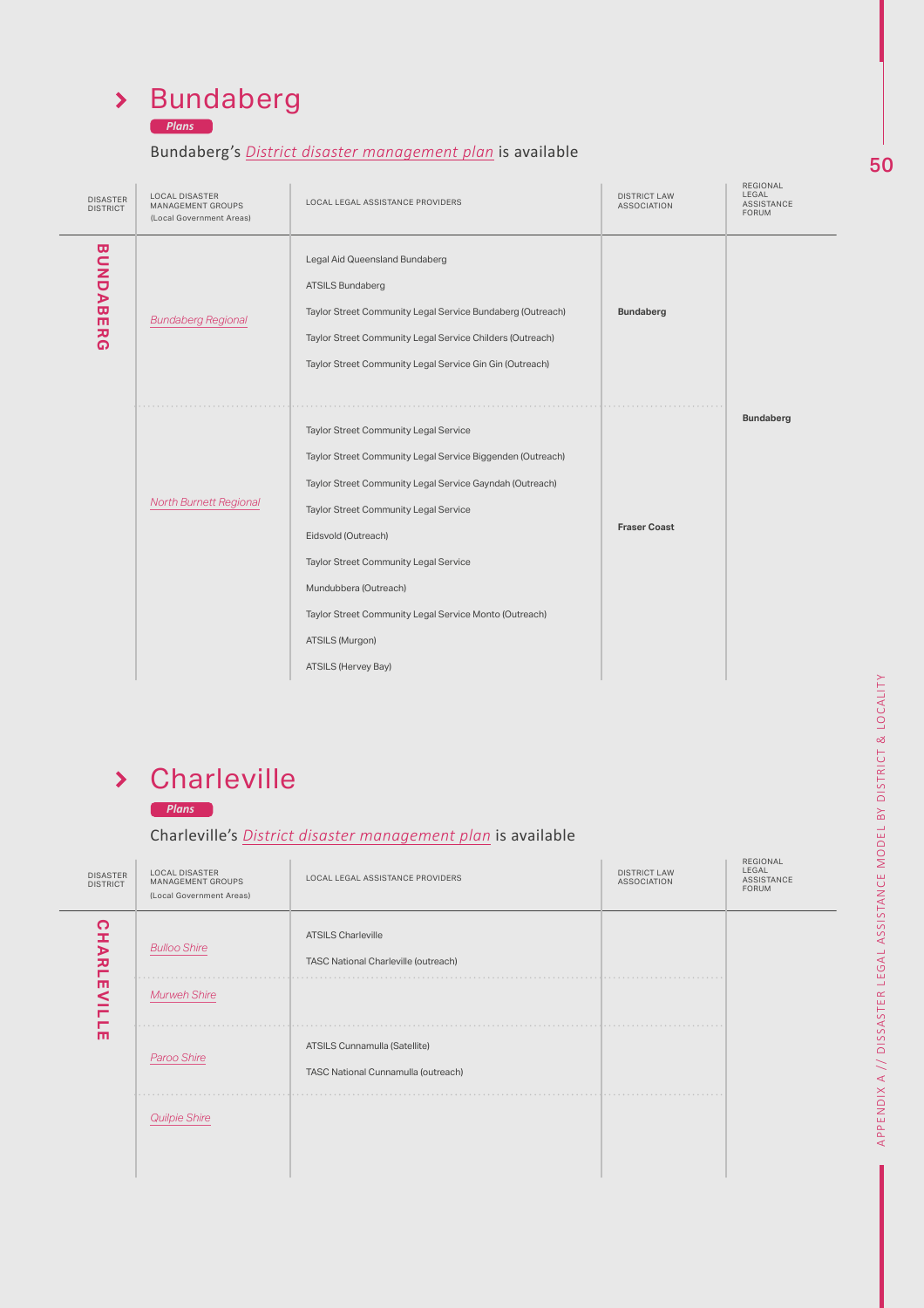

### Dalby's *Disaster district management plan* is available

| <b>DISASTER</b><br><b>DISTRICT</b> | <b>LOCAL DISASTER</b><br>MANAGEMENT GROUPS<br>(Local Government Areas) | LOCAL LEGAL ASSISTANCE PROVIDERS | <b>DISTRICT LAW</b><br><b>ASSOCIATION</b> | REGIONAL<br>LEGAL<br>ASSISTANCE<br><b>FORUM</b> |
|------------------------------------|------------------------------------------------------------------------|----------------------------------|-------------------------------------------|-------------------------------------------------|
| ω                                  | <b>Western Downs Regional</b>                                          | <b>TASC National Dalby</b>       |                                           |                                                 |

# > Far North

#### The Far North's *District disaster management plan* is available

| DALBY                                                       | <b>Western Downs Regional</b>                                           | <b>TASC National Dalby</b>                                                                                           |                                           |                                          |
|-------------------------------------------------------------|-------------------------------------------------------------------------|----------------------------------------------------------------------------------------------------------------------|-------------------------------------------|------------------------------------------|
| $\blacktriangleright$<br><b>DISASTER</b><br><b>DISTRICT</b> | <b>Far North</b><br><b>Plans</b><br>LOCAL DISASTER<br>MANAGEMENT GROUPS | The Far North's District disaster management plan is available<br>LOCAL LEGAL ASSISTANCE PROVIDERS                   | <b>DISTRICT LAW</b><br><b>ASSOCIATION</b> | REGIONAL<br>LEGAL<br>ASSISTANCE<br>FORUM |
|                                                             | (Local Government Areas)                                                |                                                                                                                      |                                           |                                          |
| <b>FAR NOTH</b>                                             | Aurukun Shire*<br>Cairns Regional*                                      | Legal Aid Queensland Cairns<br><b>QIFVPLS Far North Qld</b><br><b>ATSILS Cairns</b><br>Cairns Community Legal Centre |                                           |                                          |
|                                                             | <b>Cook Shire</b><br><b>Croydon Shire</b>                               | Legal Aid Queensland Cairns Cooktown (outreach)                                                                      |                                           |                                          |
|                                                             | <b>Douglas Shire</b><br><b>Etheridge Shire</b>                          | Legal Aid Queensland Cairns Mossman (outreach)                                                                       |                                           |                                          |
|                                                             | Hope Vale Aboriginal Shire*<br>Kowanyama Aboriginal Shire*              | Legal Aid Queensland Cairns (outreach)                                                                               |                                           |                                          |
|                                                             | Lockhart River Aboriginal Shire*<br>Mapoon Aboriginal Shire*            |                                                                                                                      | <b>Far North</b>                          | Cairns                                   |
|                                                             | Mareeba Shire                                                           | Cairns Community Legal Centre Mareeba (out-<br>reach)                                                                |                                           |                                          |
|                                                             | Napranum Aboriginal Shire*                                              |                                                                                                                      |                                           |                                          |
|                                                             | Northern Peninsula Area Regional*                                       |                                                                                                                      |                                           |                                          |
|                                                             | Pormpuraaw Aboriginal Shire*                                            | ATSILS Normanton (Satellite)                                                                                         |                                           |                                          |
|                                                             | <b>Tablelands Regional</b>                                              | Cairns Community Legal Centre Atherton (out-<br>reach)<br>Legal Aid Queensland Cairns Tully (outreach)               |                                           |                                          |
|                                                             | Torres Shire*                                                           | ATSILS Bamaga (Satellite)                                                                                            |                                           |                                          |
|                                                             | Torres Strait Island Regional*                                          | ATSILS Thursday Island                                                                                               |                                           |                                          |
|                                                             | Weipa Town                                                              |                                                                                                                      |                                           |                                          |
|                                                             | Wujal Wujal Aboriginal Shire*                                           | Legal Aid Queensland Cairns (outreach)                                                                               |                                           |                                          |
|                                                             | Yarrabah Aboriginal Shire*                                              |                                                                                                                      |                                           |                                          |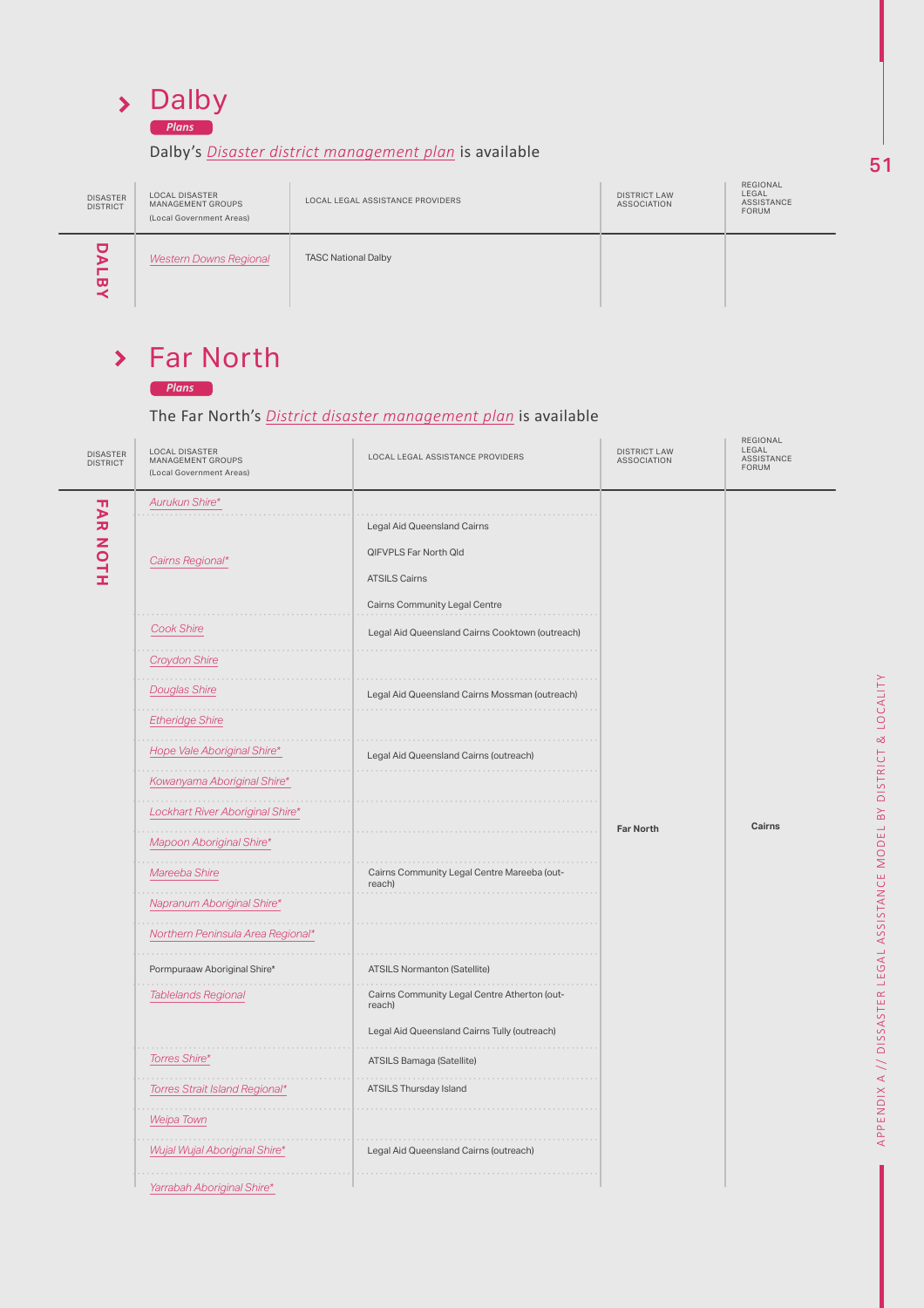### Gladstone

The Gladstone District

*Plans*

#### Gladstone's *District disaster management plan* is available

| <b>DISASTER</b><br><b>DISTRICT</b> | <b>LOCAL DISASTER</b><br><b>MANAGEMENT GROUPS</b><br>(Local Government Areas) | LOCAL LEGAL ASSISTANCE PROVIDERS                                                               | <b>DISTRICT LAW</b><br><b>ASSOCIATION</b> | REGIONAL<br>LEGAL<br><b>ASSISTANCE</b><br><b>FORUM</b> |
|------------------------------------|-------------------------------------------------------------------------------|------------------------------------------------------------------------------------------------|-------------------------------------------|--------------------------------------------------------|
| ໑<br>⋗<br>o                        | <b>Banana Shire</b>                                                           | Central Queensland Community Legal Centre Biloela (outreach)                                   |                                           | Rockhampton                                            |
| ທ<br>O<br>z<br>ш                   | <b>Gladstone Regional</b>                                                     | <b>ATSILS Gladstone</b><br>Central Queensland Community Legal Centre Gladstone (out-<br>reach) | Gladstone                                 |                                                        |

# Gold Coast



#### The Gold Coast's *District disaster management plan* is available

| <b>DISASTER</b><br><b>DISTRICT</b> | <b>LOCAL DISASTER</b><br>MANAGEMENT GROUPS<br>(Local Government Areas) | LOCAL LEGAL ASSISTANCE PROVIDERS                                                                                                            | <b>DISTRICT LAW</b><br><b>ASSOCIATION</b> | REGIONAL<br>LEGAL<br><b>ASSISTANCE</b><br><b>FORUM</b> |
|------------------------------------|------------------------------------------------------------------------|---------------------------------------------------------------------------------------------------------------------------------------------|-------------------------------------------|--------------------------------------------------------|
| ໑<br>п<br>⋗<br>ഗ                   | Gold Coast City*                                                       | Legal Aid Queensland Southport<br><b>ATSILS Southport</b><br>Gold Coast Legal Service Southport, Kirra, Ormeau<br>My Community Legal Centre | <b>Gold Coast</b>                         | Southport                                              |

## Gympie

#### *Plans*

### Gympie's *District disaster management plan* is available

| <b>GOLD</b><br><b>COAST</b>        | Gold Coast City*                                                              | Legal Aid Queensland Southport<br><b>ATSILS Southport</b><br>Gold Coast Legal Service Southport, Kirra, Ormeau<br>My Community Legal Centre | <b>Gold Coast</b>                         | Southport                                       |
|------------------------------------|-------------------------------------------------------------------------------|---------------------------------------------------------------------------------------------------------------------------------------------|-------------------------------------------|-------------------------------------------------|
| ≻                                  | Gympie<br><b>Plans</b>                                                        | Gympie's District disaster management plan is available                                                                                     |                                           |                                                 |
| <b>DISASTER</b><br><b>DISTRICT</b> | <b>LOCAL DISASTER</b><br><b>MANAGEMENT GROUPS</b><br>(Local Government Areas) | LOCAL LEGAL ASSISTANCE PROVIDERS                                                                                                            | <b>DISTRICT LAW</b><br><b>ASSOCIATION</b> | REGIONAL<br>LEGAL<br>ASSISTANCE<br><b>FORUM</b> |
| <b>GYMPIE</b>                      | Cherbourg Aboriginal Shire*<br>Gympie Regional*                               | Taylor Street Community Legal Service Tin Can Bay<br>(outreach)                                                                             | <b>South Burnett</b>                      | Maroochydore                                    |
|                                    | South Burnett Regional*                                                       | Taylor Street Community Legal Service Gympie (outreach)                                                                                     |                                           |                                                 |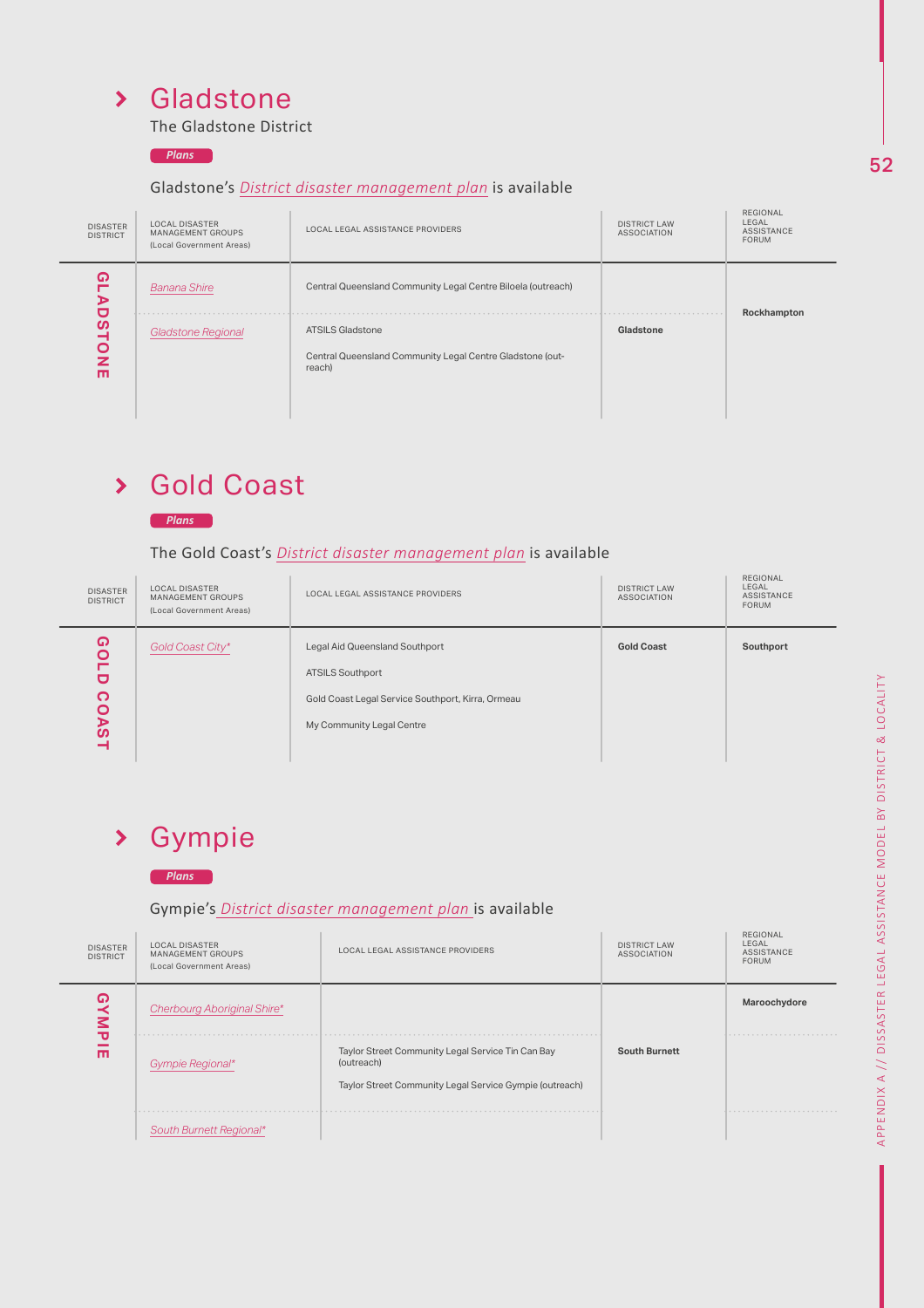## > Innisfail

*Plans*

#### Innisfail's *District disaster management plan* is available

| <b>DISASTER</b><br><b>DISTRICT</b> | <b>LOCAL DISASTER</b><br>MANAGEMENT GROUPS<br>(Local Government Areas) | LOCAL LEGAL ASSISTANCE PROVIDERS                                       | <b>DISTRICT LAW</b><br><b>ASSOCIATION</b> | REGIONAL<br>LEGAL<br>ASSISTANCE<br><b>FORUM</b> |
|------------------------------------|------------------------------------------------------------------------|------------------------------------------------------------------------|-------------------------------------------|-------------------------------------------------|
| z<br>z<br>ທ<br>m<br>চ              | <b>Cassowary Coast Regional</b>                                        | Cairns Community Legal Centre Innisfail (Outreach)<br>NQWLS (Outreach) | <b>Far North</b>                          | <b>Cairns</b>                                   |

### > Ipswich



### Ipswich's *District disaster management plan* is available

| <b>DISASTER</b><br><b>DISTRICT</b> | <b>LOCAL DISASTER</b><br>MANAGEMENT GROUPS<br>(Local Government Areas) | LOCAL LEGAL ASSISTANCE PROVIDERS                                                                                                                                                                                                                                    | <b>DISTRICT LAW</b><br><b>ASSOCIATION</b> | REGIONAL<br>LEGAL<br>ASSISTANCE<br>FORUM |
|------------------------------------|------------------------------------------------------------------------|---------------------------------------------------------------------------------------------------------------------------------------------------------------------------------------------------------------------------------------------------------------------|-------------------------------------------|------------------------------------------|
| -<br><b>PSWICH</b>                 | <b>Ipswich City</b>                                                    | Legal Aid Queensland Ipswich<br>Legal Aid Queensland Inala<br>ATSILS Ipswich<br>HUB Community Legal Booval (outreach)<br>HUB Community Legal Goodna (outreach)<br>HUB Community Legal Springfield (outreach)<br><b>TASC National Ipswich</b><br><b>SALVOS Legal</b> | Ipswich                                   | Ipswich                                  |
|                                    | <b>Somerset Regional</b>                                               |                                                                                                                                                                                                                                                                     |                                           |                                          |

#### Logan  $\blacktriangleright$

#### *Plans*

### The Logan's *District disaster management plan* is available

| <b>DISASTER</b><br><b>DISTRICT</b> | <b>LOCAL DISASTER</b><br>MANAGEMENT GROUPS<br>(Local Government Areas) | LOCAL LEGAL ASSISTANCE PROVIDERS                                                                                        | <b>DISTRICT LAW</b><br><b>ASSOCIATION</b> | <b>REGIONAL</b><br>LEGAL<br><b>ASSISTANCE</b><br><b>FORUM</b> |
|------------------------------------|------------------------------------------------------------------------|-------------------------------------------------------------------------------------------------------------------------|-------------------------------------------|---------------------------------------------------------------|
| O<br>໑<br>⋗                        | Logan City*                                                            | Legal Aid Queensland Woodridge<br><b>ATSILS Beenleigh</b><br><b>YFS</b><br>HUB Community Legal Browns Plains (outreach) | Logan/Scenic Rim                          | Woodridge                                                     |
|                                    | <b>Scenic Rim Regional</b>                                             | HUB Community Legal Beaudesert (outreach)                                                                               |                                           |                                                               |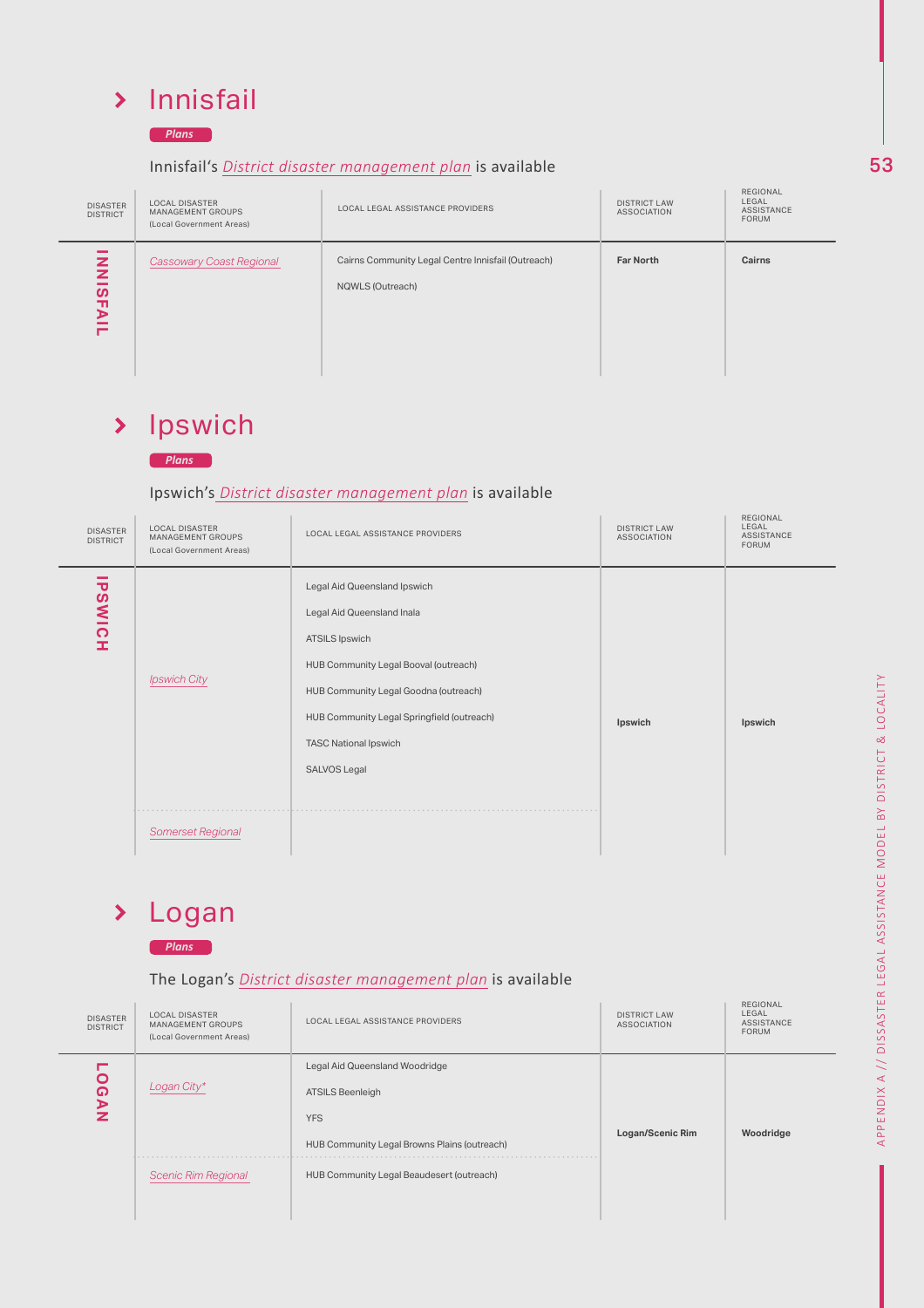### *Plans*

### Longreach's *District disaster management plan* is available

| <b>DISASTER</b><br><b>DISTRICT</b> | <b>LOCAL DISASTER</b><br>MANAGEMENT GROUPS<br>(Local Government Areas) | LOCAL LEGAL ASSISTANCE PROVIDERS | <b>DISTRICT LAW</b><br><b>ASSOCIATION</b> | REGIONAL<br>LEGAL<br>ASSISTANCE<br><b>FORUM</b> |
|------------------------------------|------------------------------------------------------------------------|----------------------------------|-------------------------------------------|-------------------------------------------------|
| O                                  | <b>Barcaldine Regional</b>                                             |                                  |                                           |                                                 |
| z<br>໑<br>刀                        | .<br><b>Barcoo Shire</b>                                               |                                  |                                           |                                                 |
| т<br>⋗<br>റ                        | <b>Blackall Tambo Regional</b>                                         |                                  |                                           |                                                 |
|                                    | <b>Longreach Regional</b>                                              |                                  |                                           |                                                 |
|                                    | <b>Winton Shire</b>                                                    |                                  |                                           |                                                 |

# > Mackay

*Plans*

Mackay's *District disaster management plan* is available

| <b>DISASTER</b><br><b>DISTRICT</b> | <b>LOCAL DISASTER</b><br>MANAGEMENT GROUPS<br>(Local Government Areas) | LOCAL LEGAL ASSISTANCE PROVIDERS                                                                                                                                                       | <b>DISTRICT LAW</b><br><b>ASSOCIATION</b> | REGIONAL<br>LEGAL<br><b>ASSISTANCE</b><br><b>FORUM</b> |
|------------------------------------|------------------------------------------------------------------------|----------------------------------------------------------------------------------------------------------------------------------------------------------------------------------------|-------------------------------------------|--------------------------------------------------------|
|                                    | <b>Isaac Regional</b>                                                  |                                                                                                                                                                                        |                                           |                                                        |
| MACKAY                             | Mackay Regional*                                                       | Legal Aid Queensland Mackay<br><b>ATSILS Mackay</b><br>Mackay Regional Community Legal Centre<br>Mackay Regional Community Legal Centre Sarina (outreach)                              | Mackay                                    | Mackay                                                 |
|                                    | <b>Whitsunday Regional</b>                                             | Mackay Regional Community Legal Centre Bowen (outreach)<br>Mackay Regional Community Legal Centre Proserpine (outreach)<br>Mackay Regional Community Legal Centre Canonvale (outreach) |                                           |                                                        |

# Maryborough

*Plans*

Maryborough's *District disaster management plan* is available

| <b>DISASTER</b><br><b>DISTRICT</b> | <b>LOCAL DISASTER</b><br>MANAGEMENT GROUPS<br>(Local Government Areas) | LOCAL LEGAL ASSISTANCE PROVIDERS                                                                                                                                                              | <b>DISTRICT LAW</b><br><b>ASSOCIATION</b> | REGIONAL<br>LEGAL<br><b>ASSISTANCE</b><br><b>FORUM</b> |
|------------------------------------|------------------------------------------------------------------------|-----------------------------------------------------------------------------------------------------------------------------------------------------------------------------------------------|-------------------------------------------|--------------------------------------------------------|
| <b>NRY</b><br><b>BORO</b><br>ດ     | <b>Fraser Coast Regional*</b>                                          | Taylor Street Community Legal Service Maryborough<br>(outreach)<br>Taylor Street Community Legal Service Tiaro (outreach)<br>Taylor Street Community Legal Service Burrum Heads<br>(outreach) | <b>Fraser Coast</b>                       |                                                        |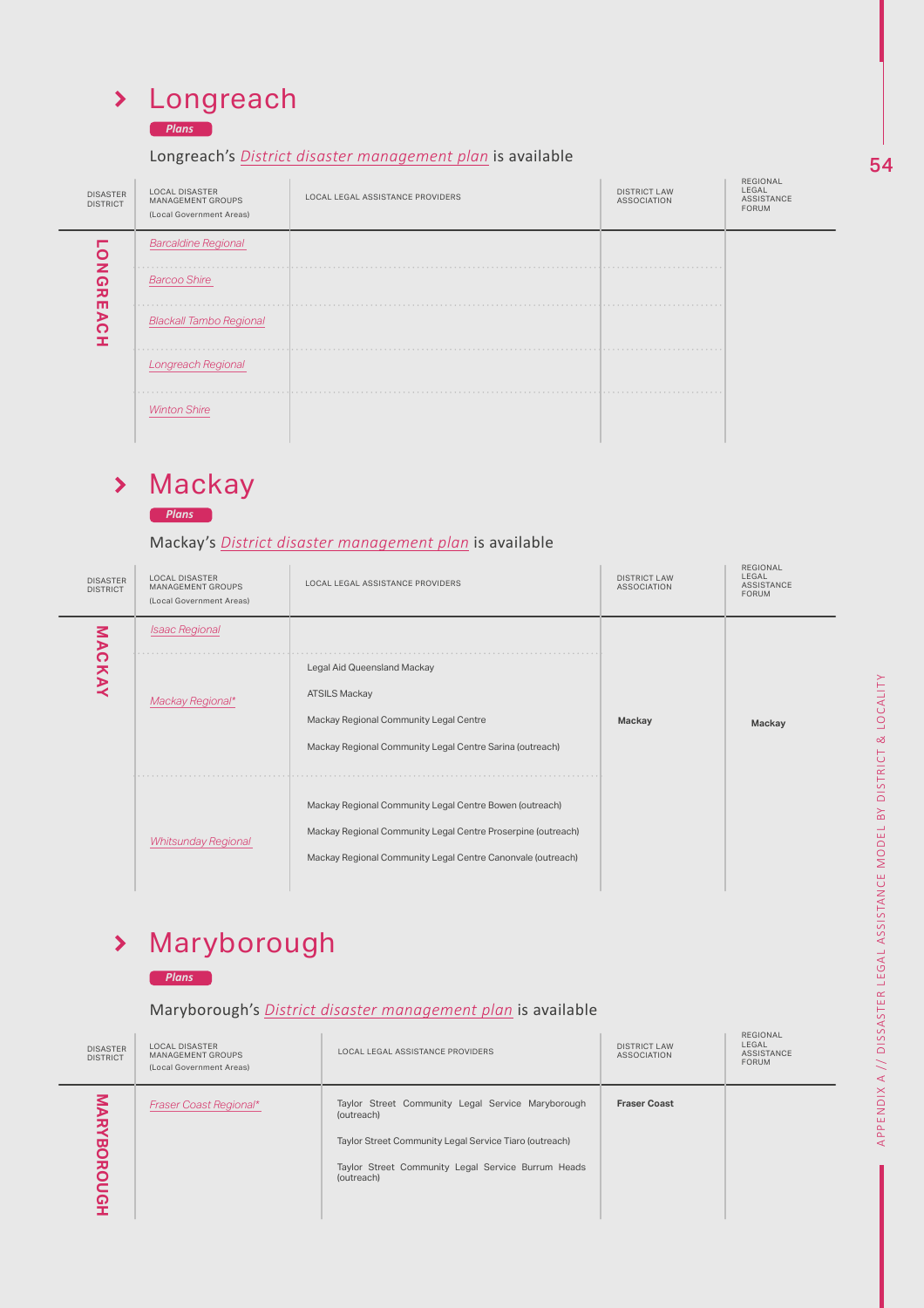### Mount Isa

#### *Plans*

### Mount Isa's *District disaster management plan* is available

| <b>DISASTER</b><br><b>DISTRICT</b> | <b>LOCAL DISASTER</b><br>MANAGEMENT GROUPS<br>(Local Government Areas) | LOCAL LEGAL ASSISTANCE PROVIDERS   | <b>DISTRICT LAW</b><br><b>ASSOCIATION</b> | REGIONAL<br>LEGAL<br>ASSISTANCE<br>FORUM |
|------------------------------------|------------------------------------------------------------------------|------------------------------------|-------------------------------------------|------------------------------------------|
|                                    | <b>Boulia Shire</b>                                                    |                                    |                                           |                                          |
| <b>MOUNT ISA</b>                   | <b>Burke Shire</b>                                                     |                                    |                                           |                                          |
|                                    | Carpentaria Shire                                                      |                                    |                                           |                                          |
|                                    | <b>Cloncurry Shire</b>                                                 |                                    |                                           |                                          |
|                                    | Diamantina Shire                                                       |                                    |                                           | <b>Mount Isa</b>                         |
|                                    | Doomadgee Aboriginal Shire*                                            |                                    |                                           |                                          |
|                                    | <b>Mckinlay Shire</b>                                                  |                                    |                                           |                                          |
|                                    | Mornington Shire*                                                      |                                    |                                           |                                          |
|                                    |                                                                        | Legal Aid Queensland Mt Isa        |                                           |                                          |
|                                    | Mount Isa City                                                         | Western Queensland Justice Network |                                           |                                          |
|                                    |                                                                        | ATSILS Mt Isa                      |                                           |                                          |
|                                    |                                                                        | QIFVPLS Gulf and Western           |                                           |                                          |

# > Redcliffe



### Redcliffe's *District disaster management plan* is available

| <b>DISASTER</b><br><b>DISTRICT</b>         | <b>LOCAL DISASTER</b><br>MANAGEMENT GROUPS<br>(Local Government Areas) | LOCAL LEGAL ASSISTANCE PROVIDERS                                                                                                                                                                                                           | <b>DISTRICT LAW</b><br><b>ASSOCIATION</b> | REGIONAL<br>LEGAL<br><b>ASSISTANCE</b><br><b>FORUM</b> |
|--------------------------------------------|------------------------------------------------------------------------|--------------------------------------------------------------------------------------------------------------------------------------------------------------------------------------------------------------------------------------------|-------------------------------------------|--------------------------------------------------------|
| 꼮<br>U<br>ဂ<br>┍<br>듞<br>$\mathbf{u}$<br>m | <b>Moreton Bay Regional</b>                                            | Moreton Bay Community Legal Service<br><b>ATSILS Strathpine</b><br>Encircle (Pine Rivers)<br>Encircle (Pine Rivers) Bribie Island (outreach)<br>Encircle (Pine Rivers) Chermside (outreach)<br>Encircle (Pine Rivers) Redcliffe (outreach) | <b>Moreton Bay</b>                        | <b>Brisbane</b>                                        |
|                                            |                                                                        | Encircle (Pine Rivers) Strathpine (outreach)                                                                                                                                                                                               |                                           |                                                        |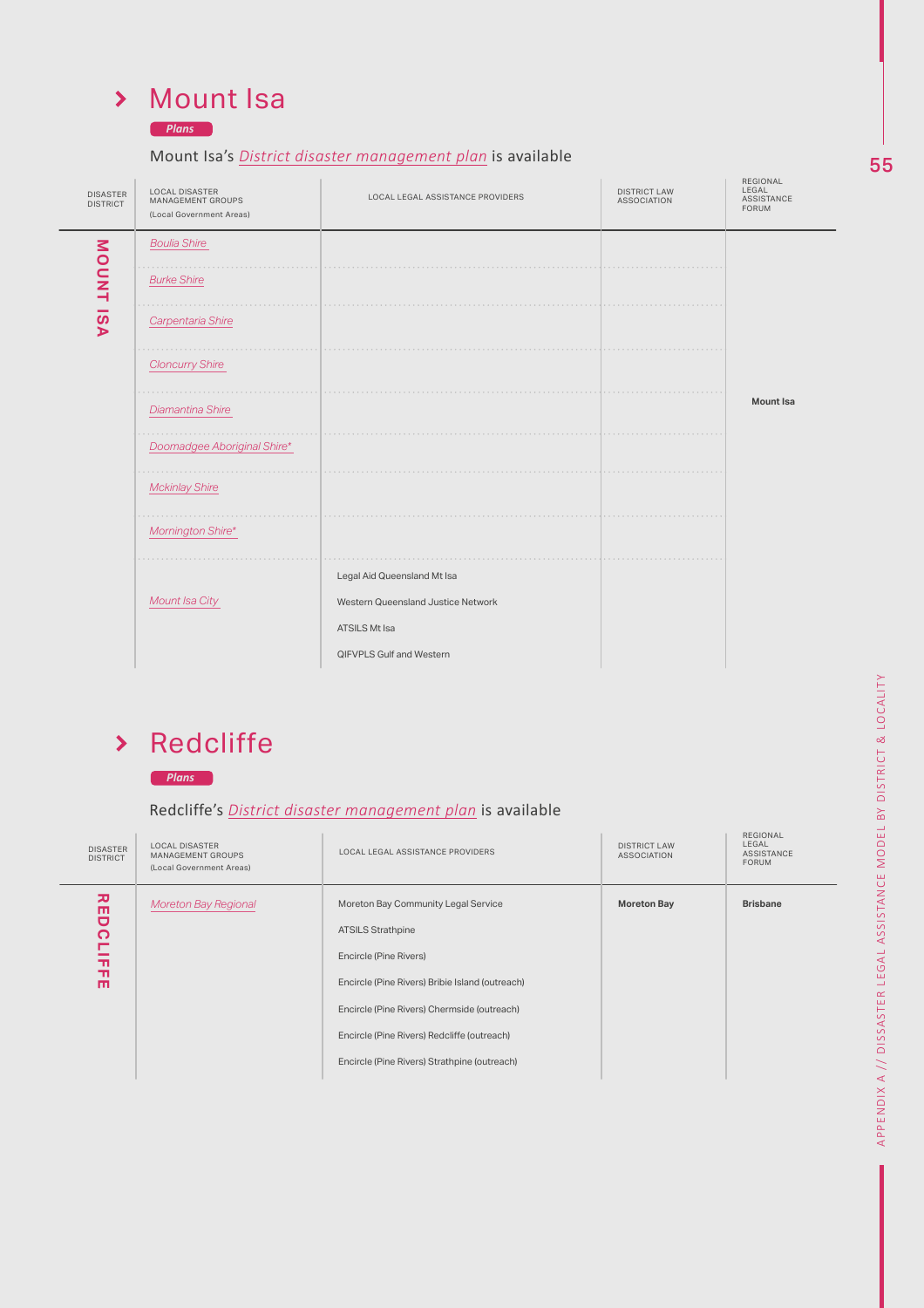### Rockhampton

*Plans*

#### Rockhampton's *District disaster management plan* is available

| <b>DISASTER</b><br><b>DISTRICT</b>    | <b>LOCAL DISASTER</b><br>MANAGEMENT GROUPS<br>(Local Government Areas) | LOCAL LEGAL ASSISTANCE PROVIDERS                                | <b>DISTRICT LAW</b><br><b>ASSOCIATION</b> | <b>REGIONAL</b><br>LEGAL<br>ASSISTANCE<br><b>FORUM</b> |
|---------------------------------------|------------------------------------------------------------------------|-----------------------------------------------------------------|-------------------------------------------|--------------------------------------------------------|
| ᄁ<br>O<br>౧<br>ᄎ<br>⋗<br>Μ<br>᠊ᠣ<br>⊣ | <b>Central Highlands Regional</b>                                      | Central Queensland Community Legal Centre Emerald<br>(outreach) |                                           |                                                        |
|                                       | <b>Livingstone Shire</b>                                               | Central Queensland Community Legal Centre Yeppoon<br>(outreach) |                                           |                                                        |
|                                       | <b>Rockhampton Regional</b>                                            | Legal Aid Queensland Rockhampton                                | <b>Central Queensland</b>                 | Rockhampton                                            |
|                                       |                                                                        | <b>ATSILS Rockhampton</b>                                       |                                           |                                                        |
|                                       |                                                                        | <b>QIFVPLS Central</b>                                          |                                           |                                                        |
|                                       |                                                                        | Central Queensland Community Legal Centre                       |                                           |                                                        |
|                                       | Woorabinda Aboriginal<br>Shire*                                        |                                                                 |                                           |                                                        |

#### Roma  $\blacktriangleright$



#### Roma's *District disaster management plan* is available

| <b>DISASTER</b><br><b>DISTRICT</b> | <b>LOCAL DISASTER</b><br>MANAGEMENT GROUPS<br>(Local Government Areas) | LOCAL LEGAL ASSISTANCE PROVIDERS    | <b>DISTRICT LAW</b><br><b>ASSOCIATION</b> | REGIONAL<br>LEGAL<br><b>ASSISTANCE</b><br><b>FORUM</b> |
|------------------------------------|------------------------------------------------------------------------|-------------------------------------|-------------------------------------------|--------------------------------------------------------|
| IJ                                 | <b>Balonne Shire</b>                                                   | <b>ATSILS St George (Satellite)</b> |                                           |                                                        |
|                                    | Maranoa Regional                                                       | <b>ATSILS Roma Satellite</b>        | Downs and South                           | Toowoomba                                              |
|                                    |                                                                        | <b>TASC National Roma</b>           |                                           |                                                        |

т

# Sunshine Coast



#### The Sunshine Coast's *District disaster management plan* is available

| <b>DISASTER</b><br><b>DISTRICT</b> | <b>LOCAL DISASTER</b><br><b>MANAGEMENT GROUPS</b><br>(Local Government Areas) | LOCAL LEGAL ASSISTANCE PROVIDERS                                                                                                                                                                                                                                                                                                         | <b>DISTRICT LAW</b><br><b>ASSOCIATION</b> | 11221211772<br>LEGAL<br><b>ASSISTANCE</b><br><b>FORUM</b> |
|------------------------------------|-------------------------------------------------------------------------------|------------------------------------------------------------------------------------------------------------------------------------------------------------------------------------------------------------------------------------------------------------------------------------------------------------------------------------------|-------------------------------------------|-----------------------------------------------------------|
| NIHSNOS                            | Noosa Shire                                                                   | Legal Aid Queensland Caboolture<br>Suncoast Community Legal Service Noosa (outreach)<br>Suncoast Community Legal Service Pomona (outreach)                                                                                                                                                                                               |                                           |                                                           |
| m<br>ဂ<br><b>OAST</b>              | Sunshine Coast Regional*                                                      | Legal Aid Queensland Maroochydore<br>ATSILS Maroochydore<br><b>Suncoast Community Legal Service</b><br>Suncoast Community Legal Service Caloundra (outreach)<br>Suncoast Community Legal Service Landsborough<br>(outreach)<br>Suncoast Community Legal Service Maleny (outreach)<br>Suncoast Community Legal Service Nambour (outreach) | <b>Sunshine Coast</b>                     | Maroochydore                                              |

REGIONAL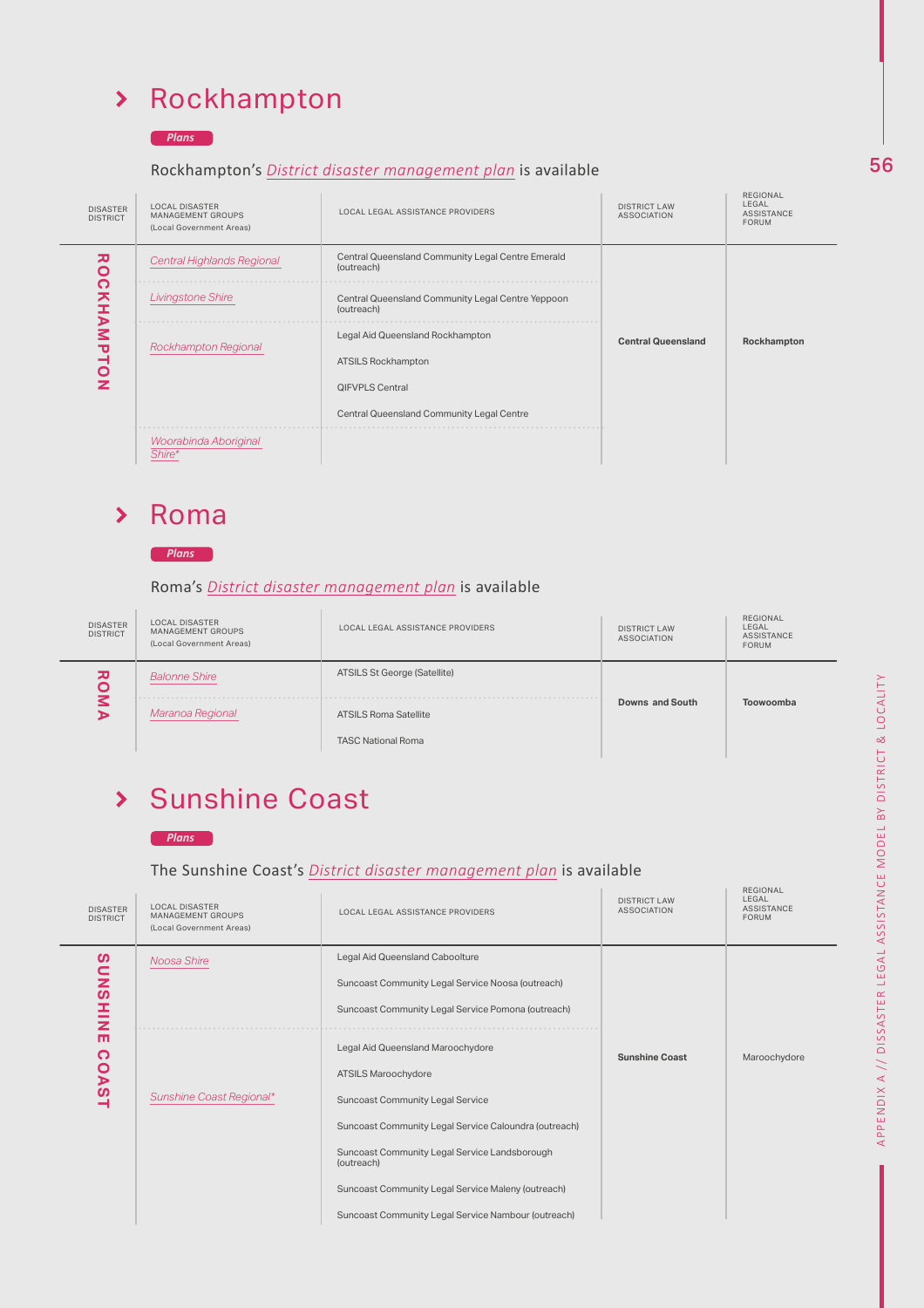## > Toowoomba

#### *Plans*

#### Toowoomba's *District disaster management plan* is available

| <b>DISASTER</b><br><b>DISTRICT</b> | <b>LOCAL DISASTER</b><br>MANAGEMENT GROUPS<br>(Local Government Areas) | LOCAL LEGAL ASSISTANCE PROVIDERS                                           | <b>DISTRICT LAW</b><br><b>ASSOCIATION</b> | REGIONAL<br>LEGAL<br>ASSISTANCE<br><b>FORUM</b> |
|------------------------------------|------------------------------------------------------------------------|----------------------------------------------------------------------------|-------------------------------------------|-------------------------------------------------|
| $\overline{\mathbf{o}}$            | <b>Lockyer Valley Regional</b>                                         |                                                                            |                                           |                                                 |
| $\circ$<br>Š<br>$\circ$<br>Μ<br>ω  | Toowoomba Regional                                                     | Legal Aid Queensland Toowoomba<br><b>TASC National</b><br>ATSILS Toowoomba | <b>Downs and South</b><br>West            | Towoomba                                        |

#### **Townsville**  $\blacktriangleright$

#### *Plans*

### Townsville's *District disaster management plan* is available

| <b>DISASTER</b><br><b>DISTRICT</b> | <b>LOCAL DISASTER</b><br>MANAGEMENT GROUPS<br>(Local Government Areas) | LOCAL LEGAL ASSISTANCE PROVIDERS    | <b>DISTRICT LAW</b><br><b>ASSOCIATION</b> | <b>REGIONAL</b><br>LEGAL<br><b>ASSISTANCE</b><br>FORUM |
|------------------------------------|------------------------------------------------------------------------|-------------------------------------|-------------------------------------------|--------------------------------------------------------|
|                                    | <b>Burdekin Shire</b>                                                  | Townsville Community Law (outreach) |                                           |                                                        |
| TOWNSVIL                           |                                                                        | NQWLS (outreach)                    |                                           |                                                        |
|                                    | <b>Charters Towers Regional</b>                                        | Townsville Community Law (outreach) | <b>Townsville</b>                         | <b>Townsville</b>                                      |
|                                    |                                                                        | NQWLS (outreach)                    |                                           |                                                        |
| -<br>m                             | <b>Flinders Shire</b>                                                  |                                     |                                           |                                                        |
|                                    | <b>Hinchinbrook Shire</b>                                              | NQWLS (outreach)<br>1.1.1.1         |                                           |                                                        |
|                                    | Palm Island Aboriginal Shire*                                          | <b>ATSILS Palm Island Satellite</b> |                                           |                                                        |
|                                    | <b>Richmond Shire</b>                                                  |                                     |                                           |                                                        |
|                                    | <b>Townsville City</b>                                                 | Legal Aid Queensland Townsville     |                                           |                                                        |
|                                    |                                                                        | Townsville Community Law            |                                           |                                                        |
|                                    |                                                                        | <b>ATSILS Townsville</b>            |                                           |                                                        |
|                                    |                                                                        | <b>ATSIWLSNQ</b>                    |                                           |                                                        |
|                                    |                                                                        | <b>NQWLS</b>                        |                                           |                                                        |
|                                    |                                                                        | <b>QIFVPLS North</b>                |                                           |                                                        |
|                                    |                                                                        |                                     |                                           |                                                        |

### Warwick

#### *Plans*

### Warwick's *District disaster management plan* is available

| <b>DISASTER</b><br><b>DISTRICT</b> | <b>LOCAL DISASTER</b><br>MANAGEMENT GROUPS<br>(Local Government Areas) | LOCAL LEGAL ASSISTANCE PROVIDERS         | <b>DISTRICT LAW</b><br><b>ASSOCIATION</b> | <b>REGIONAL</b><br>LEGAL<br><b>ASSISTANCE</b><br><b>FORUM</b> |
|------------------------------------|------------------------------------------------------------------------|------------------------------------------|-------------------------------------------|---------------------------------------------------------------|
|                                    | Goondiwindi Regional                                                   | <b>ATSILS Goondiwindi</b>                |                                           |                                                               |
| ᄁ                                  |                                                                        | Care Goondiwindi Community Legal Service | Downs and South                           | <b>XX</b>                                                     |
|                                    | Southern Downs Regional*                                               | <b>TASC National Warwick</b>             | West                                      |                                                               |

57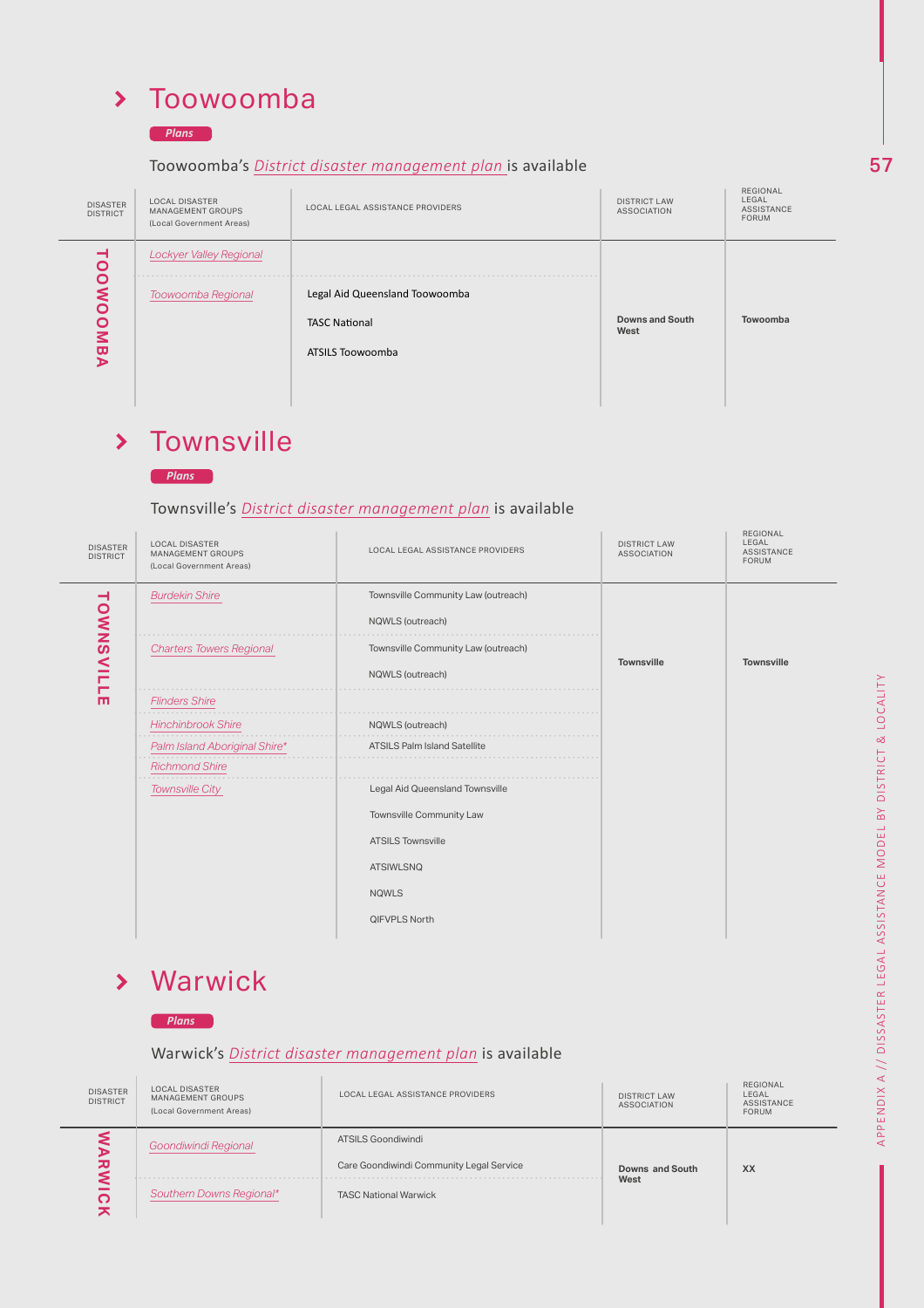# **A p p e n d i x B : E x i s t i n g & p r o p o s e d n e w lexicon**

 $\ddot{\phantom{1}}$ 

 $\ddot{\textbf{r}}$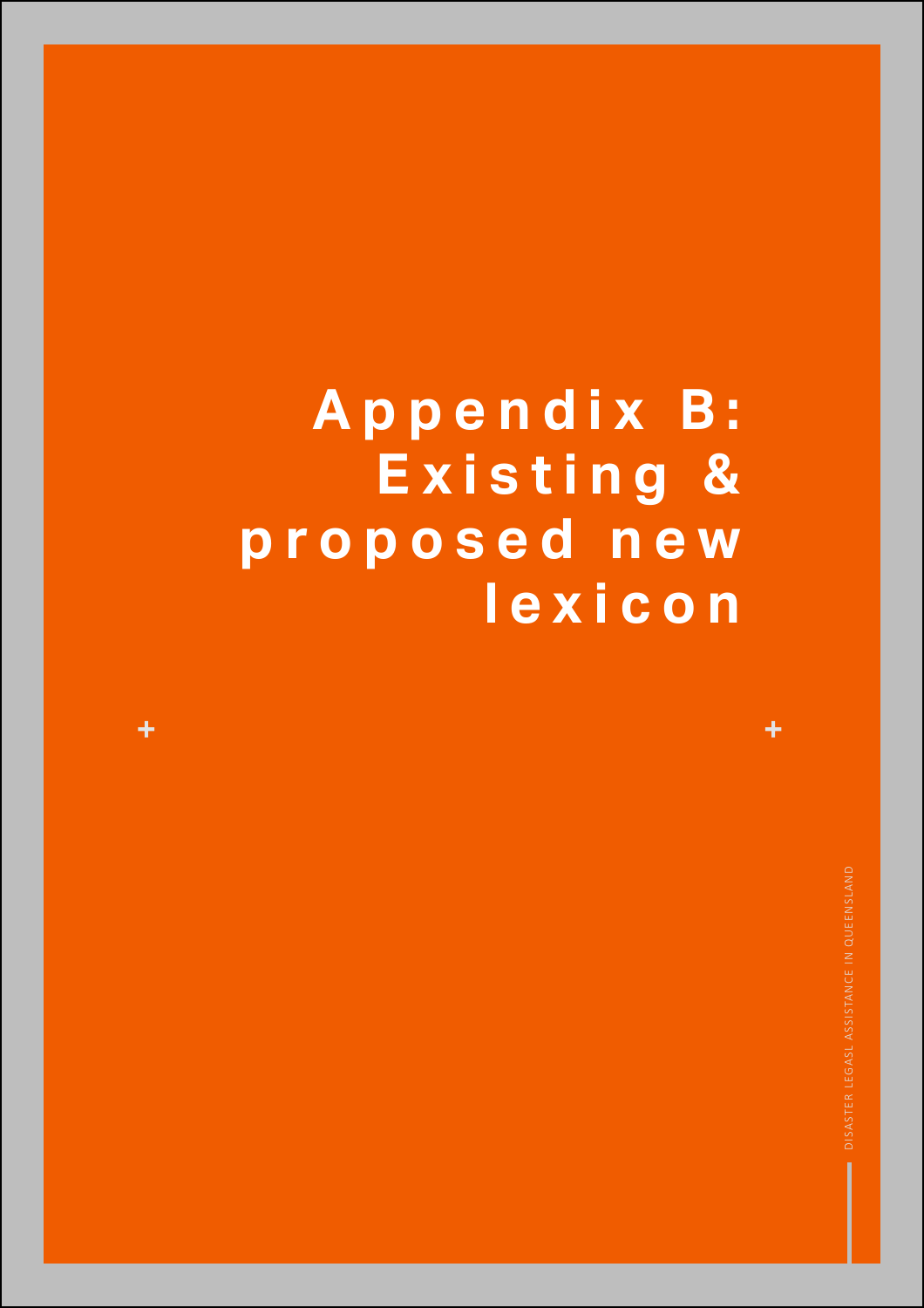59

# > Existing lexicon

The *2020 Queensland Disaster Management Lexicon* is a useful starting point. For the Legal Assistance Sector the *National Partnership on Legal Assistance* Agreement is a useful document. Terms used from that document include:

### *Community*

A group with a commonality of association and generally defined by location, shared experience, or function. \* A social group which has a number of things in common, such as shared experience, locality, culture, heritage, language, ethnicity, pastimes, occupation, workplace, etc.

### *Community-based disaster risk management*

Promotes the involvement of potentially affected communities in disaster risk management at the local level. This includes community assessments of hazards, vulnerabilities and capacities, and their involvement in planning, implementation, monitoring and evaluation of local action for disaster risk reduction.

### *Comprehensive approach*

The development of emergency and disaster arrangements to embrace the aspects of prevention, preparedness, response and recovery (PPRR). PPRR as aspects of emergency management, not sequential phases.

### *Contingency planning*

A management process that analyses disaster risks and establishes arrangements in advance to enable timely, effective and appropriate responses.

### *Disaster*

A disaster is a serious disruption in a community, caused by the impact of an event, that requires a significant coordinated response by the State and other entities to help the community recover from the disruption.

### *Disaster district*

means a part of the State prescribed under a regulation as a disaster district.

### *Disaster management plan*

The State group, district groups and local groups must prepare a plan (State Disaster Management Plan, District Disaster Management Plan and Local Disaster Management Plan) for disaster management in the State, disaster district and local government's area respectively.

### *Disaster response capability*

For a local government, means the ability to provide equipment and a suitable number of persons, using the resources available to the local government, to effectively deal with, or help another entity to deal with, an emergency situation or a disaster in the local government's area.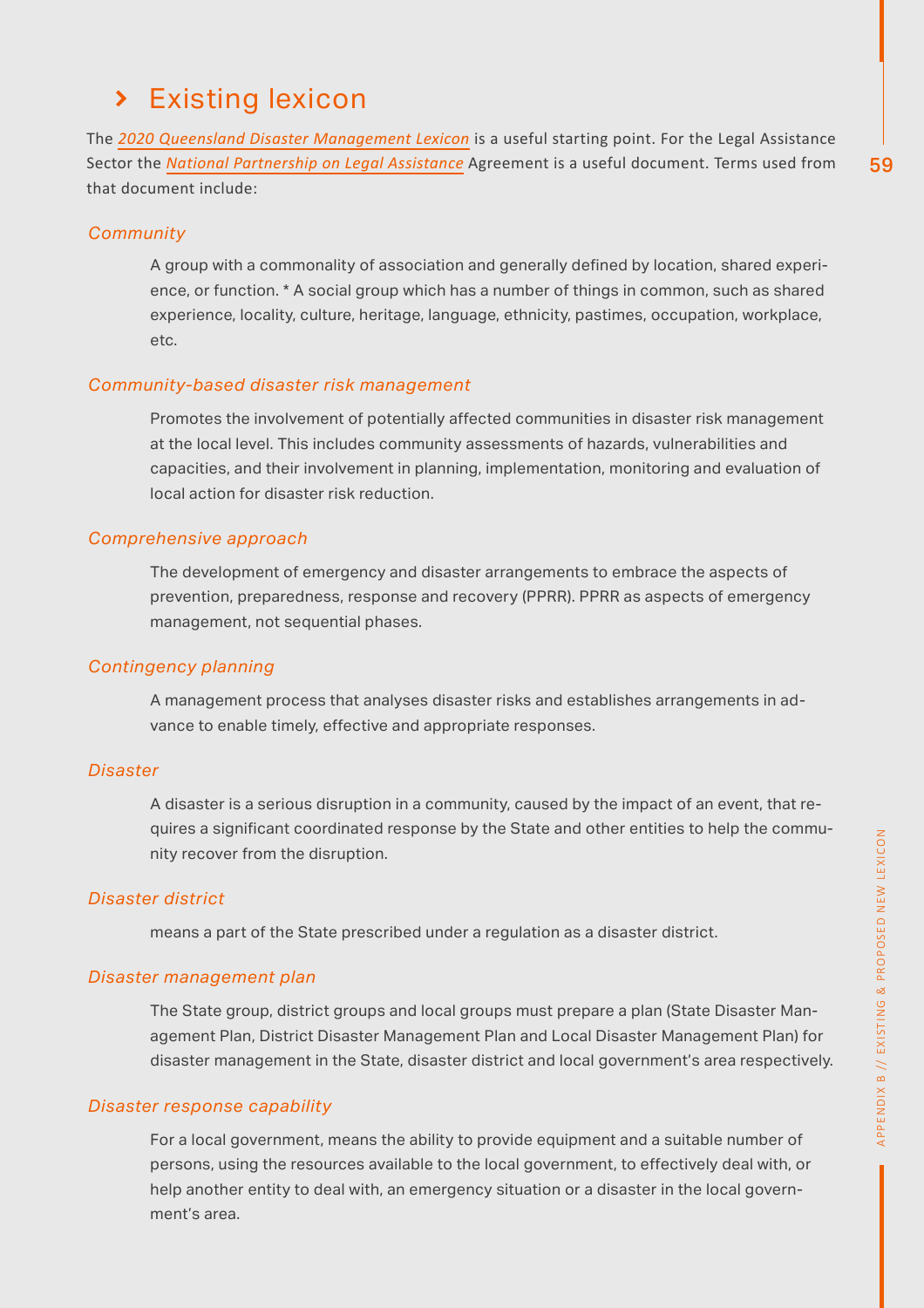#### *District disaster management group*

A district disaster management group is established for each disaster district. A district group consists of the persons prescribed by regulation to be members of the group.

#### *District disaster management plan*

A district group must prepare a plan for disaster management in the disaster district for the group. A district disaster management plan must be consistent with the disaster management standards and disaster management guidelines. A district group may review, or renew the effectiveness of the plan at any time, but at least once a year. A district group must ensure a copy of its district disaster management plan is available for inspection, free of charge, by members of the public.

### *Legal Assistance Provider*

Legal assistance provider refers to individual Legal Aid Commissions, Community Legal Centres or Aboriginal and Torres Strait Islander Legal Services that operate within a jurisdiction.

### *Legal Assistance Sector*

Refers collectively to legal assistance providers, Family Violence Prevention and Legal Services and legal assistance peak bodies that may operate within a jurisdiction.

### *Legal assistance services*

See legal assistance providers

### *Levels of activation*

Queensland's disaster management arrangements are activated using an escalation model based on the following levels: Alert, Lean Forward, Stand up, Stand down.

### *Local disaster management group*

A local government must establish a local disaster management group for the local government's area.

### *Local disaster management plan*

a local government must prepare a plan for disaster management in the local government's area. A local disaster management plan must be consistent with the disaster management standards and disaster management guidelines. A local group may review, or renew the effectiveness of the plan at any time, but at least once a year. A district group must ensure a copy of its district disaster management plan is available for inspection, free of charge, by members of the public.

#### *Plan*

A formal record of agreed emergency management roles, responsibilities, strategies, systems, and arrangements.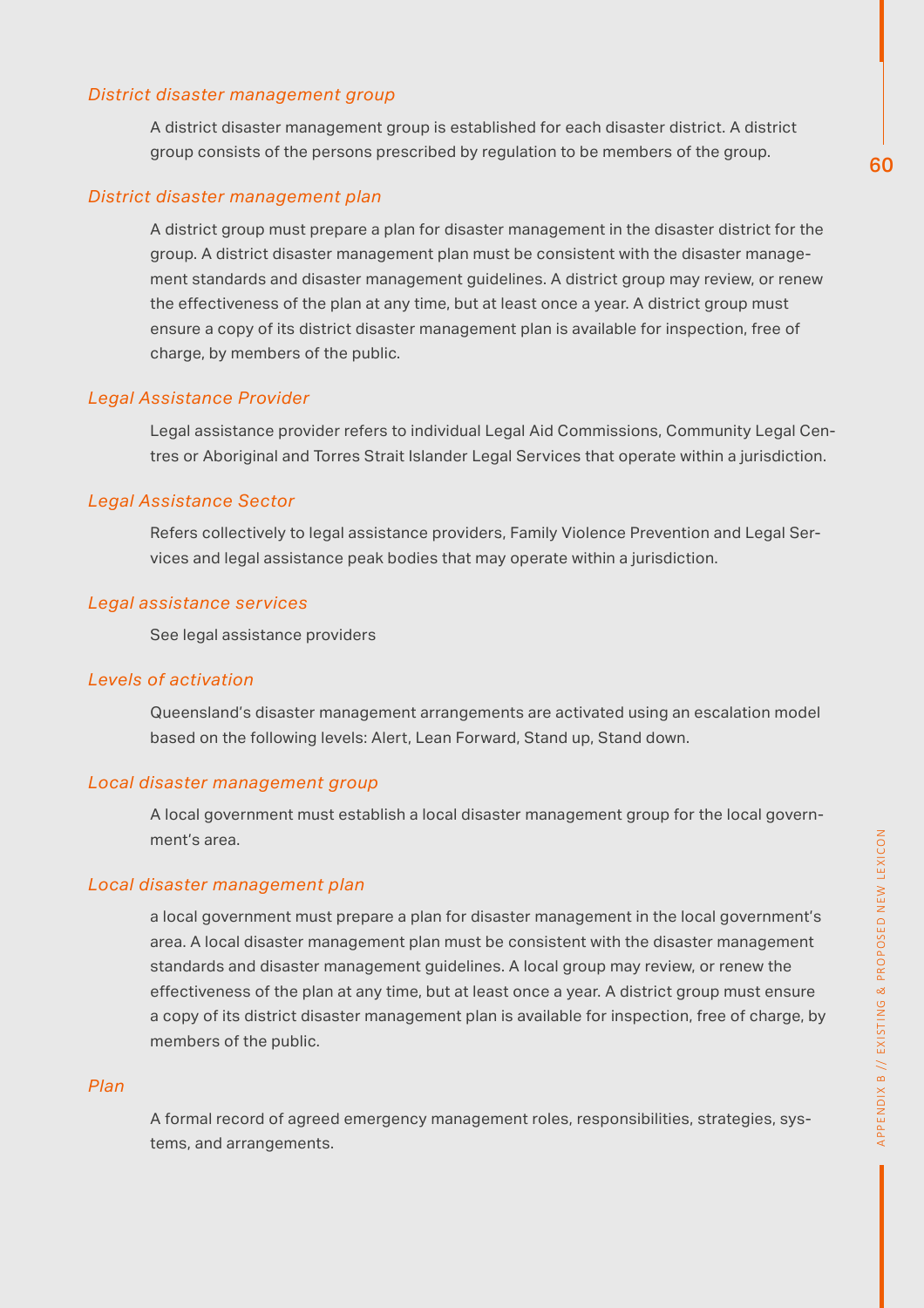#### *Planning process*

The collective and collaborative efforts by which agreements are reached and documented between people and organisations to meet their communities' emergency management needs. It is a sequence of steps which allows emergency management planning to take place.

#### *Preparedness*

The knowledge and capacities developed by governments, response and recovery organisations, communities and individuals to effectively anticipate, respond to and recover from the impacts of likely, imminent or current disasters.

#### *Prevention*

Activities and measures to avoid existing and new disaster risks.

#### *Pro Bono Services*

The provision of legal services on a free or significantly reduced fee basis, with no expectation of a commertial return.<sup>1</sup>

#### *Recovery*

The coordinated process of supporting disaster-affected communities' psychosocial (emotional and social), and physical well-being; reconstruction of physical infrastructure; and economic and environmental restoration.

#### *Regional Legal Assistance Forum*

A formalised collaborative relationship between local legal assistance providers with the purpose of assisting in reducing service duplication, engender partnering relationships between services and the forums also provide feedback to the Queensland Legal Assistance Forum on the needs of disadvantaged people.

#### *Relief*

Efforts to meet the needs of persons affected by a disaster, to minimise further loss through the provision of immediate shelter and basic human needs.

#### *Resilience*

A system or community's ability to rapidly accommodate and recover from the impacts of hazards, restore essential structures and desired functionality, and adapt to new circumstances.

#### *Response*

Actions taken directly before, during or immediately after a disaster in order to save lives, reduce health impacts, ensure public safety and meet the basic subsistence needs of the people affected.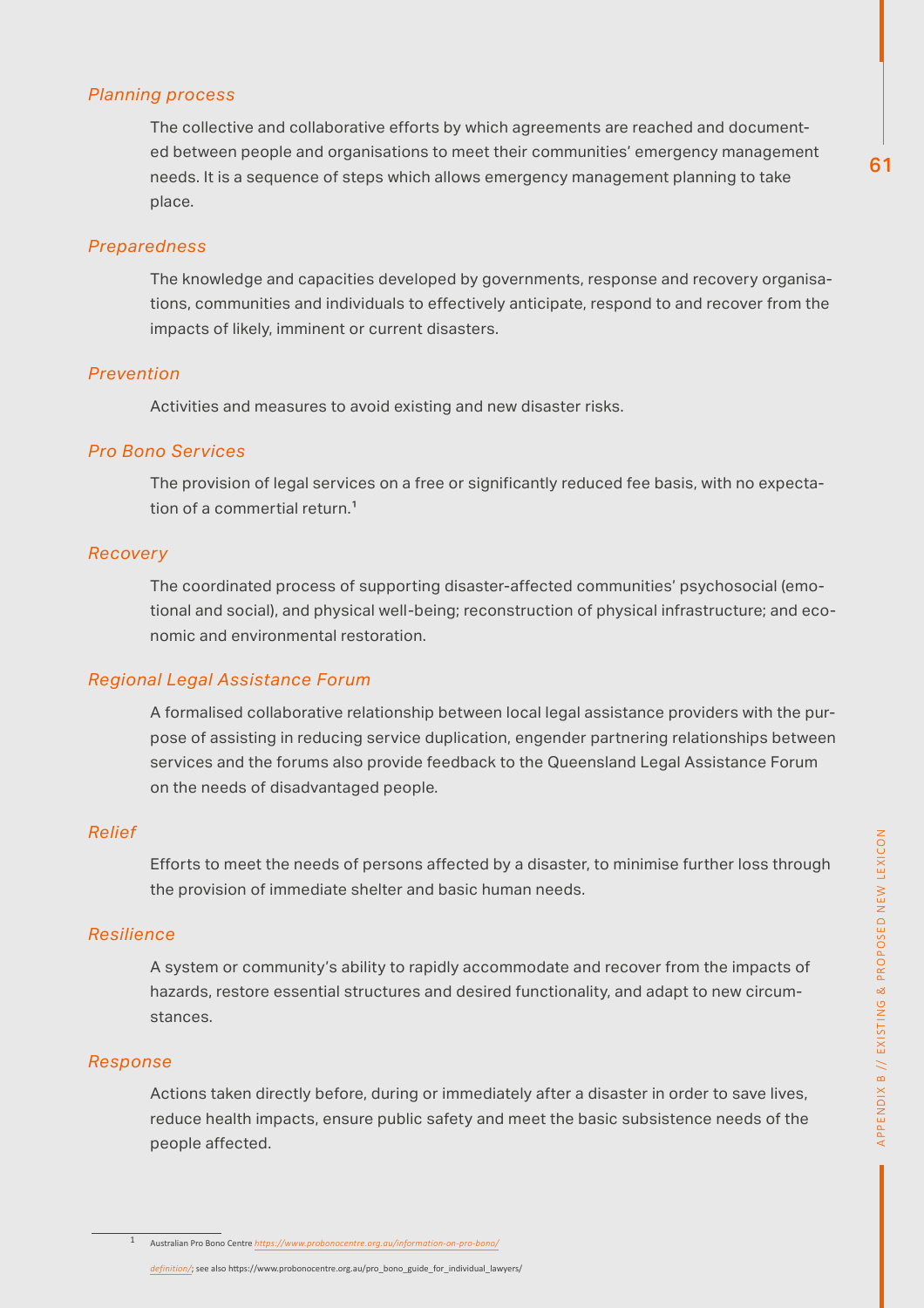#### *State Disaster Management Group*

The Queensland Disaster Management Committee is the State group. The State group consists of the persons prescribed by regulation to be members of the group.

#### *State Disaster Management Plan*

The State group must prepare a plan for disaster management for the State. The chairperson of the State group must give a copy of the plan to each district and local group. The State plan must be consistent with the disaster management standards and disaster management guidelines. The State group may review or renew the plan when it considers it appropriate. The chairperson of the State group must ensure a copy of the State plan is available for inspection, free of charge, by members of the public.

#### *Sub-plan*

An annex to an existing plan, with additional statements of control/coordination arrangements and roles/responsibilities

#### Proposed new lexicon  $\blacktriangleright$

The project is premised on the introduction of new service models that include some proposed new terms.

#### *Meaning of...*

#### *disaster readiness*

The state of having disaster legal assistance plans and continuity of operations plans in place.

#### *disaster legal assistance*

The provision of legal assistance to individuals and communities as part of disaster management, disaster operations or disaster resilience. It includes disaster legal outreach.

#### *disaster legal assistance planning*

Collaborative planning processes between the legal assistance sector and the disaster management sector about disaster legal assistance.

#### *disaster legal assistance plans*

Tiered collaborative plans for the provision of disaster legal assistance at State, District and Local levels between the legal assistance sector and the disaster management sector.